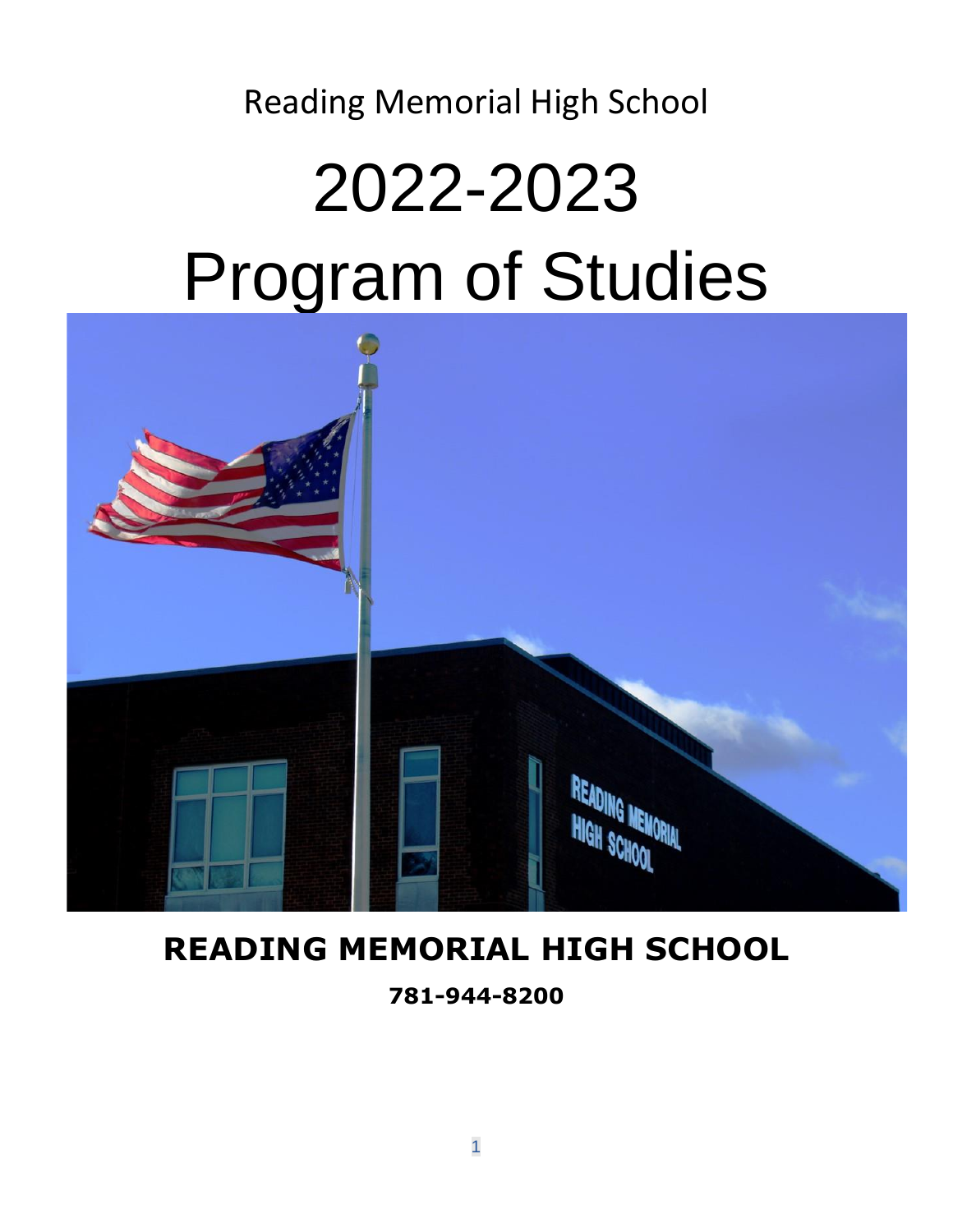## **ADMINISTRATION**

Kevin Tracey, Principal Kathleen Buckley, Assistant Principal Jessica Theriault, Assistant Principal Thomas Zaya, Assistant Principal for Athletics & Student Activities

## **DEPARTMENT CHAIRS**

Danja Mahoney World Languages Adam Blaustein Special Education John Fiore Social Studies Katherine Fiorello **Health & Wellness** Tina Nutter Special Education Mary Anne Lynn Science Michael McSweeney **English** 

David Mosher Fine & Performing Arts Allyson Williams Mathematics & Business

## **SCHOOL COUNSELING DEPARTMENT**

781-942-9135

## **Director of School Counseling**

Lynna Williams

## **School Counselors**

Jennifer Keaney Maura Keefe Steve Kennedy Meaghan Rondeau Ryan Sacco Kara Santa Maria

For alphabetical student assignments for each counselor please refer to the RMHS Guidance webpage at[:](https://www.edline.net/pages/Reading_HS/Guidance) **http://www.reading.k12.ma.us/memorial/departments/guidance/**

*Cover Photo: "Front of RMHS" by RMHS Student Colin Williamson, Class of 2022*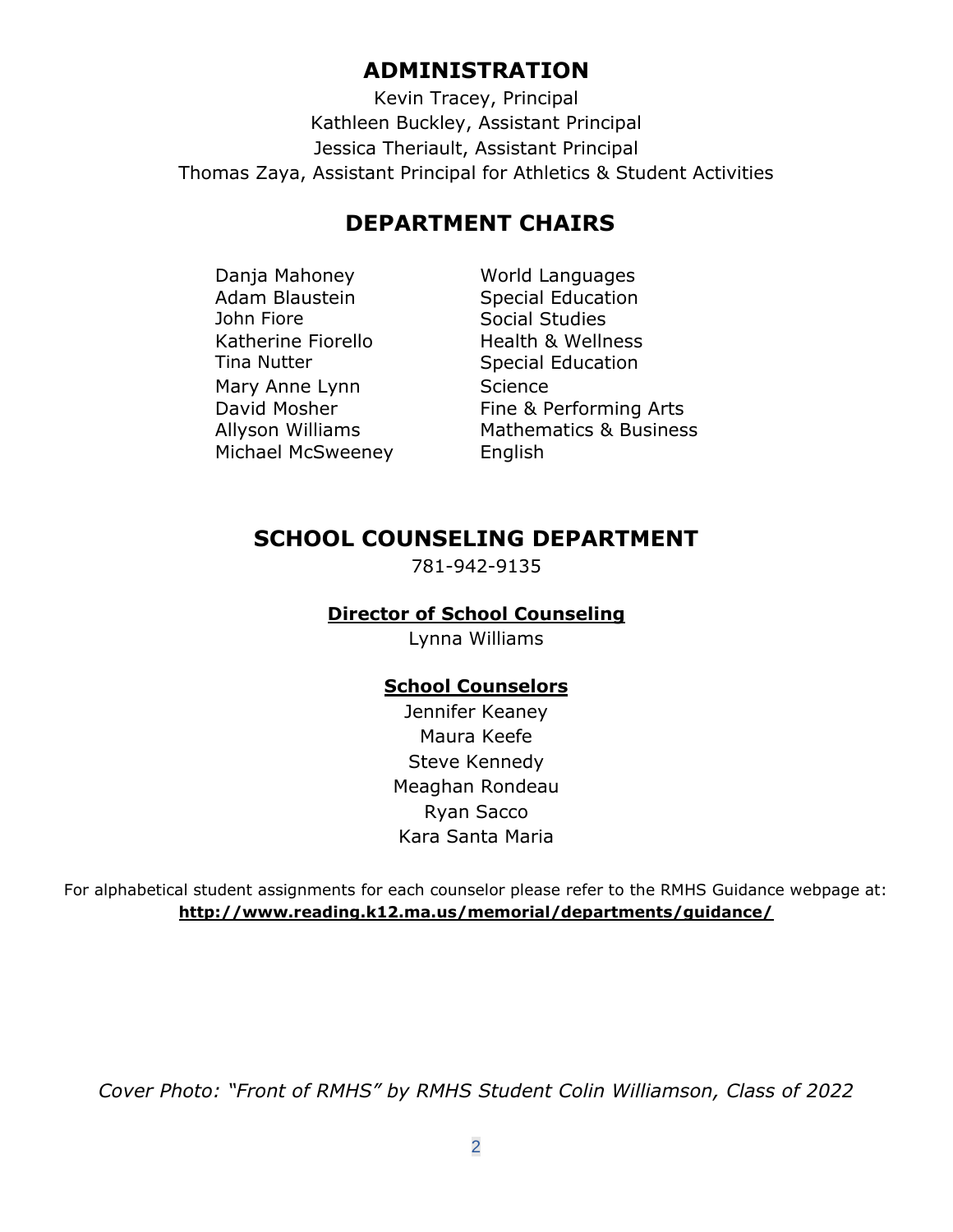## **TABLE OF CONTENTS**

| <u>Item</u>                            | <b>Page</b> |
|----------------------------------------|-------------|
| <b>Course Selection</b>                | 4           |
| <b>Promotion Requirements</b>          | 4           |
| <b>Graduation Requirements</b>         | 5           |
| <b>Scheduling Requirements</b>         | 5           |
| <b>Homework Guidelines</b>             | 6           |
| <b>Course Change Policy</b>            | 6           |
| Levels of Instruction                  |             |
| <b>Grade Point Averages</b>            | 8           |
| English                                | 9           |
| <b>Social Studies</b>                  | 13          |
| <b>Mathematics</b>                     | 19          |
| Science                                | 23          |
| World Languages                        | 28          |
| <b>Business &amp; Technology</b>       | 35          |
| Fine & Performing Arts                 | 38          |
| <b>Health &amp; Wellness Education</b> | 49          |
| <b>Special Education</b>               | 50          |
| Unique Course Offerings & Internships  | 51          |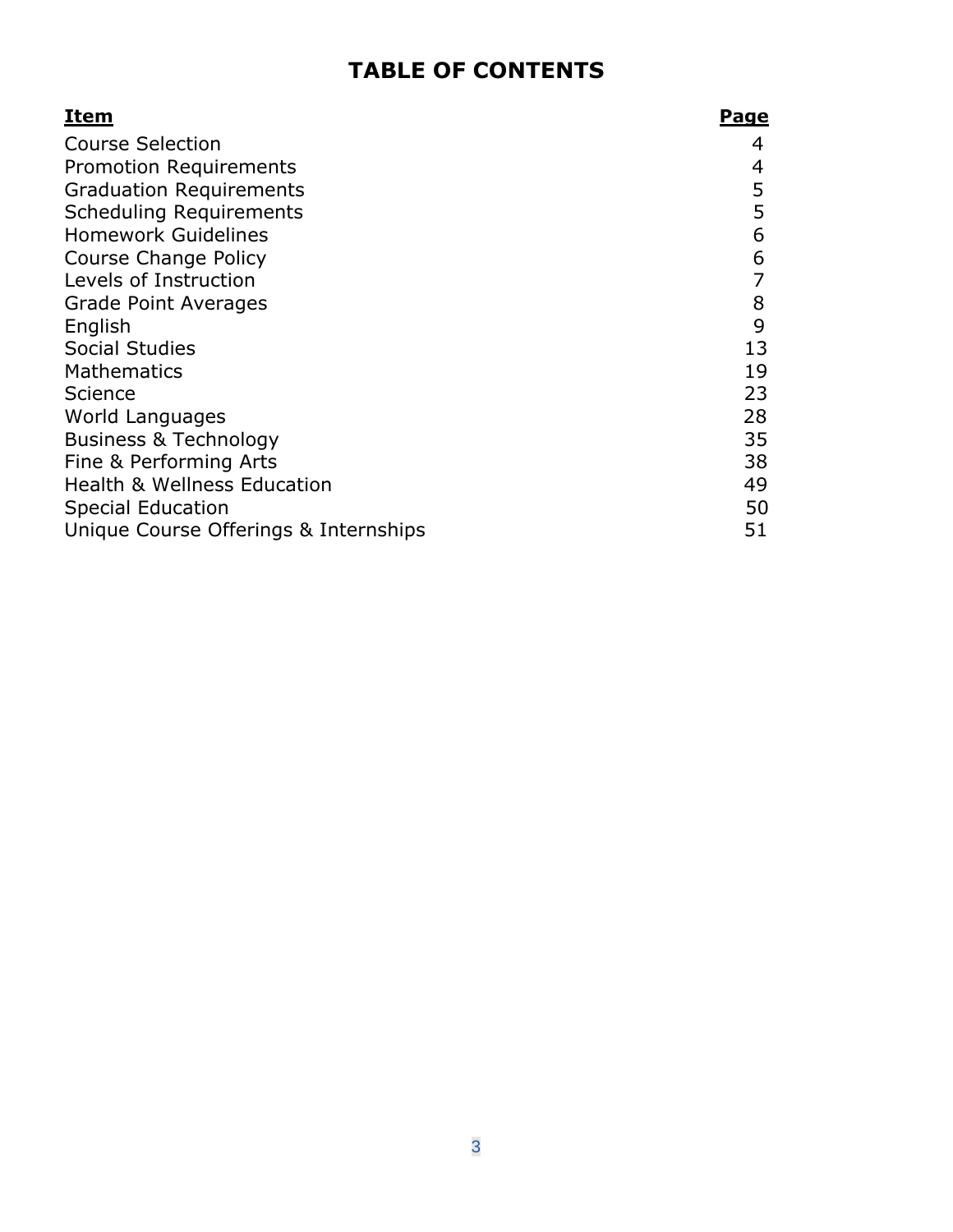## **COURSE SELECTION**

Students at RMHS are required to schedule 6 classes plus Wellness (Physical Education). Of the 6 classes, at least 4 classes typically should be chosen from the departments of English, Mathematics, Social Studies, Science and World Languages to meet graduation requirements.

To successfully choose a program for each succeeding year, students must:

- 1. Know the requirements for graduation.
- 2. Have a plan for completing these requirements and earning credit toward graduation.
- 3. Read course descriptions and note recommended requisite skills.
- 4. Choose courses that connect to academic or occupational goals and interests.
- 5. Consult with school counselors and subject teachers who know student learning styles.
- 6. Seek the advice and approval of parents in making course decisions.

As students progress through high school, they become both educated and well-rounded through a variety of learning experiences as they prepare for the future. College admissions officers stress the importance of a student with a balanced program and an interest in co-curricular activities as well as a solid academic record. Employers also prefer an employee with transferable skills and broader interests who can see an integrated whole.

In addition to the required academic courses, elective courses of study in a variety of curricular areas, such as business, performing arts, visual arts, and technology, are offered at RMHS and help students to better understand the greater world around them as they prepare for the challenges of postsecondary study and the 21st century workplace. All RMHS students are encouraged to take courses to broaden their experiences and pursue specific interests.

## **PROMOTION REQUIREMENTS**

In order for a student to be promoted and be on target for graduation with his/her class, the following credits must be earned.

| Grade $9 \rightarrow$ Grade 10    | Earn at least 18 credits. Most students earn 25<br>credits or more by the end of grade 9.                                                                    |
|-----------------------------------|--------------------------------------------------------------------------------------------------------------------------------------------------------------|
| Grade $10 \rightarrow$ Grade 11   | Earn at least 40 credits. Most students earn 50<br>credits or more by the end of grade 10.                                                                   |
| Grade $11 \rightarrow$ Grade 12   | Earn at least 65 credits. Most students earn 75<br>credits or more by the end of grade 11.                                                                   |
| Grade $12 \rightarrow$ Graduation | Earn at least 90 credits to graduate.<br><b>ALL SENIORS MUST EARN AT LEAST 19</b><br><b>CREDITS DURING 12TH GRADE IN ORDER</b><br><i><b>TO GRADUATE.</b></i> |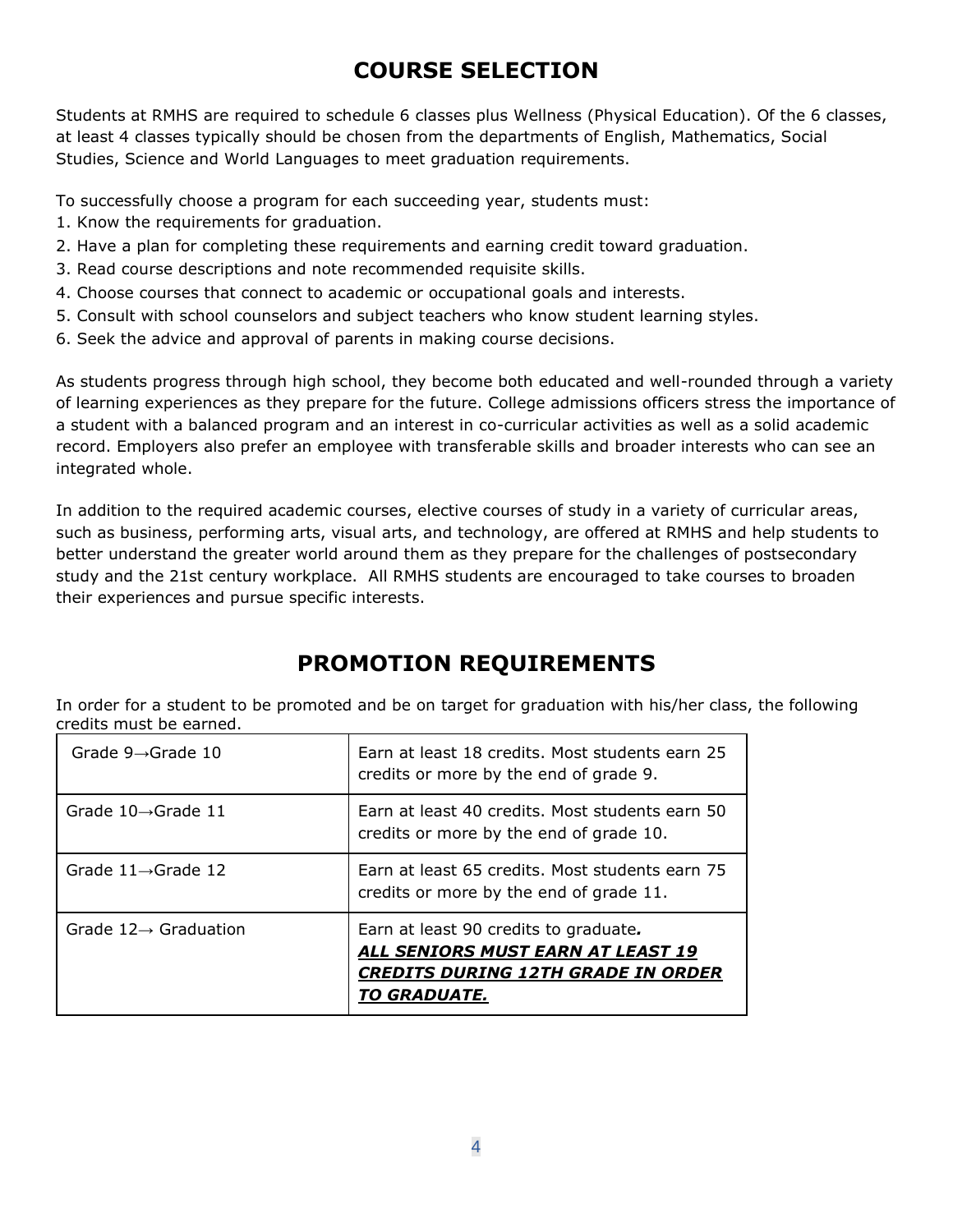## **GRADUATION REQUIREMENTS**

The curriculum includes a combination of required and elective courses to meet the needs and interests of all students. Instruction is provided at a variety of levels in major academic courses. Placement is based on teacher, counselor, and parent recommendations.

- Students must earn a minimum of 90 credits and pass all required courses to earn a Reading Memorial High School diploma.
- Full year courses offer 4 credits. Semester courses run for a half year, or 2 quarters, and earn 2 credits.
- All students must also pass MCAS tests in English Language Arts, Mathematics, and Science in order to graduate.
- Grade 12 students must carry 23 credits and *EARN A MINIMUM OF 19 CREDITS IN THEIR SENIOR YEAR IN ORDER TO GRADUATE.*

**Certain graduation requirements may be waived under extreme circumstances. Any exceptions require principal approval.**

| English                          | 4 years                                    |
|----------------------------------|--------------------------------------------|
| World Language                   | 2 years                                    |
| Mathematics                      | 3 years                                    |
| Science                          | 3 years                                    |
| Social Studies                   | 3 years                                    |
| <b>Business &amp; Technology</b> | 2 semesters                                |
| Fine Arts                        | 2 semesters                                |
| Wellness (Physical Education)    | 4 semesters (1 semester each year)         |
| Intro to Health                  | 1 semester (3 times per cycle) in Grade 9  |
| Health Issues                    | 1 semester (3 times per cycle) in Grade 11 |

## **SCHEDULING REQUIREMENTS**

All students in grades 9 - 11 must be scheduled for a minimum of 24 credits each school year. Seniors may carry 23 credits if they are meeting all graduation requirements.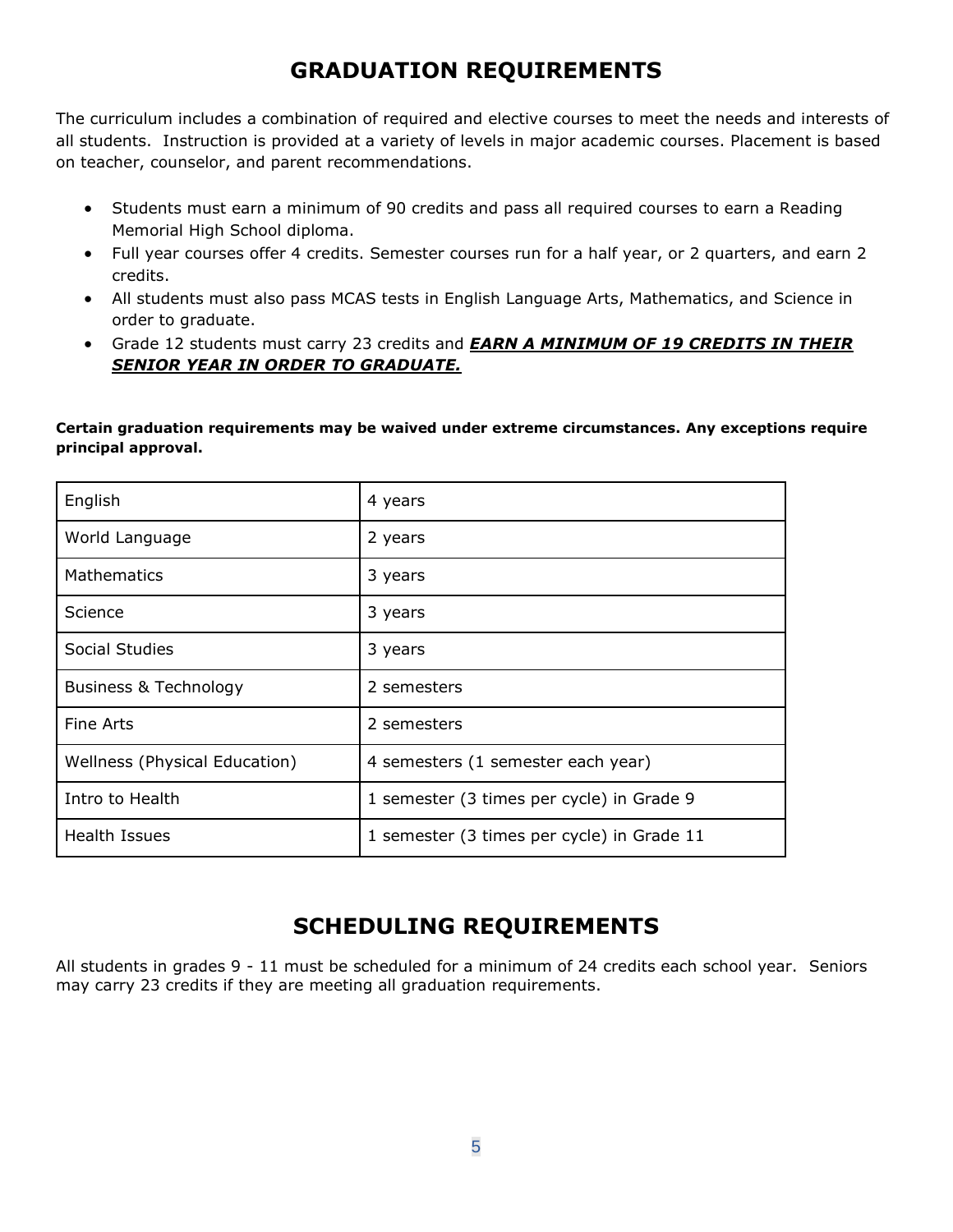## **HOMEWORK GUIDELINES**

Homework is assigned as necessary preparation for class and a complement to daily instruction by providing students the chance to apply the skills and knowledge acquired in the classroom. Both long and short-term assignments are assigned regularly to afford students the opportunity to synthesize significant classroom ideas derived from class discussion, lecture notes, laboratory experiments, group activities, project presentations, and writing assignments. Homework takes a variety of forms; assignments may be, but are not limited to, paper and pencil tasks, reading, writing, online discussions, or project-based activities.

Homework assignments may be short term and prescriptive, providing tasks to be completed on a specific timetable, or more open-ended, with a specific deadline but with the expectation that students will budget their time and prioritize their responsibilities, thereby fostering students' ability to succeed independently and on a deadline. The habits of mind of initiative, perseverance, and personal responsibility are critical skills necessary for success both in school and after graduation.

- Students are expected to possess an agenda or assignment book where they record their homework assignments. Typically, the PTO provides agenda books for students at the beginning of the year.
- Students should expect assignments to be completed beyond the classroom regularly and budget time and activities accordingly.
- Students are always encouraged to seek out their teacher's assistance when they have questions or encounter difficulty.

## **COURSE CHANGE POLICY**

Students should choose courses, including alternates, carefully and wisely at course selection time. As some popular elective courses fill quickly, students are asked to designate alternate course options. Alternates will be chosen for those who do not designate alternative options. Please be aware that students will be expected to fulfill the commitments made when the course selection sheet is submitted. No change in courses will be allowed once the school year begins unless there are extenuating circumstances as detailed below. This rule applies to the beginning of second semester as well.

There are three exceptions to this policy. A course change may be made if:

- A recommendation for a level change is made in writing by a teacher, department chair and guidance counselor after the student has attempted to fulfill course demands and has sought help
- A course change is necessary for a grade 12 student to fulfill a graduation requirement
- An error has been made entering a student's course choices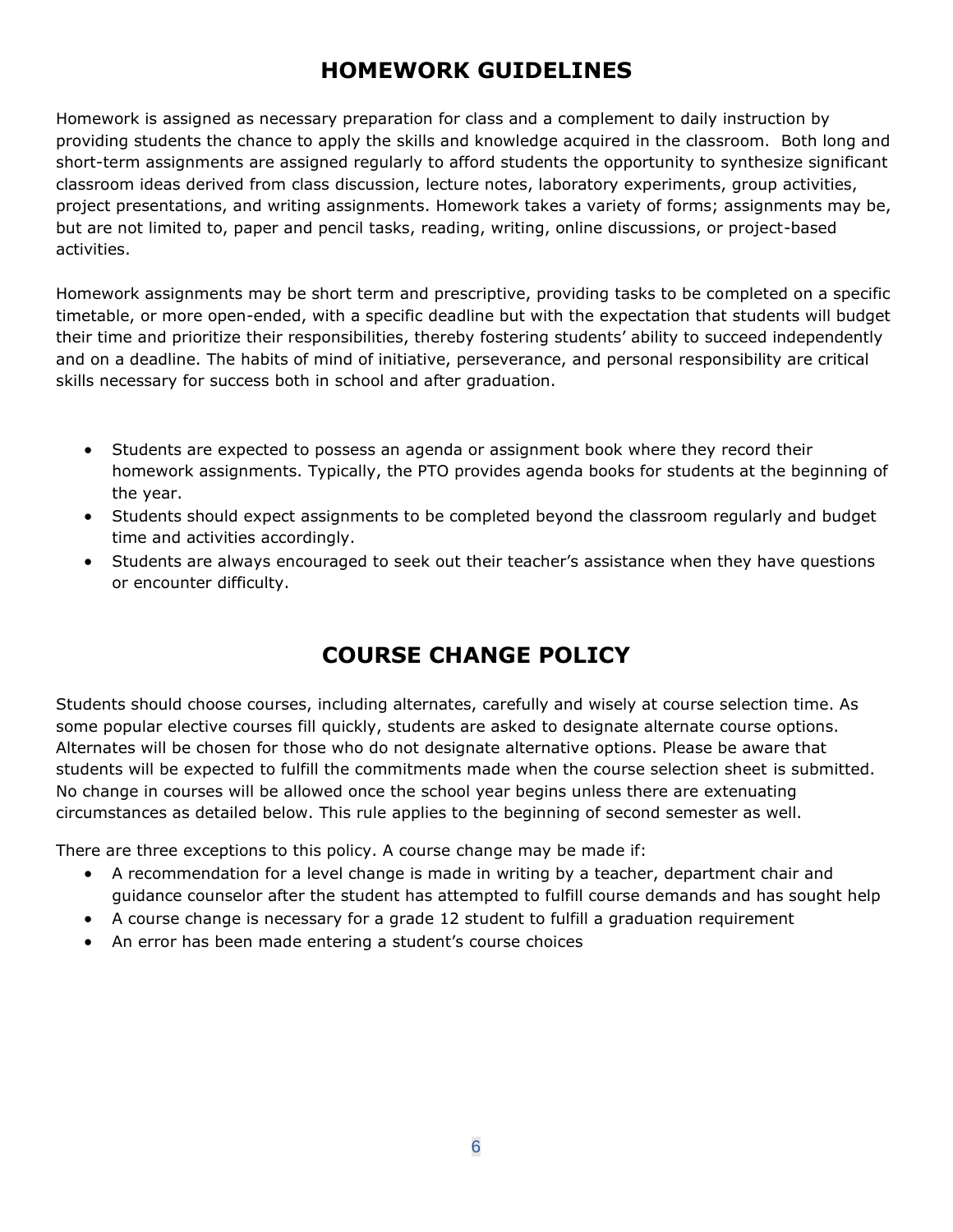## **LEVELS OF INSTRUCTION**

Reading Memorial High School is in the process of restructuring course levels and the corresponding descriptions and expectations for student performance, levels of independence vs. support, rigor, pacing, and homework. Please refer to the individual course descriptions for more information about the courses you or your student are interested in taking. For questions about a particular course or course sequence, please contact the department chair.

## **COURSE LEVELS**

**College Preparatory**: These are demanding college preparatory courses in which students will work with increasing independence on inquiry, problem solving, critical thinking, and reading and writing within each content area. The courses often feature more structured instruction, and in some cases offer co-teaching to allow for more individualized attention. These courses provide a strong foundation to build skills and independence in each field.

**Honors**: These are more rigorous college preparatory courses in which materials taught are at an accelerated pace. Students are expected to work more independently on inquiry, problem solving, critical thinking, and reading and writing within each content area. These courses provide a strong foundation for future studies in each field.

**Advanced Placement**: These courses are conducted at a standard comparable to college work. Courses are rigorous and materials taught are at an accelerated pace and greater depth. Students work independently on inquiry, problem solving, critical thinking, and reading and writing within each content area. Teacher recommendations and/or departmental approval may be required prior to enrollment.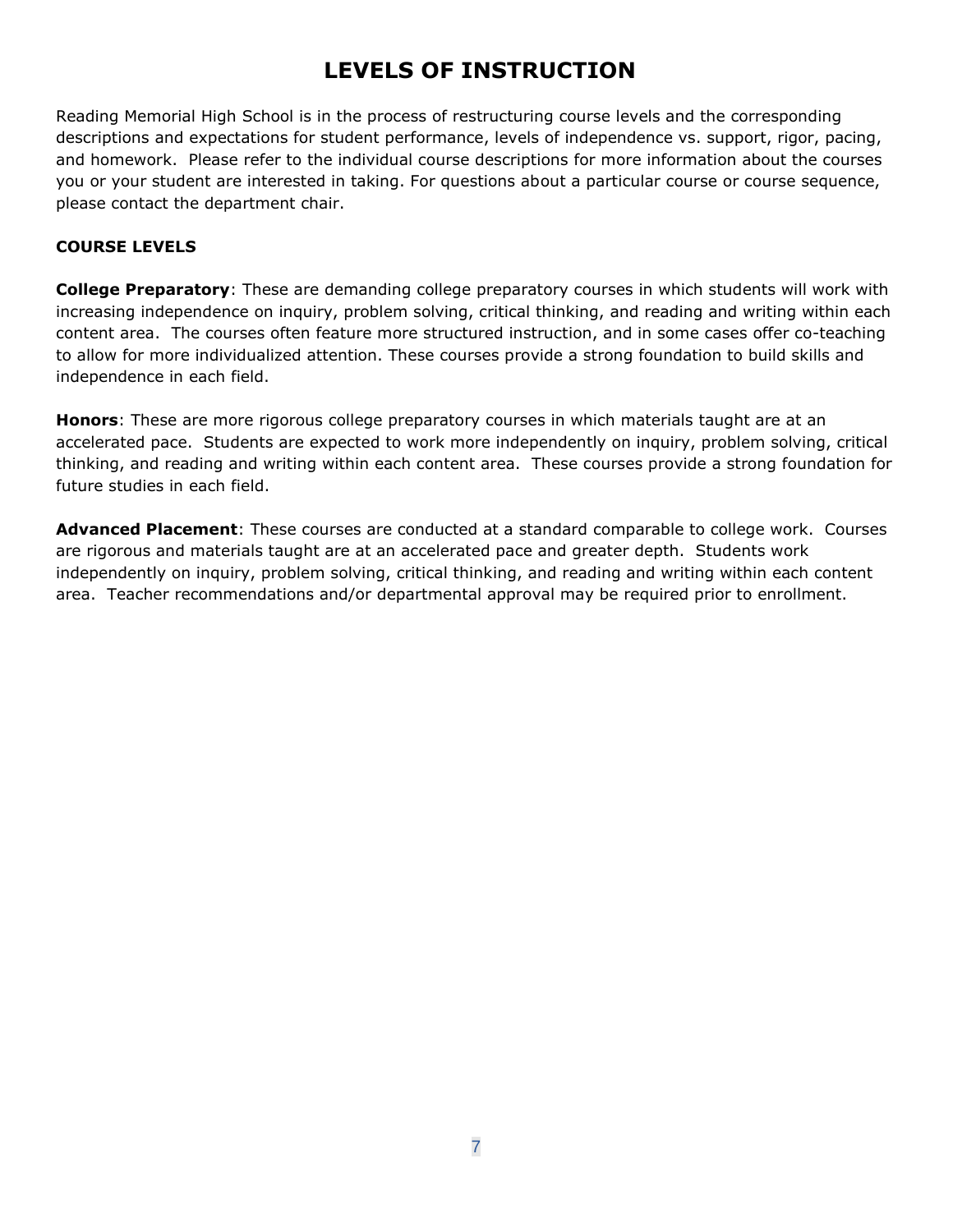## **GRADE POINT AVERAGES**

RMHS calculates two different grade point averages, one weighted and one unweighted. The Unweighted Grade Point Average (UGPA) uses all of a student's grades and all courses are assigned values using the standard weighting. The RMHS secondary school record reports a Weighted Grade Point Average (WGPA) to report academic performance to post-secondary institutions.

- Only courses taken during the school day at RMHS are included in the calculation of WGPA and UGPA. Credit towards graduation may be awarded for courses taken at other high schools, summer school, night school, colleges, etc., but those courses are NOT included in the calculation of WGPA or UGPA. Exceptions may be made for a student who has exhausted a sequential program of courses offered at RMHS.
- WGPA and UGPA are cumulative and uses final grades for their calculations.
- Courses taken on a Pass/Fail basis will be awarded credits but are not included in the calculation of UGPA or WGPA.
- Most elective courses (such as those in business, art, music, and technology) are not included in the calculation of the WGPA.
- Courses are weighted according to their level of rigor and the corresponding weighting are as follows:

| Grade       | <b>College Preparatory</b> |           | <b>Honors</b> |           | <b>AP</b>  |           |
|-------------|----------------------------|-----------|---------------|-----------|------------|-----------|
|             | Unweighted                 | Weighted  | Unweighted    | Weighted  | Unweighted | Weighted  |
| $A/A+$      | 4.0                        | 4.0       | 4.0           | 4.5       | 4.0        | 5.0       |
| $A -$       | 3.7                        | 3.7       | 3.7           | 4.2       | 3.7        | 4.7       |
| $B+$        | 3.3                        | 3.3       | 3.3           | 3.8       | 3.3        | 4.3       |
| B           | 3.0                        | 3.0       | 3.0           | 3.5       | 3.0        | 4.0       |
| <b>B-</b>   | 2.7                        | 2.7       | 2.7           | 3.2       | 2.7        | 3.7       |
| $C+$        | 2.3                        | 2.3       | 2.3           | 2.8       | 2.3        | 3.3       |
| $\mathsf C$ | 2.0                        | 2.0       | 2.0           | 2.5       | 2.0        | 3.0       |
| $C -$       | 1.7                        | 1.7       | 1.7           | 2.2       | 1.7        | 2.7       |
| D+          | 1.3                        | 1.3       | 1.3           | 1.8       | 1.3        | 2.3       |
| D           | $1.0\,$                    | 1.0       | $1.0\,$       | 1.5       | $1.0\,$    | 2.0       |
| D-          | .7                         | .7        | .7            | 1.2       | .7         | 1.7       |
| F           | $\boldsymbol{0}$           | $\pmb{0}$ | $\mathbf 0$   | $\pmb{0}$ | $\pmb{0}$  | $\pmb{0}$ |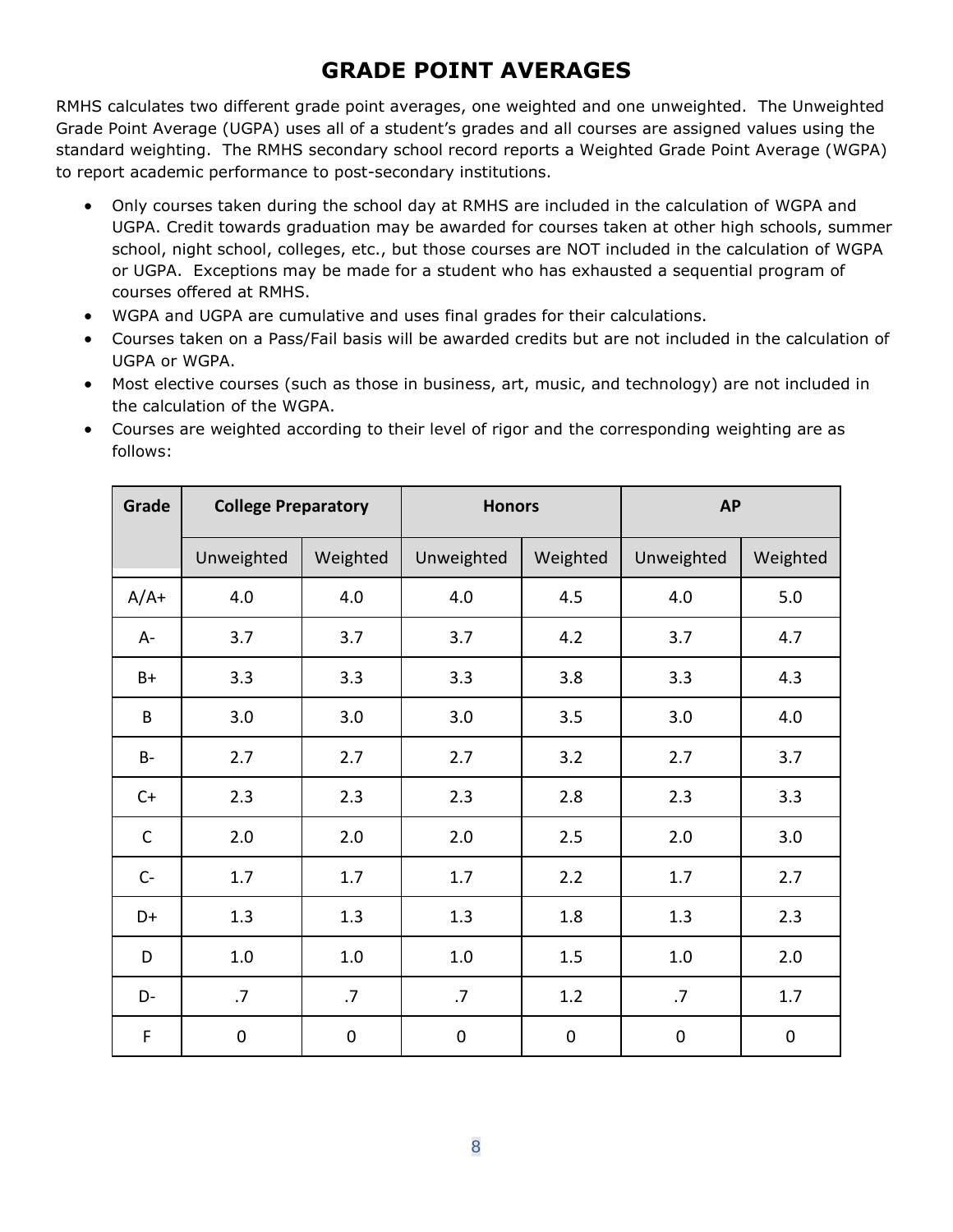## **ENGLISH**

In the English classrooms of RMHS, students examine the beauty, power, and potential of the English language. The primary means of accomplishing this is through the study of literature, the art of written expression. The best literature--whether prose, poetry, or drama—offers students new insights into the human condition. It leads them to a fuller understanding of themselves and those around them. It emphasizes complexity over simplicity and, as such, encourages students to value depth over superficiality when it comes to analysis and creativity.

Additionally, the English classroom is where students learn to give voice to their ideas and observations. It is here that students are given the opportunity to refine their analytical, expository, and creative expression. In this way, the English Department provides students with tools of scholarship that will aid them beyond the English classroom and beyond high school.

| Pathway  | 9 <sup>th</sup> Grade | 10 <sup>th</sup> Grade | 11 <sup>th</sup> Grade<br>Options | 12 <sup>th</sup> Grade<br>Options      |
|----------|-----------------------|------------------------|-----------------------------------|----------------------------------------|
| Required | English 9             | English 10             | English 11                        | (Pick 2)<br>Film & Literature          |
|          |                       |                        | or                                | Diverse Voices<br><b>Story Writing</b> |
|          |                       |                        | AP Language &<br>Composition      | Poetry                                 |
|          |                       |                        |                                   | Journalism                             |
|          |                       |                        |                                   | Horror & Fear in<br>Literature         |
|          |                       |                        |                                   | <b>Or</b>                              |
|          |                       |                        |                                   | AP Literature                          |
|          |                       |                        |                                   | (Full Year)                            |

- Students should note the following as they plan their schedule: Students are required to pass 4 years of English. All Senior English courses represent 2 credits per semester.
- **Honors** courses are for highly motivated students with advanced skills and a special interest in English. For a detailed profile of an honors student, see the **Levels of Instruction** section of this course selection guide.
- **College Preparatory** courses are for students whose English language skills are average to strong. These courses are appropriate for students who plan to attend a four-year college after high school.

·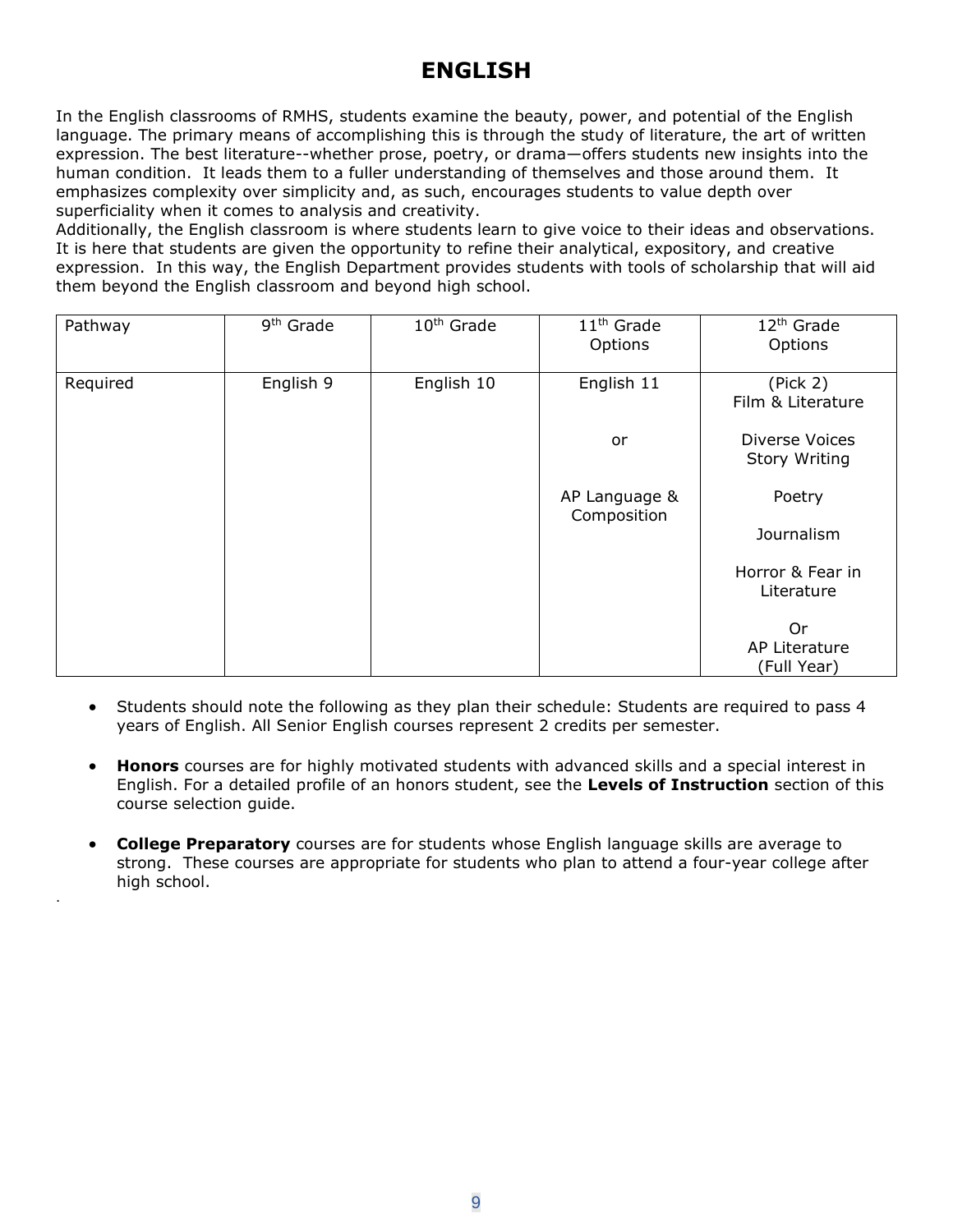## **011 Honors English 9: Perspectives Length: Full Year Credits: 4**

This full-year course is for students who have demonstrated advanced reading and writing skills in middle school. Understanding of abstract concepts and the ability to apply inferential thinking to literature are requirements of this class. Through the study of various literary forms, students consider the complexity of the human condition, as well as the many factors that lead people to see the world through different perspectives. An emphasis on analytical and persuasive writing will prepare students to articulate their own perspective in a clear and cogent manner.

This full-year course is divided into two components: literature and composition. Through the study of various literary forms, students consider the many factors that make one individual's perspective different from another's. Additionally, students pursue an understanding of inferential thinking and how it is applied to literature. An emphasis on analytical and persuasive writing will prepare students to articulate their own perspective in a clear and cogent manner.

## **021 Honors English 10: American Literature & Composition H Length: Full Year Credits: 4**

This is a full-year honors level course designed for students who have demonstrated advanced reading and writing skills in English. The curriculum focuses on a study of American literature, vocabulary development, composition skills, and analytical thinking and writing. Texts studied include *The Scarlet Letter, Into the Wild, A Raisin in the Sun,* and the poetry of Emily Dickinson and Walt Whitman.

## **022 English 10: The Search for Self Length: Full Year Credits: 4**

This full-year course will explore the theme of self-discovery. As students read works of literature that explore this enduring theme, they study the ways in which one's search for self is influenced by history, culture, language, and politics. Writing instruction focuses on literary analysis essay writing. Works studied include *The Catcher in the Rye, The Absolutely True Diary of a Part-Time Indian*, and *A Raisin in the Sun*, in addition to Transcendentalist literature, short stories, novels, and nonfiction pieces.

This introductory college-level course is for students who have performed exceptionally in sophomore Honors English and who are careful, critical readers and writers. Dedication to reading and writing prolifically is a must. Students should bring to the course sufficient command of mechanical conventions and an ability to read and discuss challenging prose. Course materials range from narrative, expository, analytical, personal, to argumentative. Students analyze a broad and challenging range of nonfiction prose selections, deepening their awareness of rhetoric and how language works. They are expected to read critically, think analytically, and communicate clearly both in writing and speech. Through close reading and frequent writing, committed students will develop their ability to work with language and text with greater awareness of purpose, strategy, and audience thereby developing a sense of personal style and an ability to analyze and articulate how the resources of language operate in any given text. Research writing is also a course component. Students are expected to commit to a minimum of five hours of coursework per week outside of class. Effective time management is important. *Students taking this course should expect to take the College Board's AP Language & Composition exam in May.*

## **031 Honors English 11: The Power of Narrative Length: Full Year Credits: 4**

This full-year course is designed for students who have achieved well in English and demonstrate a high level of interest and motivation in the study of literature. The course explores the place of narrative, or story, in the human experience. From epics, to ballads, to novels, to motion pictures, narratives have enriched our lives by educating us, challenging us, and entertaining us. In addition to a great deal of reading, there is an emphasis on writing skills, critical thinking, and vocabulary development. Students will demonstrate their understanding of the elements of narrative by composing several personal narratives. Course readings may include *Beowulf, Their Eyes Were Watching God,* A Shakespearean play, selected poems and nonfiction pieces, and a variety of scholarly essays.

**012 English 9: Perspectives Length: Full Year Credits: 4**

## **030 AP Language & Composition Length: Full Year Credits: 4**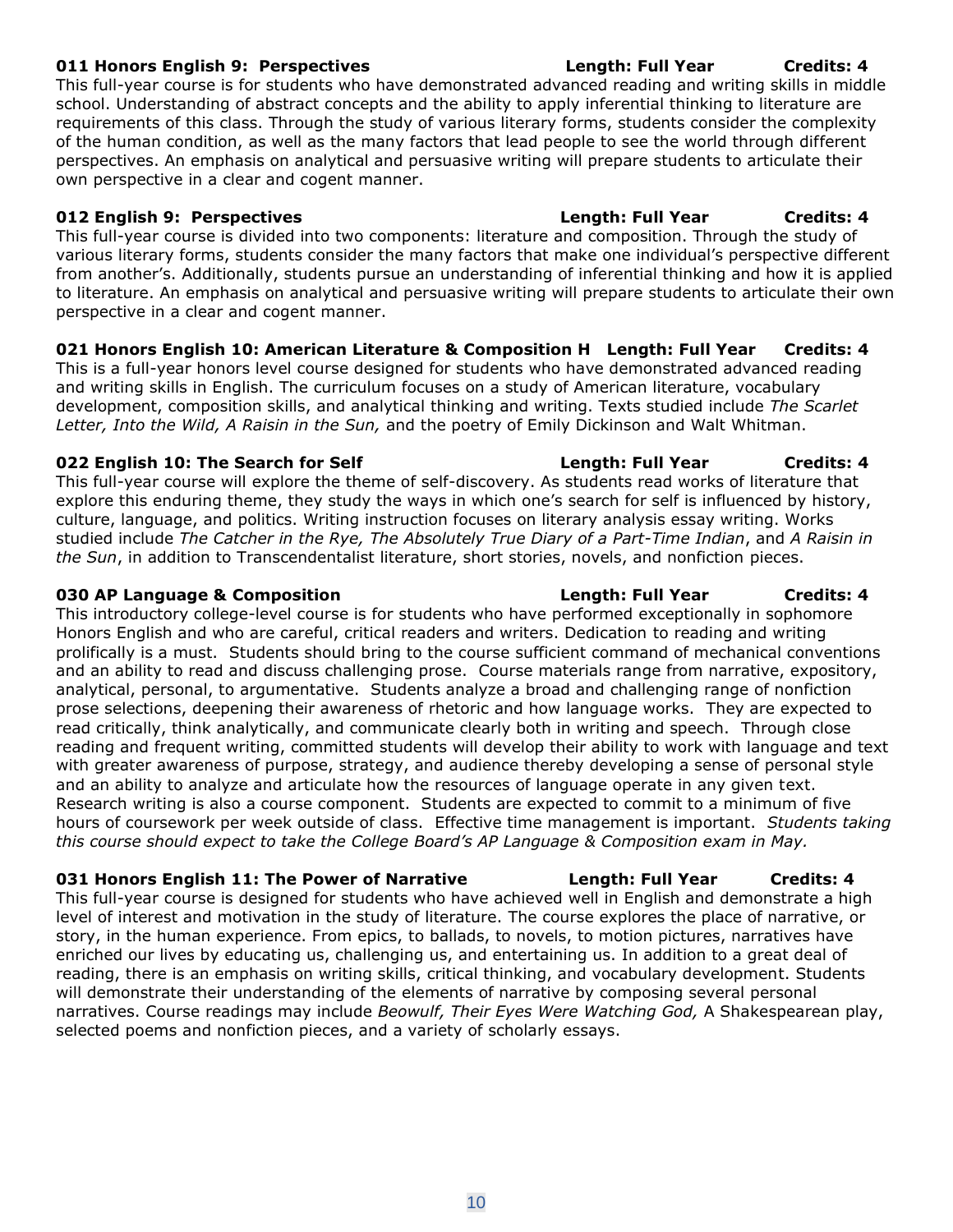## **032 English 11: The Power of Narrative Length: Full Year Credits: 4**

This full-year course explores the place of narrative, or story, in the human experience. From epics, to ballads, to novels, to motion pictures, narratives have enriched our lives by educating us, challenging us, and entertaining us. This course includes the study of fiction and nonfiction narratives from ancient and contemporary sources. Students will continue to write essays of literary analysis, and students will demonstrate their understanding of the elements of narrative by composing several personal narratives. Works studied include *Beowulf, The Things They Carried, The Great Gatsby,* selections from the Harlem Renaissance, and a varied selection of classical and contemporary genres.

### **040 AP Literature & Composition 12 Length: Full Year Credits: 4**

This course is for the select student who has demonstrated both superior ability and extraordinary interest in the study of literature. Students who can comprehend sophisticated works of literature independently and write with fluency and command of vocabulary will be candidates for this course. This course is the most intensive study of literature offered by the English department. In addition to prose fiction, poetry, and drama, students will examine works of scholarly analysis representing various schools of critical thought. Course readings, combined with consideration of readings completed in previous English courses, will stimulate vigorous discussion of the literary works that articulate and define the contemporary condition. Frequent analytical writing assignments will be an essential component of the course. Authors studied may include Joyce, Woolf, Nabokov, Shakespeare, Fitzgerald, Eliot, O'Neill, Faulkner, Bellow, Wharton, Frost, Lowell, Bishop, Plath, and Conrad.

Focusing closely on the craft of poetry, students will leave this course with an enjoyment and appreciation of this ancient art. In this course, students will explore poets and poems from various poetic movements. Through explications and their own creative compositions of poetry, students will identify poetic devices and examine how structure mirrors content. Finally, students will read, identify, analyze, and write poems, which may include some of the following: sonnets, sestinas, villanelles, pantoums, ballads, narratives, odes and open forms.

Diverse Voices examines marginal voices in literature "to include but not limited to LGBTQIA, Native, people of color, gender diversity, people with disabilities and ethnic, cultural, and religious minorities" (weneeddivsersebooks.org). Students will explore issues of access to power through a variety of works from diverse writers with the goal of understanding how and why these voices deserve to be heard and not pushed to the margins of society. Through the study of various genres, students will consider the personal and political implications of differing perspectives. Diverse Voices is centered on the belief that celebrating stories and writers of all backgrounds can lead to a more accepting and inclusive society.

In only a century, films have evolved from straightforward recordings of events to complex forms of art and communication. In this challenging course, students will go beyond viewing films as mere sources of entertainment and explore how to analyze films for meaning. Students will read source novels, scripts, stories, and critical reviews and analyses of films to gain a deeper understanding of how a film works as a narrative. The critical thinking skills that students have developed in three years of literature study will be now applied to a multi-modal medium that demands quick processing and full attention to appreciate. Students will be expected to write a variety of analytical works about the films they view in class.

## **060 Honors Poetry Length: Semester Credits: 2 061 Poetry Length: Semester Credits: 2**

## **062 Honors Diverse Voices Length: Semester Credits: 2 063 Diverse Voices Length: Semester Credits: 2 Length: Semester Credits: 2**

## **064 Honors Film and Literature Length: Semester Credits: 2 065 Film and Literature Length: Semester Credits: 2**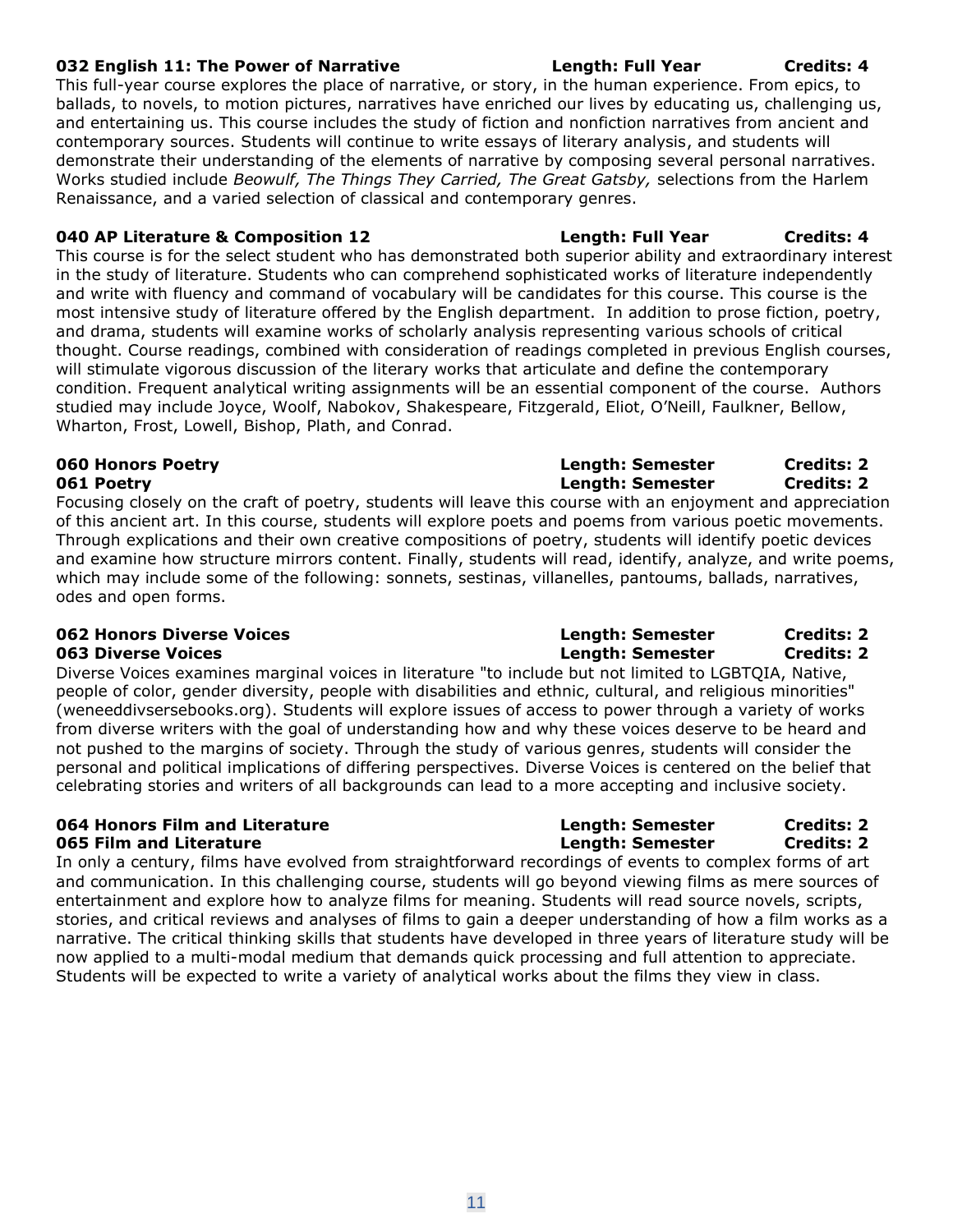Story writing is a writing-intensive class for students who wish to explore narrative from an author's perspective. Students will write their own scenes and stories. Through the reading of short fiction, memoir, and essays on craft, students will gain a deeper understanding and appreciation for narrative. Fueled by imagination, experience and observation, students will engage in the writing process. Writing prompts will inspire creativity and help students develop ideas. Students will produce drafts, conduct peer workshops, and provide one another with constructive and informed feedback. Students will need to be highly engaged and willing to write and revise. Drafts, revisions and peer workshops will also be a major component of this class. Secondary texts include Ann LaMott's *Bird by Bird* and recent editions of Best American Short Stories.

In this semester-long course, students will become familiar with various styles of journalistic writing. The course emphasizes the importance of differentiating fact from opinion and truth from propaganda. Students will develop an understanding of the First Amendment and use critical thinking skills as they survey a variety of radio, print, and broadcast journalism. Students will evaluate sources and recognize bias in reporting and in the media. As they develop journalistic skills and demonstrate competence by conducting interviews, investigating stories, and publishing their own work, students will play the role of journalists and be encouraged to submit original articles to *The Orbit*.

### **078 Honors Horror & Fear in Literature Length: Semester Credits: 2 079 Horror & Fear in Literature Length: Length: Semester Credits: 2**

This semester-long course explores the origins and evolution of horror in literature and other media. Students will consider how universal fears shape the stories we tell to warn and delight. Beginning with a study of various legends and myths, students will explore how horror transcends and permeates culture. Students will study supernatural and psychological horror in addition to classic mystery and true crime.

## **068 Honors Story Writing Length: Semester Credits: 2 069 Story Writing Length: Semester Credits: 2**

**072 Honors Journalism Length: Semester Credits: 2 073 Journalism Length: Semester Credits: 2**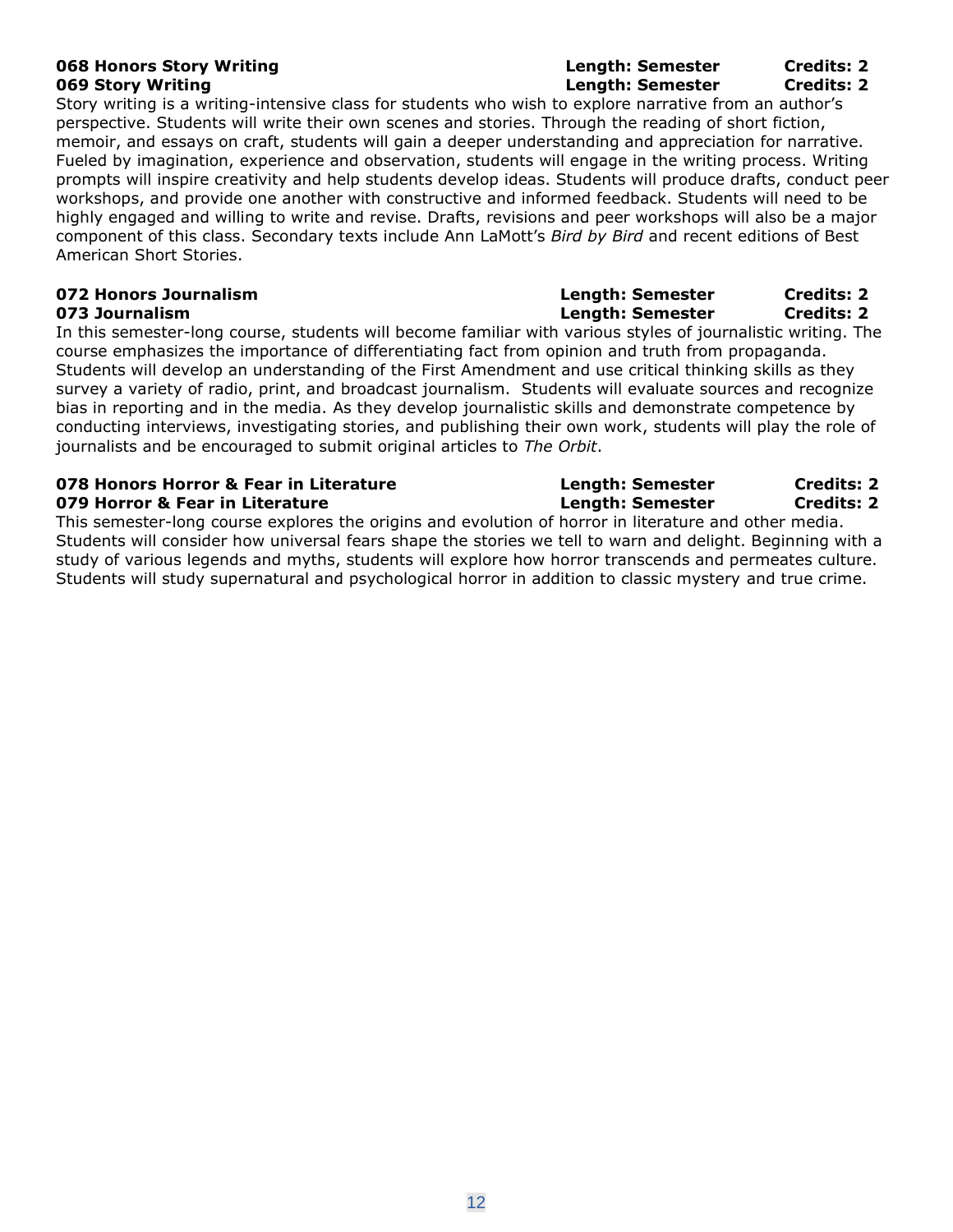## **SOCIAL STUDIES**

Humans are social beings; in order to succeed in a global society, we must learn how to get along with other people. If we are going to know how to get along with others, it is vital that we understand them. This is true for our immediate neighbors and for those who inhabit countries on the other side of the globe. The disciplines of Social Studies offer a means of inquiry into the questions of Human Identity: Who are we? How do we govern ourselves? How are we similar to or different from other peoples? How did we come to be the way we are? What rights do we enjoy and what responsibilities must we bear? And, most importantly: How can we make things better in the years ahead? The Social Studies Department offers a variety of courses that address these fascinating questions. Students are required to take History 9, History 10 and History 11 in their first three years at RMHS. We also offer a wide array of challenging and relevant electives that we encourage everyone to take.

| Pathway                              | 9 <sup>th</sup> Grade | 10 <sup>th</sup> Grade | 11 <sup>th</sup> Grade Options                                            | 12 <sup>th</sup> Grade Options     |
|--------------------------------------|-----------------------|------------------------|---------------------------------------------------------------------------|------------------------------------|
|                                      | <b>Options</b>        | <b>Options</b>         |                                                                           |                                    |
| <b>Required 1</b>                    | History 9             | History 10             | History 11                                                                |                                    |
| <b>Required 2</b>                    | History 9             | History 10             | AP US History<br>(With Summer Edgenuity<br><b>Online Course Required)</b> |                                    |
| <b>Semester</b><br><b>Electives</b>  |                       |                        | Law                                                                       | Law                                |
|                                      |                       |                        | Psychology                                                                | Psychology                         |
|                                      |                       |                        | Democracy in the Age<br>of Social Media                                   | Social Media                       |
|                                      |                       |                        | Race, Culture and the                                                     | WW2 European                       |
|                                      |                       |                        | Classroom                                                                 | <b>WW2 Pacific</b>                 |
|                                      |                       |                        |                                                                           | Field Seminar                      |
|                                      |                       |                        |                                                                           | Race, Culture and the<br>Classroom |
| <b>Full Year</b><br><b>Electives</b> |                       |                        | Facing History                                                            | AP US History                      |
|                                      |                       |                        |                                                                           | AP Euro History                    |
|                                      |                       |                        |                                                                           | AP US Government                   |
|                                      |                       |                        |                                                                           | Honors World Issues                |
|                                      |                       |                        |                                                                           | Facing History                     |
|                                      |                       |                        |                                                                           | Epidemic Disease                   |
|                                      |                       |                        |                                                                           | Field Seminar                      |

## **Required Courses: Students MUST PASS all required courses. These courses must be passed in sequence.**

## **111 Honors History 9 Length: Full Year Credits: 4**

This course will integrate the study of world and United States history from 1700 to the late 1800's. The trends within American and world history will be examined with a particular emphasis on the connections in history. Areas of investigation include reasoning, artistic expression, systems of government, literary movements, and other academic disciplines. Students will be able to handle abstract concepts and analyze and synthesize information. This course places a special focus on historical thinking and literacy skills such as primary and secondary source analysis, analytical writing supported with relevant historical evidence,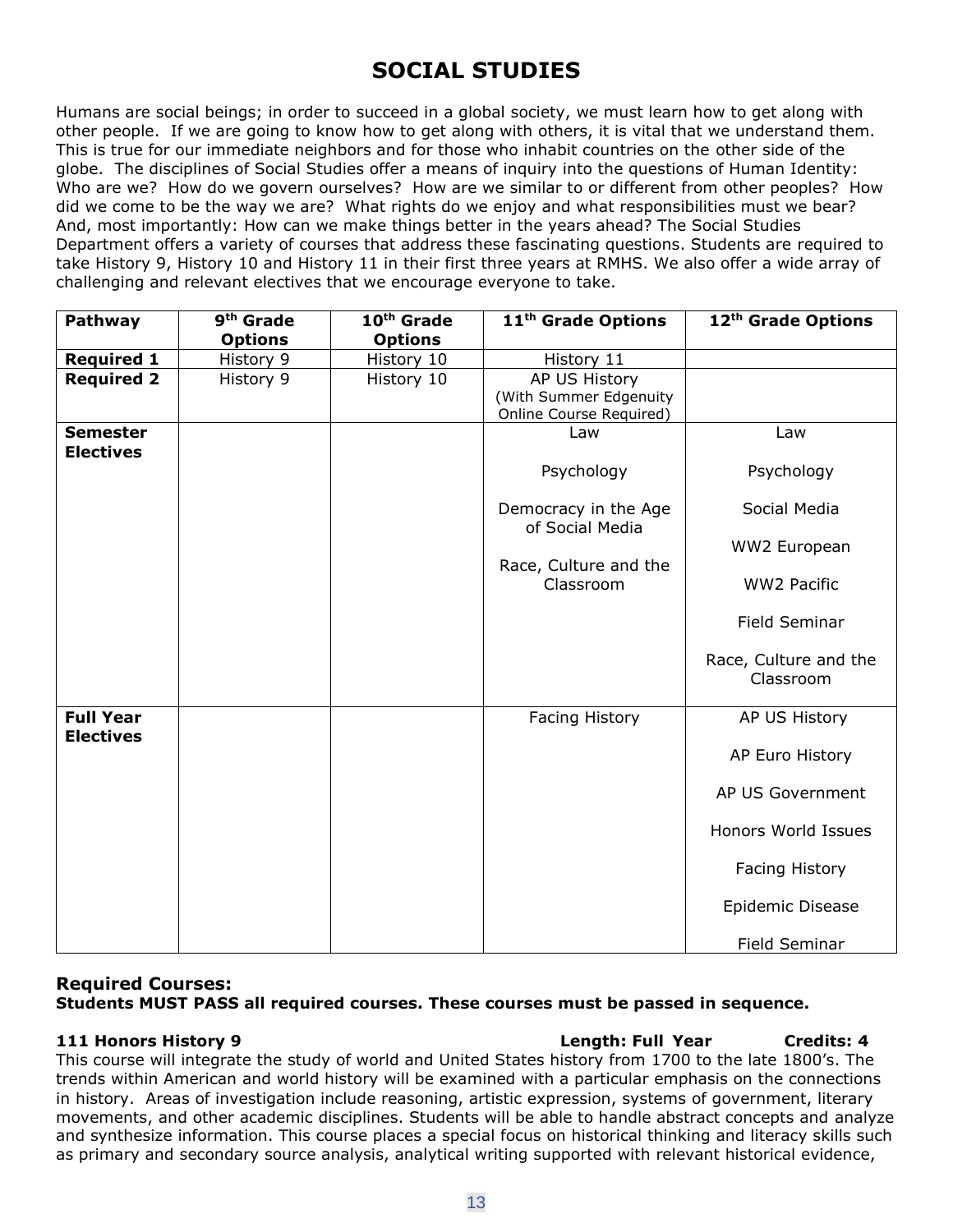as well as an introduction to the research process. History 9 will be the first year of a three-year required history program.

**112 History 9 Length: Full Year Credits: 4** This course will integrate the study of world and United States history from 1700 to 1800's. The trends within American and world history will be examined with a particular emphasis on the connections in history. Areas of investigation include reasoning, artistic expression, systems of government, literary movements, and other academic disciplines. Students will be able to handle abstract concepts and analyze and synthesize information. This course places a special focus on historical thinking and literacy skills such as primary and secondary source analysis, analytical writing supported with relevant historical evidence, as well as an introduction to the research process. History 9 will be the first year of a three-year required history program.

## **121 Honors History 10 Length: Full Year Credits: 4**

*Suggested Prerequisite: Grade 9 teacher recommendation and pass History 9 with at least a B average* This course will be a continuation of History 9. It will integrate the study of world and United States history from 1800 to 1900. The trends within United States and world history will be examined with particular emphasis on the connections in history. The impact of geography on history will also be a component of the course. Sophisticated analysis and interpretation are consistently required of students. There is extensive reading and writing required. This course continues to build upon the literacy skills introduced in History 9 such as primary and secondary source analysis, analytical writing supported with relevant historical evidence, as well as the complete implementation of the research process. This course will be the second year of a three-year required history program.

## **122 History 10 Length: Full Year Credits: 4**

## *Required Prerequisite: Passing grade in History 9*

This course will be a continuation of History 9. It will integrate the study of world and United States history from 1800 to 1900. The trends within United States and world history will be examined with particular emphasis on the connections in history. The impact of geography on history will also be a component of the course. Sophisticated analysis and interpretation are consistently required of students. There is extensive reading and writing required. This course continues to build upon the literacy skills introduced in History 9 such as primary and secondary source analysis, analytical writing supported with relevant historical evidence, as well as the complete implementation of the research process. This course will be the second year of a three-year required history program.

*Suggested Prerequisite: Grade 10 teacher recommendation and passed History 10 with at least a B average* This course will be a continuation of History 9 and 10. It will integrate the study of world and United States history from 1900 to the present. The trends within United States and world history will be examined with particular emphasis on the connections in history. The relevant social, political, and economic developments will be examined. The impact of geography on history will also be a component of the course. This course continues to refine and improve upon the literacy skills introduced earlier with a strong focus on primary and secondary source analysis, persuasive as well as informative writing supported with relevant historical evidence, and the complete implementation of the research process. All students enrolled in this course are required to complete a research paper/project. This course will be the third year of a three-year required history program.

## *Required Prerequisite: Passing grade in History 10*

This course will be a continuation of History 9 and 10. It will integrate the study of world and United States history from 1900 to the present. The trends within United States and world history will be examined with particular emphasis on the connections in history. The relevant social, political, and economic developments will be examined. The impact of geography on history will also be a component of the course. This course continues to refine and improve upon the literacy skills introduced earlier with a strong focus on primary and secondary source analysis, persuasive as well as informative writing supported with relevant historical evidence, and the complete implementation of the research process. All students enrolled in this course are required to complete a research paper/project. This course will be the third year of a three-year required history program.

## **131 Honors History 11 Length: Full Year Credits: 4**

## **132 History 11 Length: Full Year Credits: 4**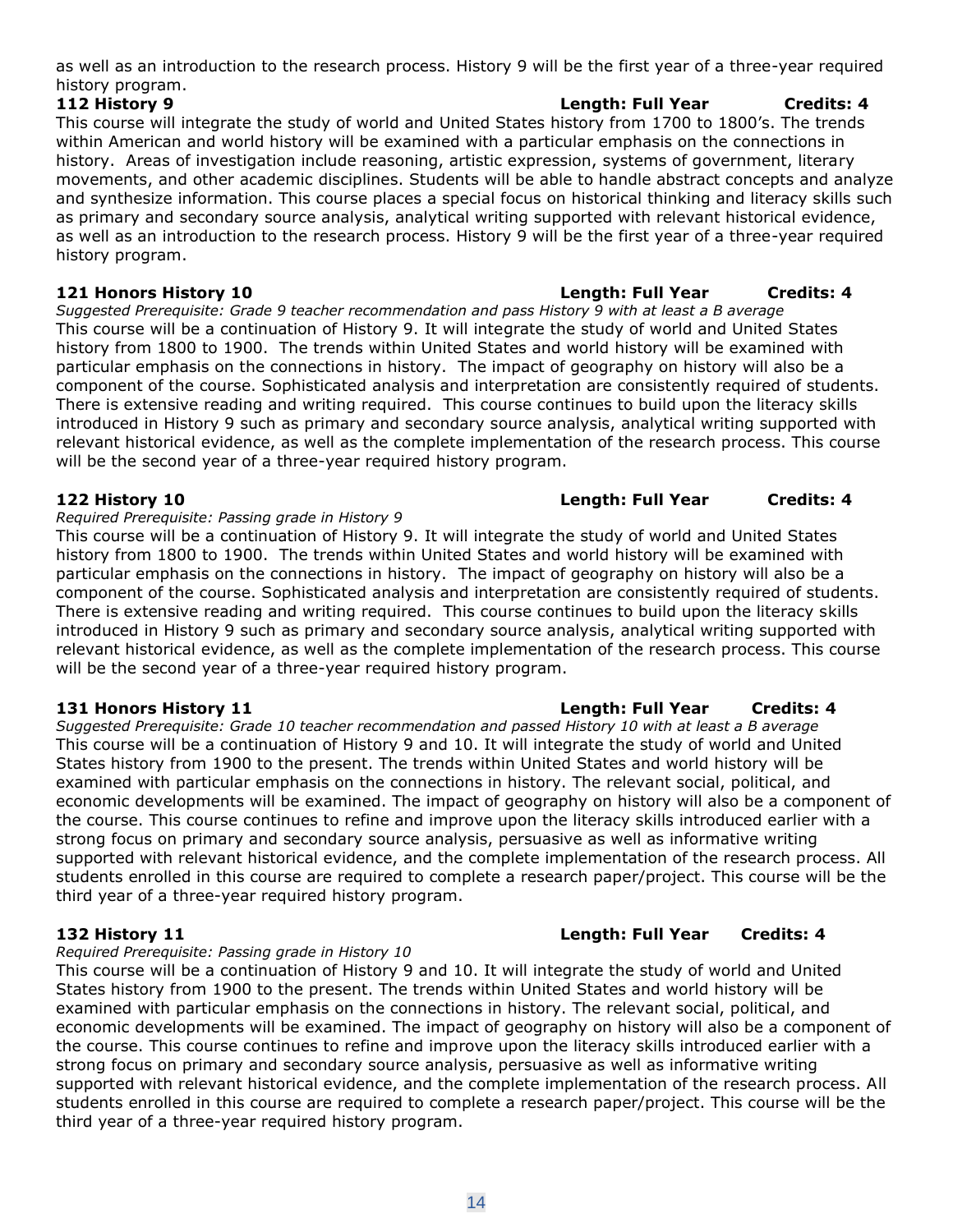## **Electives: 130 AP US History Length: Full Year Credits: 4**

### *Required Prerequisites for incoming Juniors: B+ or greater in Honors History 10 or A- in History 10, Teacher recommendation, and completion of on-line World History Edgenuity summer course by August 19, 2022.* In AP U.S. History, students investigate significant events, individuals, developments, and processes in nine historical periods from approximately 1491 to the present. Students develop and use the same skills and methods employed by historians: analyzing primary and secondary sources; developing historical arguments; making historical connections; and utilizing reasoning about comparison, causation, and continuity and change. The course also provides eight themes that students explore throughout the course in order to make connections among historical developments in different times and places: American and national identity; work, exchange, and technology; geography and the environment; migration and settlement; politics and power; America in the world; American and regional culture; and social structures. All students taking the course will be strongly encouraged to take the AP US History examination in the spring. **Open to juniors and seniors. (Note: for juniors taking AP US History in place of the required History 11 course, students will need to complete the online world history course during the summer before their junior year begins.)**

Students will study the major problems facing the world and the United States today. Issues such as economic crisis, war, environmental changes, global and domestic political discourse and the distribution of the world's resources will be examined. Students will study these problems in relation to the geographic, political, economic, and social structure of the world today. The course will be taught with a seminar approach, utilizing case studies to generate debate. Greater responsibility will be placed on students to research and present information to the other students. Students will examine the possible future impact of problems and alternative solutions to these problems. A major objective of the course will be to have students apply their knowledge to active problem-solving. **This class is a full year elective open to seniors only**.

## **144 AP European History Length: Full Year Credits: 4**

In AP European History, students investigate significant events, individuals, developments, and processes from approximately 1450 to the present. Students develop and use the same skills, practices, and methods employed by historians: analyzing primary and secondary sources; developing historical arguments; making historical connections; and utilizing reasoning about comparison, causation, and continuity and change over time. The course also provides seven themes that students explore throughout the course in order to make connections among historical developments in different times and places: interaction of Europe and the world, economic and commercial development, cultural and intellectual development, states and other institutions of power, social organization and development, national and European identity, and technological and scientific innovations. Students are strongly encouraged to take the AP European History exam in the spring. **Open to Seniors.**

*Required Prerequisites: teacher recommendation.* 

AP U.S. Government and Politics provides a college-level, nonpartisan introduction to key political concepts, ideas, institutions, policies, interactions, roles, and behaviors that characterize the constitutional system and political culture of the United States. Students will study U.S. foundational documents, Supreme Court decisions, and other texts and visuals to gain an understanding of the relationships and interactions among political institutions, processes, and behaviors. They will also engage in disciplinary practices that require them to read and interpret data, make comparisons and applications, and develop evidence-based arguments. In addition, they will complete a political science research or applied civics project. This course is equivalent to an introductory college-level political science course. All students taking the course will be strongly encouraged to take the AP Government and Politics examination in the spring. **Open to Seniors.**

### **153 Social Studies Field Seminar (Fall Semester) Length: Semester Credits: 2 154 Social Studies Field Seminar (Spring Semester) Length: Semester Credits: 2**

The field seminar program provides the RMHS student a chance to investigate a future career in elementary education or early childhood care. The interested student must demonstrate a past history of

**141 Honors World Issues Length: Full Year Credits: 4**

## **145 AP Government and Politics Length: Full Year Credits: 4**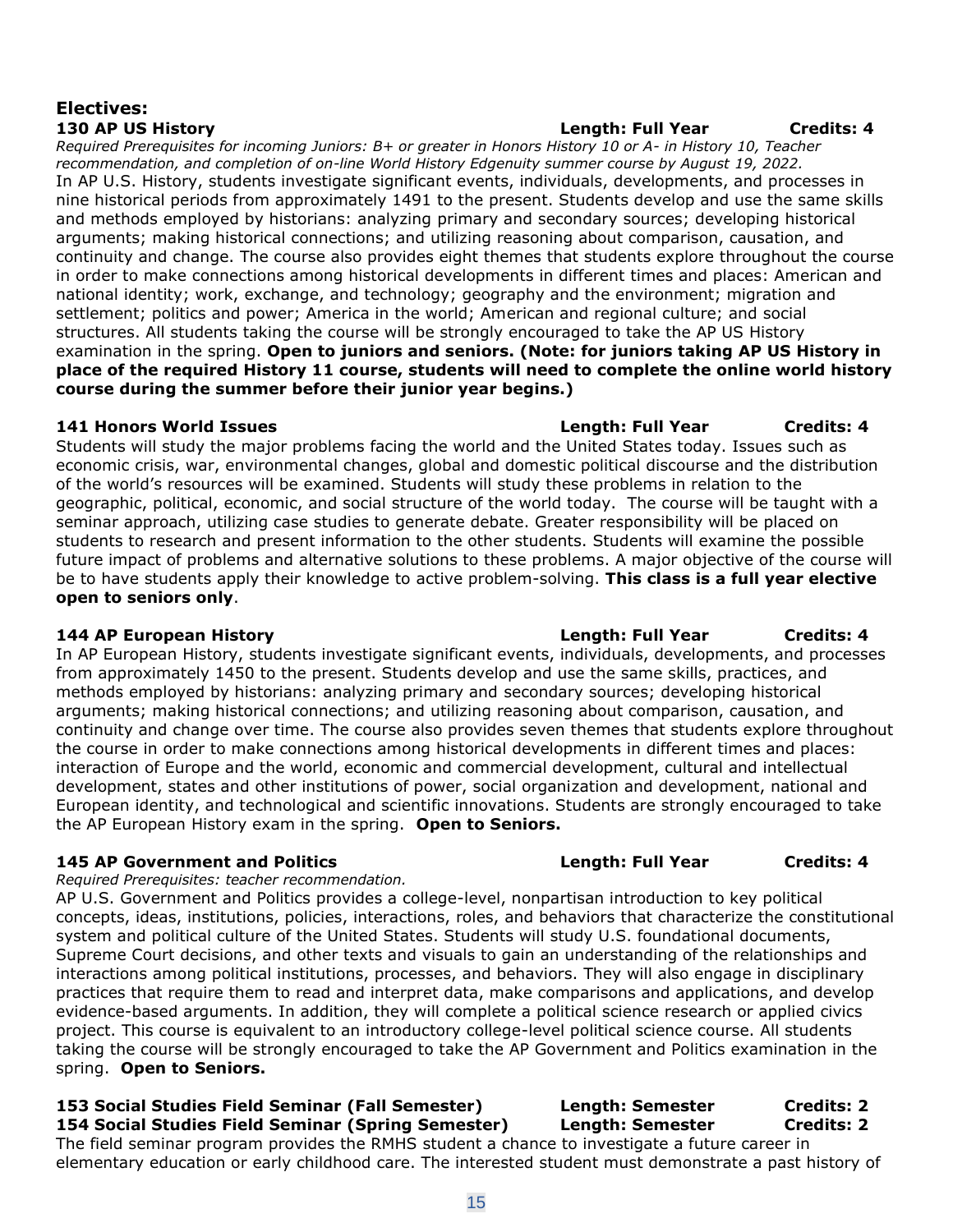responsible behavior and is interviewed prior to enrollment. Each student will be placed with a teacher in an elementary school or in the pre-school program housed at RMHS. The course is designed so students have a double period available to leave school to work in their placement. In addition to fieldwork, students will do related assignments, readings and research. Certain exceptional students may be eligible for taking a second semester of the Field Seminar. Applicants must have a serious interest in education as a profession. Space in this program will be limited to 25 placements per semester. **Open to Seniors.**

## **Instructions to Students Enrolling in the Field Seminar Program:**

All seniors electing a seminar are advised that they must arrange their own transportation. The work students do in the elementary school seminar must be done in the scheduled double period time slot. Application to be considered for a seminar program must be made in writing at the time course selection forms are completed.

## **157 Law: Guide to an Individual's Legal Rights Length: Semester Credits: 2**

The purpose of this course is to instruct the student in his/her legal rights in the areas of contracts, civil suits, consumerism, criminal cases, and police investigations. The course will also explore our nation's legal system and examine both its strengths and weaknesses. **Open to Juniors and Seniors.**

## **167 World War II: The European Theater Length: Semester Credits: 2**

This course deals with six of the most dramatic and important years in European History: September, 1939 to September, 1945. From the smoldering ashes of WWI, there arose Nazism and Fascism, which cast a dark shadow upon all of Europe. This course will analyze these years of crucial change and great decisions to reveal a human kaleidoscope of leadership, brutality, heroism, cooperation, victory and defeat. This course will attempt to show how the divided world we live in today has emerged from World War II. In addition to a course text, students will be required to read a World War 2 book selected by the instructor for a "book-group" style activity. This course is **NOT** a prerequisite for the World War II: The Pacific Theater course. **Open to Seniors. Fall semester only.**

## **168 World War II: The Pacific Theater Length: Semester Credits: 2**

During World War II, while fighting was taking place on the European continent and North Africa, a whole other war was being fought on the other side of the world. This course is about the lesser known part of World War II – The Pacific Theater. When asked about the Japanese Theater, many students would point out Pearl Harbor, Midway, Iwo Jima and the Atomic Bombs. But the war in the Pacific was much more than this. While battles and strategy will be discussed, much of the course will focus on the human side of war. In addition to a course text, students will be required to read a World War 2 book selected by the instructor for a "book-group" style activity. It is NOT a requirement that you have to take World War II: The European Theater to take this course. **Open to Seniors. Spring semester only**.

Psychology is a semester survey course designed to introduce the student to the complexity and diversity of psychological inquiry. Emphasis is placed on the application of basic psychological principles to individual experience in order to expand awareness of both self and others. In addition, the broader implications of psychological findings for an integrated understanding of human development and behavior are considered. Topics to be covered may include psychoanalytic, behavioral and humanistic theories of the person; psychosocial, cognitive, moral and early childhood development; human motivation and personality; social behavior; abnormal behavior; and research techniques in psychology. Open to Juniors and Seniors.

## **171 Facing History and Ourselves Length: Full Year Credits: 4**

Facing History and Ourselves utilizes a humanities approach to study historical themes in order to face the dangers of discrimination and indifference and the values of civility in ways that promote critical and creative thinking about the challenges we face and the opportunities we have for positive change. The course will focus on individual identity, membership in society, as well as race, racism, "Jim Crow," lynching, mass incarceration, the successes and failures of desegregation, the American Eugenics movement, historic Anti-Semitism and finally on the rise of National Socialism in Germany and the Holocaust. Our goal in investigating these difficult historical topics is to try and view history not as a series of inevitable actions, but as a sequence of events resulting from individual choices over time. Using this approach to examine history, we will begin to better understand the importance of our decisions and the value of our participation as American and global citizens. This course was designed for the

### **169 Honors Psychology Length: Semester Credits: 2 170 Psychology Length: Semester Credits: 2**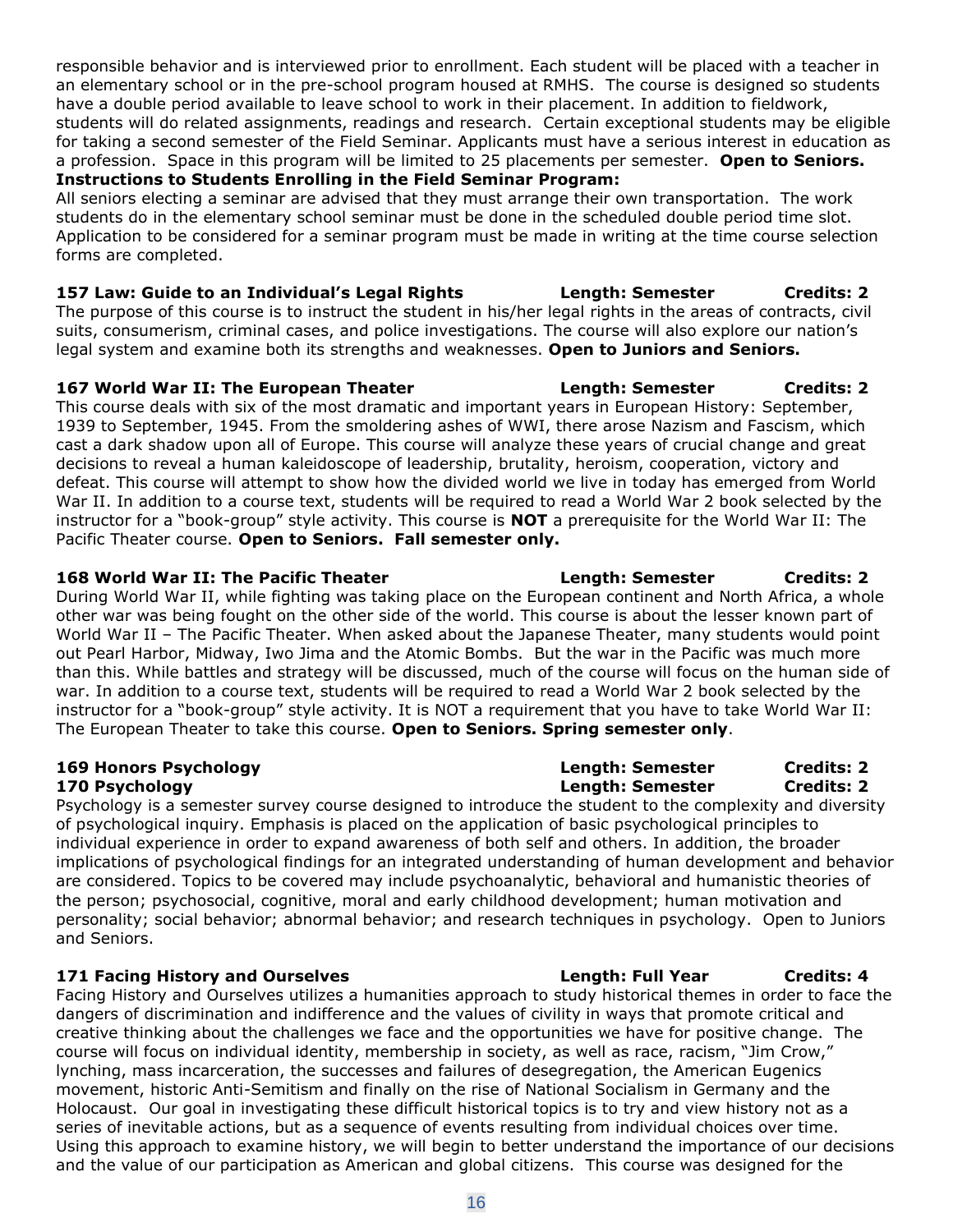student with a genuine interest in the study of history and human behavior. **Open to Juniors and Seniors.** 

## **173 Democracy in the Age of Social Media Length: Semester Credits: 2**

We consume more media than at any time in history, but research show that we need help discerning real news from fake news, advertisements from articles, and what is important vs. what is simply trending. Yet an informed citizenry is crucial for a healthy democracy. In this class we will look at media in all forms -- Twitter, FB, and Instagram, as well as traditional TV and print media -- and engage thoughtfully with how information operates both in our lives, in our democracy, and globally. We will learn how to figure out who's telling the truth and who is likely not. We will look thoughtfully at the ways race, class and gender influence point of view and how media intentionally distorts reality. We will learn how to manage our own media to control our digital footprint. This course will help you hone the research skills and habits expected in college and necessary in life and--hopefully--will make you question everything. **Open to Juniors and Seniors.**

### **328 Honors History and Science of Epidemic Disease: The Black Death to H1N1 Flu 329 History and Science of Epidemic Disease: The Black Death to H1N1 Flu Length: Full Year Credits: 4**

*Required Prerequisites: Passing Grade in College Preparatory or Honors Biology* How has disease influenced human history? How has human history influenced disease? How have people perceived, experienced, and coped with disease? This is a multi-disciplinary elective which will examine the interactions and interrelationships of disease, healers, and patients in an historical context and develop a basic understanding of the biological mechanisms of infectious disease. The course will study the connections between epidemic disease, history, politics, and public health. It will present an overview of medicine and disease from the Middle Ages through modern western civilization. Social, cultural, and biological perspectives of disease will be addressed at the local, national, and international levels. The class will be a project-based learning course with a strong emphasis on research, reading, writing, technology, labs, lectures, and discussions. This course can be taken at an honors or college-preparatory level. Honors weighting will be designated for students who successfully complete additional coursework. **Open to Seniors.**

## **175 Honors Race, Culture, and the Classroom Length: Semester Credits: 2 176 Race, Culture, and the Classroom Length: Semester Credits: 2**

In this semester course open to juniors and seniors, students will explore and critically examine the issues of race and racism in American society with a particular focus on the treatment of race in the classroom. The course pulls from historical, sociological, intellectual, economic, political and psychological perspectives. Students will be exposed to and asked to analyze a variety of points of view throughout history to give context to current and past race relations and racial biases, to build a sense of understanding, and to break down misconceptions. Emphasis will be on developing and strengthening student voice using journals, interviews, and extensive class discussions. Students may choose to pursue Honors or CP weighting.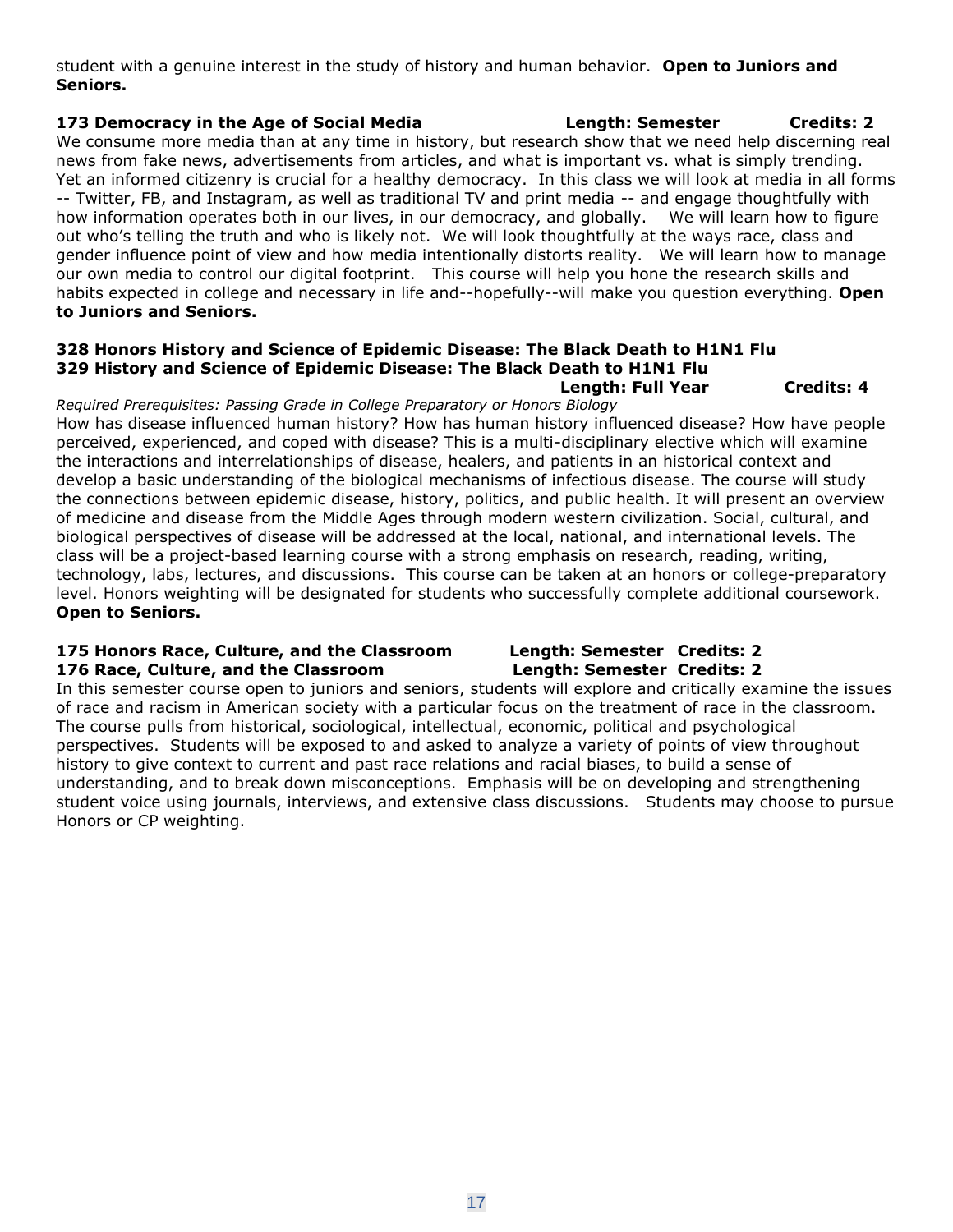## **MATHEMATICS**

The goal of the RMHS Mathematics Department is to help students of all abilities reach their potential in a supportive, academically-focused environment. We offer a comprehensive four-year sequence of rigorous courses for all students that are aligned with the Massachusetts Frameworks for Mathematics. This curriculum is designed for both college-bound and career-bound students and builds upon the Eight Standards for Mathematical Practice: Students will (1) make sense of problems and persevere in solving them, (2) reason abstractly and quantitatively, (3) construct viable arguments and critique the reasoning of others, (4) model with mathematics, (5) use appropriate tools strategically, (6) attend to precision, (7) look for and make use of structure, and (8) look for and express regularity in repeated reasoning. A more detailed explanation of these standards can be found at [http://www.corestandards.org/Math/Practice/.](http://www.corestandards.org/Math/Practice/)

## **Graphing Calculator Recommendation**

The use of technology is an integral part of math instruction at RMHS. Graphing calculators are powerful tools that enable students to visualize, interpret, analyze, and solve problems more easily and with better understanding. These calculators offer a great advantage to those students who are serious about their mathematics education. The RMHS Math Department strongly recommends that every student who elects any level of Algebra I, Algebra II, Algebra III, Pre-Calculus, Statistics, Trigonometry or Calculus should purchase his/her own TI-84 graphing calculator for use in class, on homework, on exams such as MCAS, SAT I, SAT II, APs, and in future courses. If you have any questions about this recommendation, please see the Math Department Chair or any math teacher.

## **Course Level Recommendations**

Teachers use current and past performance as well as their professional judgment when recommending students for courses. In general, students who are in an honors-level course should maintain an average of B or better to continue to the next course in the sequence. However, due to the interruptions in learning over the past few years due to COVID, teachers may deviate from this expectation if their professional judgment and experience indicates that a change of level is in the best interest of the student.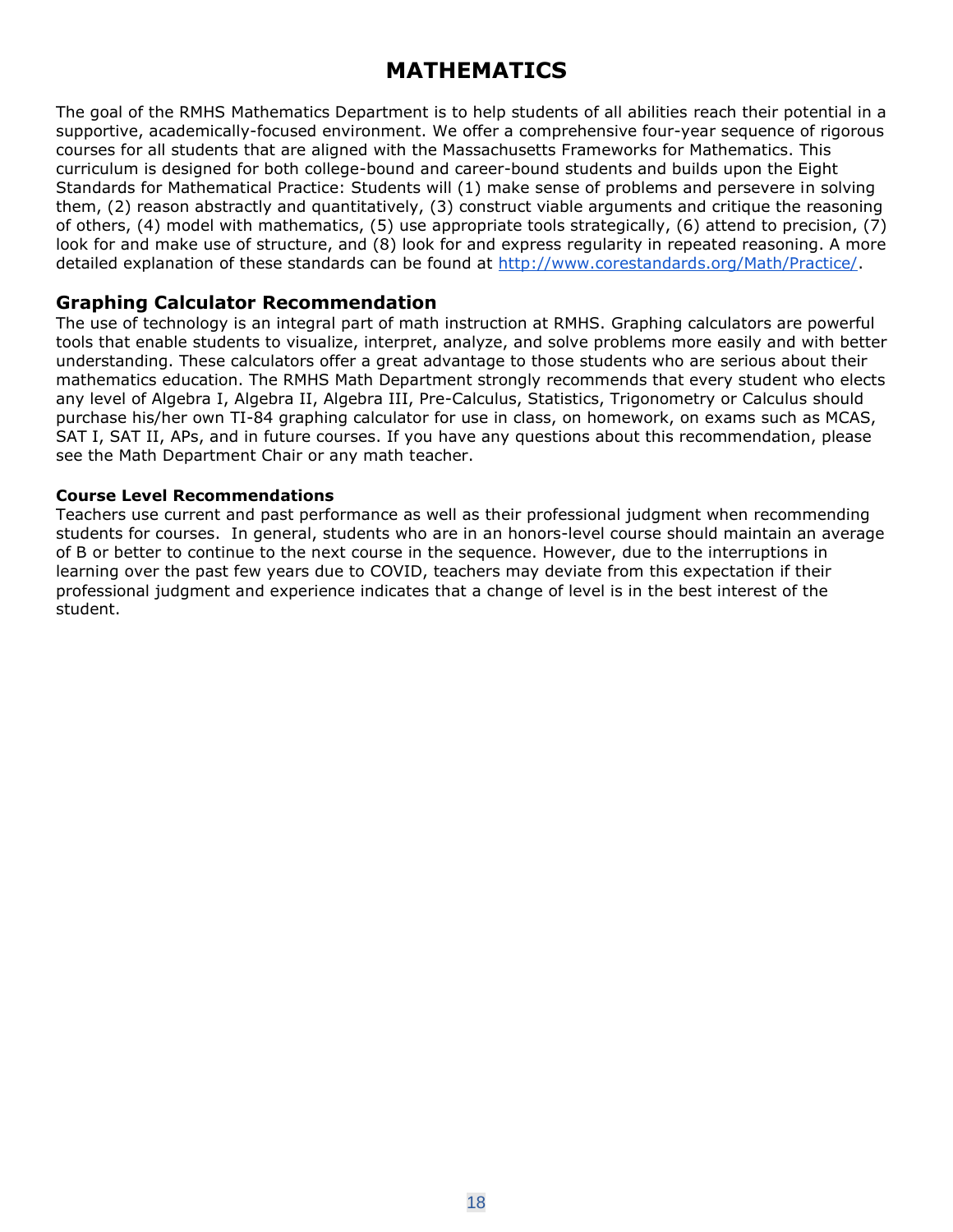## **Math Course Offerings**

The pathways shown below include instruction at Advanced Placement, Honors, and College Preparatory levels. The pathways indicate suggested sequences as well as some optional acceleration pathways for students who desire a STEM career pathway and want to take calculus as a senior but who did not take Algebra 1 in 8<sup>th</sup> grade. Students who are interested in accelerating should discuss their options with the Math Department Head and their guidance counselor.

|                                      | 9 <sup>th</sup> Grade            | 10 <sup>th</sup> Grade                | 11 <sup>th</sup> Grade                                                                              | 12 <sup>th</sup> Grade                                                                                                                             |
|--------------------------------------|----------------------------------|---------------------------------------|-----------------------------------------------------------------------------------------------------|----------------------------------------------------------------------------------------------------------------------------------------------------|
| Suggested                            | Algebra 1                        | Geometry                              | Algebra 2                                                                                           | Financial Algebra<br>or<br>Functions, Statistics,<br>and Trigonometry<br>or<br><b>Intro to Calculus</b><br>(Additional Elective:<br>AP Statistics) |
| Pathways                             | Honors Algebra 1                 | Honors Geometry                       | Honors Algebra 2                                                                                    | <b>Honors Precalculus</b><br>(Additional Elective:<br>AP Statistics)                                                                               |
|                                      | <b>Honors Geometry</b>           | Honors Algebra 2                      | Honors<br>Precalculus                                                                               | AP Calculus AB<br>or<br>AP Calculus BC<br>and/or<br><b>AP Statistics</b>                                                                           |
|                                      | Honors Algebra 1<br>or Algebra 1 | <b>Honors Geometry</b><br>or Geometry | Honors Algebra 2<br>or Algebra 2<br><b>AND Honors</b><br>Analytic<br>Trigonometry<br>(one semester) | Calculus<br>and/or<br><b>AP Statistics</b>                                                                                                         |
| Optional<br>Acceleration<br>Pathways | Honors Algebra 1                 | Geometry<br>and<br>Honors Algebra 2   | Honors<br>Precalculus                                                                               | <b>AP Calculus AB</b><br>or<br>AP Calculus BC<br>and/or<br><b>AP Statistics</b>                                                                    |
|                                      | Honors Algebra 1*                | Honors Algebra 2*                     | Honors<br>Precalculus                                                                               | <b>AP Calculus AB</b><br>or<br>AP Calculus BC<br>and/or<br><b>AP Statistics</b>                                                                    |

\*Students must take a summer geometry course that is approved by the RMHS math department to accelerate from Honors Algebra 1 to Honors Algebra 2.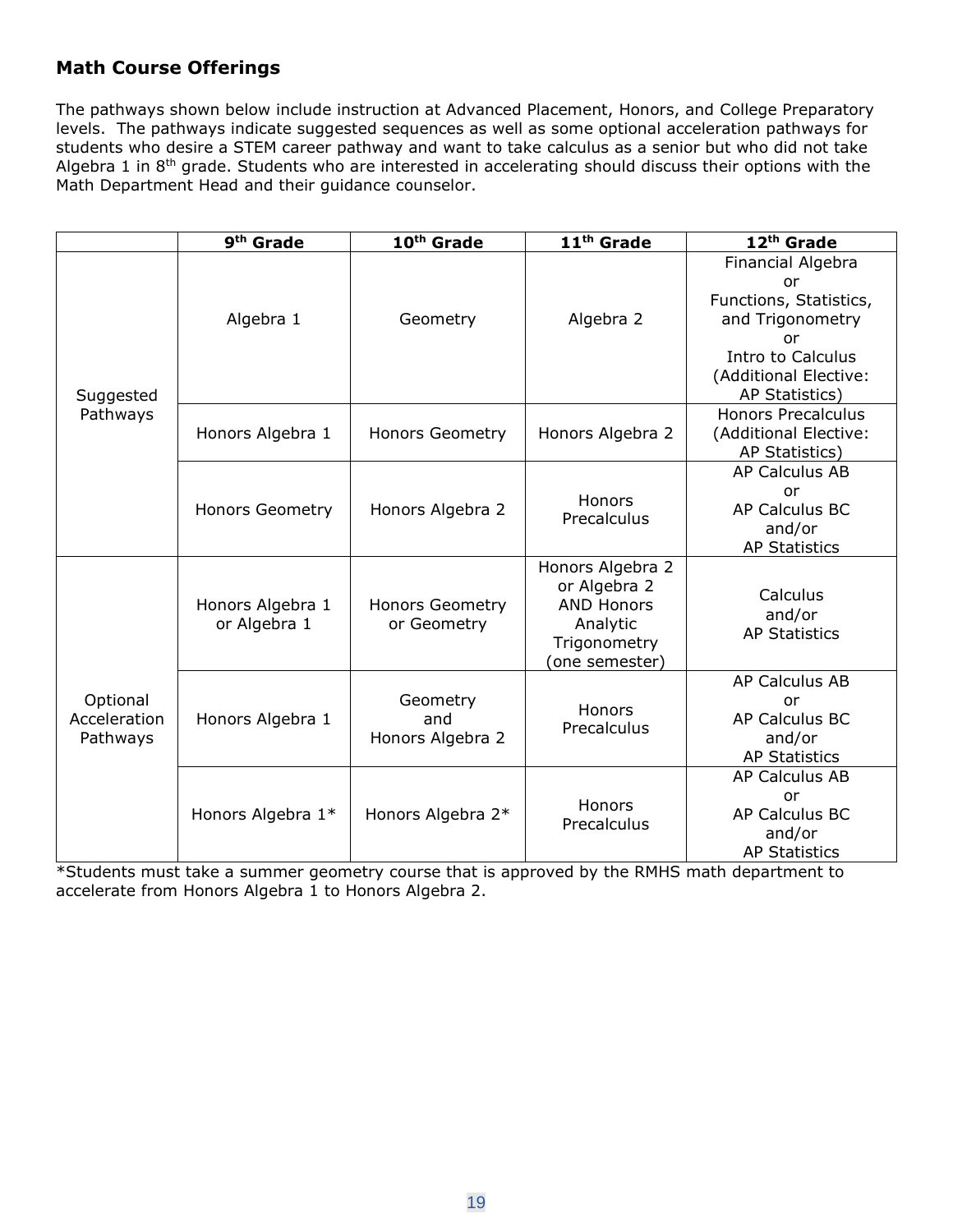This fast-paced course is a comprehensive study of the foundations of Algebra and functions. This course is aligned with the Massachusetts Frameworks for Mathematics and will cover all Algebra standards (including those marked with  $a +$ ). Topics will include solving equations, relation/function concepts, linear functions, systems of functions, exponential functions, quadratic functions, radicals, factoring, and graphing techniques will be covered. Problem-solving and analysis using graphing calculators are integral components of this course. Students are urged to purchase their own graphing calculators for use in this and future courses. Students must be recommended to start their work at the honors level by their teacher. Recommendations will be based on the current grade and the teacher's professional judgment.

## **212 Algebra I Length: Full Year Credits: 4**

This course completes the study of Algebra I that students began in course Grade 8 Math. Topics of study include ratios and proportions, graphs and functions, linear equations and inequalities, systems of equations and inequalities, exponents and exponential functions, polynomials and factoring, quadratic equations and functions, and radical expressions and equations. Students are urged to purchase their own Graphing Calculator for use in this and future courses.

## **221 Honors Geometry Length: Full Year Credits: 4**

This course develops an understanding of the laws of logical reasoning through a study of 2- and 3 dimensional objects. Concepts studied include symmetry, congruence, similarity, coordinate geometry, logic, constructions, right triangle trigonometry, Law of Sines & Cosines, transformations, polygons, circles, solids, area, and volume. Algebraic methods of proof are emphasized. Students must be recommended to start or continue their work at the honors level by their teacher. Recommendations will be based on the current grade and the teacher's professional judgment.

This course is a comprehensive study of geometry including the concepts of symmetry, congruence, similarity, coordinate geometry, constructions, perpendicularity, parallelism, transformations, polygons, circles, solids, area, and volume. Both direct and indirect methods of proof are emphasized.

## **231 Honors Algebra II Length: Full Year Credits: 4**

This course extends the understanding of the real number system and develops the complex number system. Topics studied include linear functions, systems of equations and inequalities, using matrices, quadratic functions, complex numbers, logarithmic and exponential functions, conic sections, polynomial functions, rational and irrational functions, and sequences and series. Problem-solving and analysis using Graphing Calculators are integral components of this course. Students are urged to purchase their own Graphing Calculators for use in this and future courses. Students must be recommended to continue their work at the honors level by their teacher. Recommendations will be based on the current grade and the teacher's professional judgment.

This course includes a brief review of first year algebra skills followed by topics on exponents, radicals, logarithms, equation solving, relation/function concepts, graphing techniques, conics, sequence, simplification, factoring, and the study of the real/complex number systems. Problem-solving and analysis using Graphing Calculators are integral components of this course. Students are urged to purchase their own Graphing Calculators for use in this and future courses.

## **244 Functions, Statistics, and Trigonometry Length: Full Year Credits: 4**

Students will continue with the mathematics that was introduced in algebra, geometry, and advanced algebra. This course emphasizes functional expressions; especially linear, quadratic, power, logarithmic, and root functions and how to manipulate them. There will be a heavy trigonometry component where we study the circular functions that began in geometry and advanced algebra and apply them to real-world situations. The course will also introduce statistical properties such as measures, probability, simulation, and distributions, including binomial and normal distributions.

## **240 Honors Pre-Calculus Length: Full Year Credits: 4**

This course prepares students for the study of calculus. Included is the study of polynomial, trigonometric, rational, exponential, and logarithmic functions; the conic sections as well as other relations in both the Cartesian (as parametric functions), and Polar coordinate systems; as well as an introduction to limits and

## **211 Honors Algebra I Length: Full Year Credits: 4**

## **232 Algebra II Length: Full Year Credits: 4**

**222 Geometry Length: Full Year Credits: 4**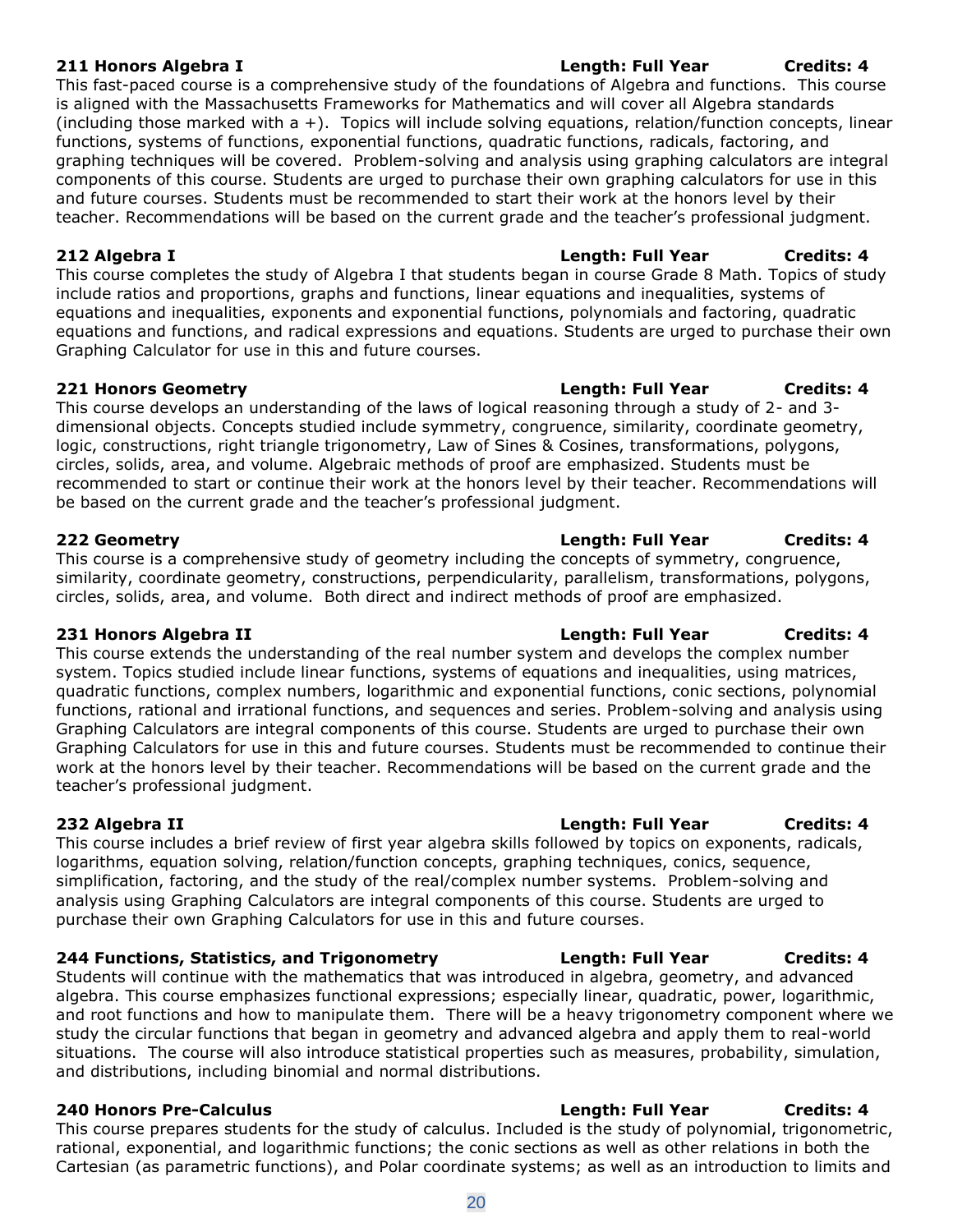continuity. Problem-solving and analysis using numerical, algebraic, and graphical methods will be stressed. Graphing Calculators are integral components of this course and students are urged to have their own Graphing Calculators for use in this and future courses. Students must be recommended to continue their work at the honors level by their teacher. Recommendations will be based on the current grade and the teacher's professional judgment.

This course studies the limits of functions: the definition, computation, and application of derivatives and integrals: the calculus of logarithmic, exponential, and circular functions and other more advanced topics as time allows and covers the AP Calculus AB syllabus for the College Board Advanced Placement examination. Students are encouraged to take the AP exam in May to qualify for credit and/or advanced placement in college. The AP Exam requires use of a Graphing Calculator. Students are urged to purchase their own Graphing Calculators for use in this and future courses. Students must be recommended to pursue AP-level work by their teacher. Recommendations will be based on the current grade and the teacher's professional judgment.

## **242 AP Calculus BC Length: Full Year Credits: 4**

AP Calculus BC is a course in the calculus of functions of a single variable. It includes all topics covered in AP Calculus AB plus these additional topics: Polar and Vector Functions, Computation and Application of First and Second Derivatives, Interpretation and Application of Integrals and Antidifferentiation, and Polynomial Approximation and Series. This course covers the AP Calculus BC syllabus for the College Board Advanced Placement Examination. Students are encouraged to take the AP Exam in May to qualify for credit and/or advanced placement in college. The content of AP Calculus BC is designed to qualify the student for placement and credit in a course that is one course beyond that granted for AP Calculus AB. The AP Exam requires the use of a Graphing Calculator. Students are urged to purchase their own Graphic Calculators for use in this and future courses. Students must be recommended to pursue AP-level work by their teacher. Recommendations will be based on the current grade and the teacher's professional judgment.

This course includes the study of polynomial, trigonometric, rational, exponential, and logarithmic functions. Topics in trigonometry include the circular functions, trigonometric identities, radian measure, graphs of trigonometric functions, solving equations. Topics of differential calculus include limits, formal definition of a derivative, and rules of differentiation. Problem solving and analysis using graphing calculators are integral components of this course.

**246 Calculus Length: Full Year Credits: 4** This is a year-long, non-AP course in Calculus. It is intended for students who have a strong knowledge of college preparatory mathematics through Pre-Calculus. The course covers the definition, computation, and application of derivatives and integrals. Functions studied include polynomial, rational, trigonometric, logarithmic, and exponential. Students are urged to purchase their own Graphing Calculators for use in this and future courses.

## **248 Honors Analytic Trigonometry Length: Semester Credits: 2**

This course introduces the student to topics in trigonometry including the trigonometry of triangles, trigonometric identities, radian measure, inverse trigonometric functions, solving trigonometric equations, and graphs and transformations of the six trigonometric functions. This course will emphasize the use of trigonometric functions in modeling scientific properties and methods. This course will help prepare students for a full year Calculus course. Students must be recommended to participate in this acceleration pathway by their teacher. Recommendations will be based on the current grade and the teacher's professional judgment.

**245 Introduction to Calculus Length: Full Year Credits: 4**

## **241 AP Calculus AB Length: Full Year Credits: 4**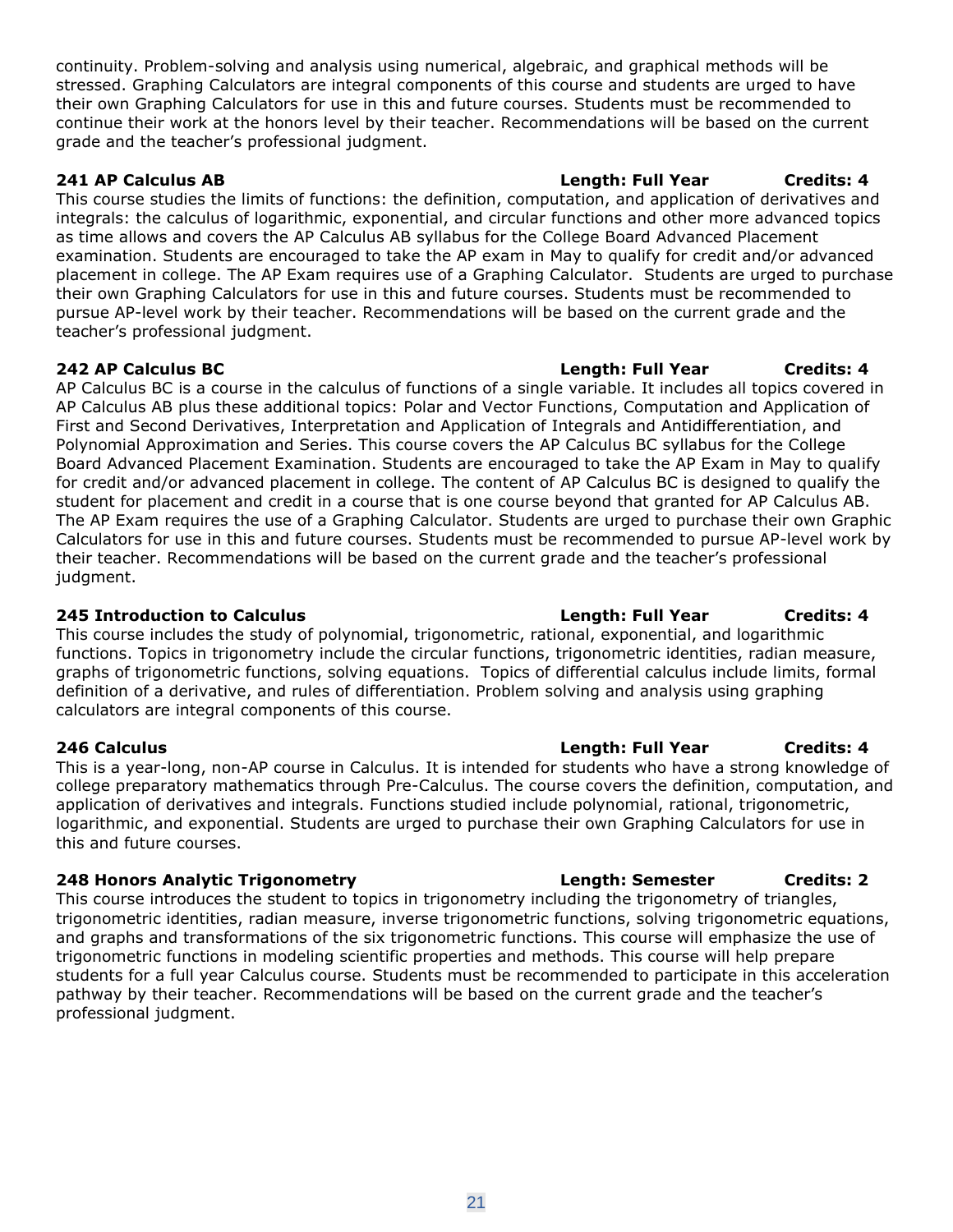## **251 AP Statistics Length: Full Year Credits: 4**

This course introduces students to the major concepts and tools for collecting, analyzing, and drawing conclusions from data. Students are exposed to four broad conceptual themes: 1) Exploring Data: Describing patterns and departures from patterns 2) Sampling and Experimentation: Planning and conducting a study 3) Anticipating Patterns: Exploring random phenomena using probability and simulation 4) Statistical Inference: Estimating population parameters and testing hypotheses. Students are encouraged to take the AP Statistics exam in May to qualify for credit and/or advanced placement in college. This course can satisfy the Business & Technology requirement. Students must be recommended to pursue AP-level work by their teacher. Recommendations will be based on the current grade and the teacher's professional judgment.

**264 Financial Algebra Length: Full Year Credits: 4**

This is a mathematical modeling course that is algebra-based, applications-oriented, and technologydependent. The course addresses college preparatory mathematics topics under seven financial umbrellas: Banking, Investing, Credit, Employment and Income Taxes, Automobile Ownership, Independent Living, Retirement Planning and Household Budgeting. The mathematics topics contained in this course are introduced, developed, and applied in an as-needed format in the financial settings covered. Students are encouraged to use a variety of problem-solving skills and strategies in real-world contexts, and to question outcomes using mathematical analysis and data to support their findings. The course offers students multiple opportunities to use, construct, question, model, and interpret financial situations through symbolic algebraic representations, graphical representations, and verbal representations.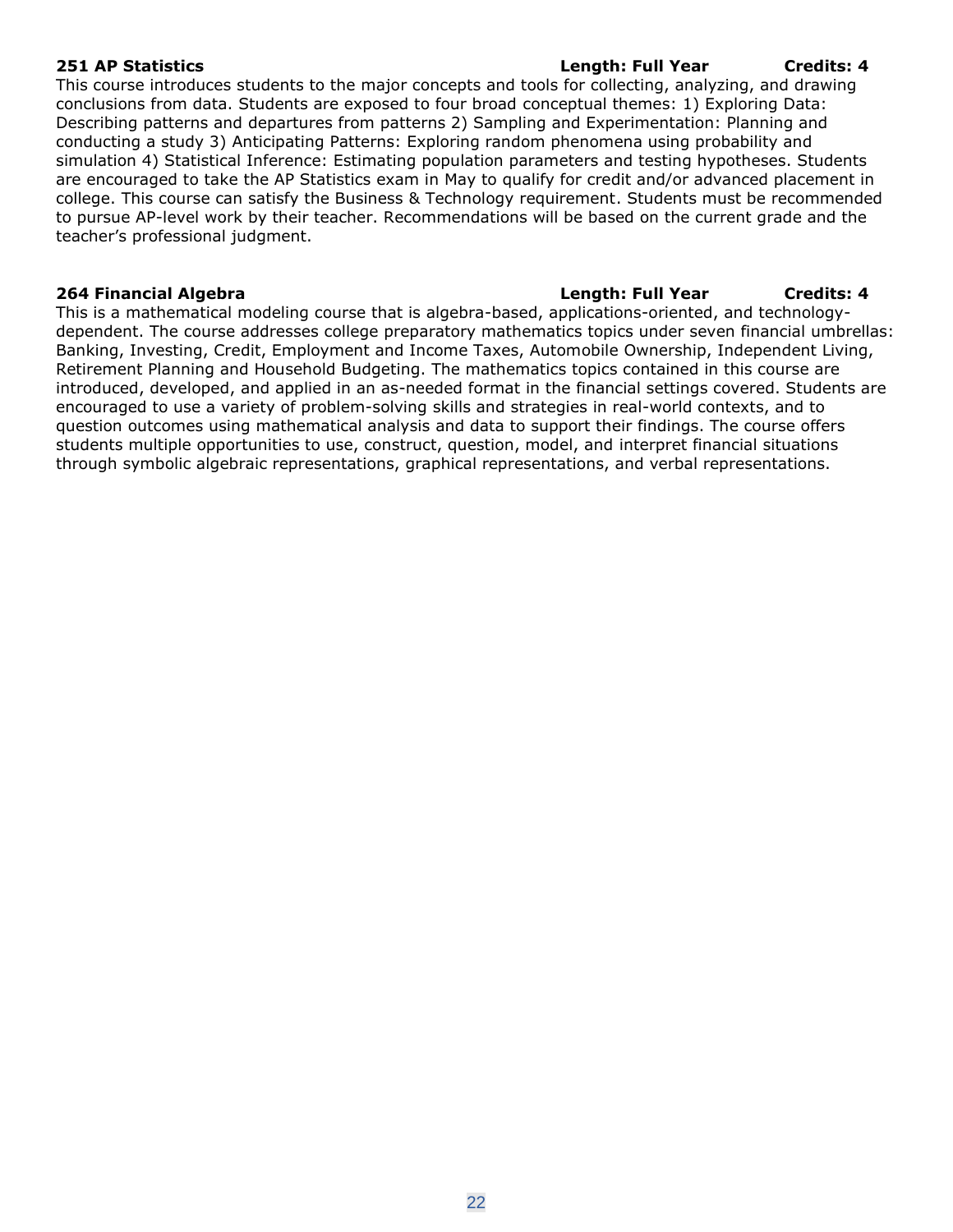## **SCIENCE**

Science courses at RMHS enable students to develop essential 21st Century Skills. Students are exposed to the process of scientific inquiry enabling them to think critically, to problem solve, to apply mathematical skills and to effectively interpret scientific information.

Students are required to take three years of science to fulfill the RMHS graduation requirement. Most students enroll in four years of science and some double enroll in their junior/senior years. Teacher recommendations and mathematical skills can be used as an excellent predictor of student success in the various science courses. **Students must pass all required courses.**

Every science course, regardless of its description, includes laboratory activities that are appropriate for and fundamental to the subject at hand. It is highly recommended that each student enroll in a Biology, Chemistry and Physics course during his/her four years at RMHS.

| Pathway                 | 9 <sup>th</sup> Grade | 10 <sup>th</sup> Grade | 11 <sup>th</sup> Grade  | 12 <sup>th</sup> Grade Options    |
|-------------------------|-----------------------|------------------------|-------------------------|-----------------------------------|
|                         | <b>Options</b>        | <b>Options</b>         | <b>Options</b>          | <b>Science Electives</b>          |
|                         |                       |                        | 341 Honors              | 320 AP Biology                    |
|                         |                       |                        | Physics                 | 330 AP Chemistry                  |
|                         | 322 Biology           | 332 Chemistry          |                         | 369 AP Environmental Science      |
|                         |                       |                        | or                      | or                                |
|                         | or                    | or                     |                         | 368 Honors Environmental Science  |
|                         |                       |                        | 342 Physics             | 350 AP Physics 1                  |
|                         | 321 Honors            | 331 Honors             |                         | 341 Honors Physics                |
|                         | Biology               | Chemistry              | or                      | 339 AP Physics C - Mechanics and  |
|                         |                       |                        |                         | Electricity & Magnetism           |
| $\mathbf{1}$            |                       |                        | 343 Conceptual          | 329 Epidemic Diseases             |
|                         |                       |                        | Physics                 | or                                |
|                         |                       |                        |                         | 328 Honors Epidemic Diseases      |
|                         |                       |                        | or                      | 344 Anatomy & Physiology          |
|                         |                       |                        | 350 AP Physics 1        | 372 Environmental Issues -        |
|                         |                       |                        |                         | Ecology (semester)                |
|                         |                       |                        | and                     | and/or                            |
|                         |                       |                        |                         | 370 Environmental Issues - Energy |
|                         |                       |                        | <b>Science Elective</b> | and Resources (semester)          |
|                         |                       |                        | (optional)              |                                   |
|                         |                       |                        |                         |                                   |
|                         |                       |                        | 370 and 372             | 343 Conceptual Physics            |
|                         |                       |                        | Environmental           |                                   |
| $\overline{\mathbf{2}}$ | 322 Biology           | 332 Chemistry          | Issues                  |                                   |
|                         |                       |                        | 343 Conceptual          | 370 and 372                       |
|                         |                       |                        | Physics                 | <b>Environmental Issues</b>       |
| 3                       | 322 Biology           | 335                    | 332 Chemistry           | 370 and 372 Environmental Issues  |
|                         |                       | Introduction           |                         |                                   |
|                         |                       | to Physics             | 372 and 370             | 332 Chemistry                     |
|                         |                       |                        | Environmental           |                                   |
|                         |                       |                        | Issues                  |                                   |
|                         | 381 Honors or         | 381 Honors or          | 381 Honors or           | 381 Honors or                     |
|                         | 382 Intro to          | 382 Intro to           | 382 Intro to            | 382 Intro to Engineering Design   |
| <b>Engineering</b>      | Engineering           | Engineering            | Engineering             | or                                |
| <b>Electives</b>        | Design                | Design                 | Design                  | 384 Honors or                     |
|                         |                       |                        |                         | 385 Principles of Engineering     |
|                         |                       | or                     | or                      |                                   |
|                         |                       |                        |                         |                                   |
|                         |                       | 384 Honors or          | 384 Honors or           |                                   |
|                         |                       | 385 Principles         | 385 Principles of       |                                   |
|                         |                       | of Engineering         | Engineering             |                                   |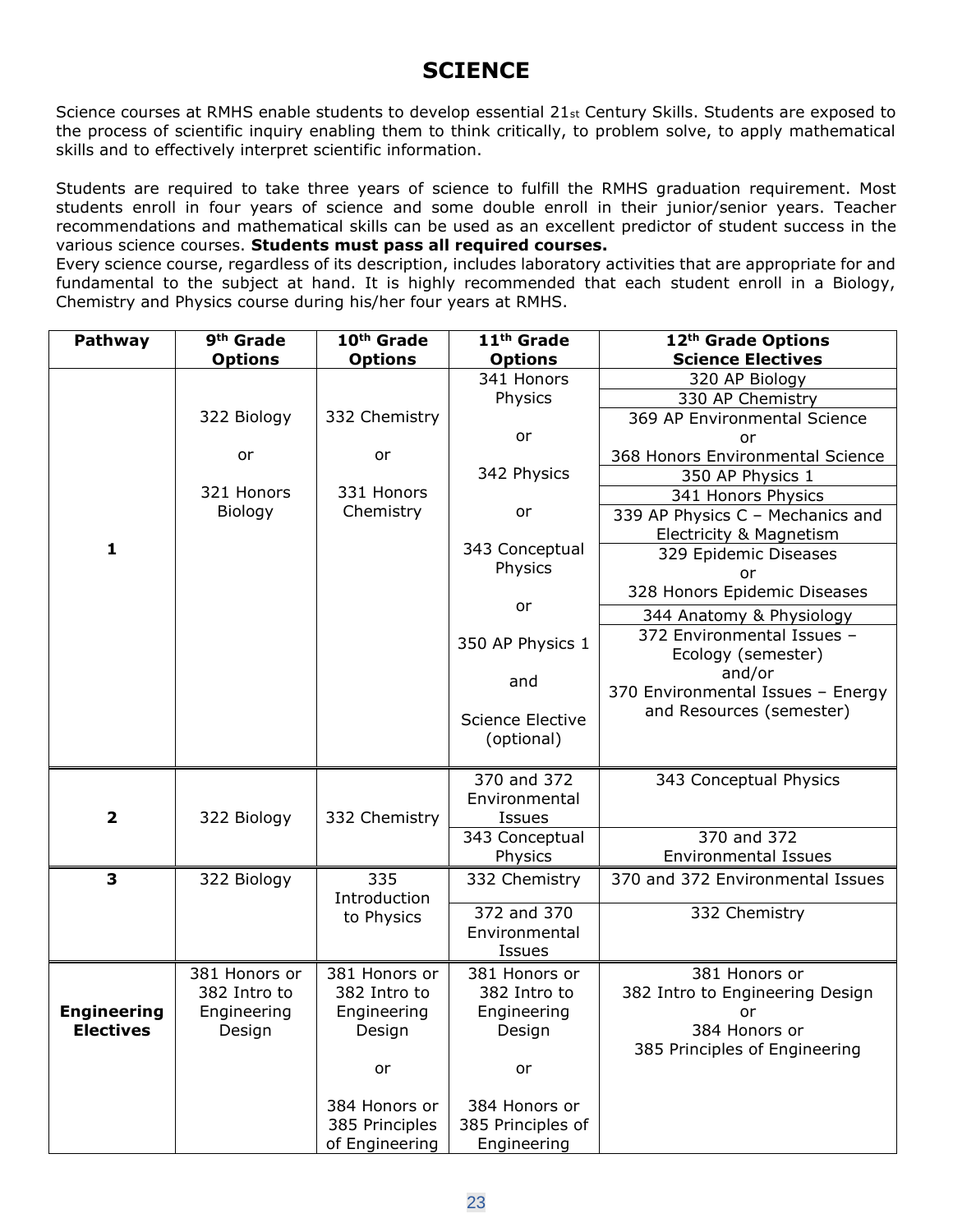## **Life Sciences**

**320 AP Biology Length: Full Year Credits: 4** *Suggested Prerequisite Skills: Students enrolling in AP Biology will have successfully completed one year of HS biology* 

*with an A- or better in 322 Biology or a B or better in 321(H) Honors Biology. Students should also have completed one year of HS chemistry with an A- or better in 332 Chemistry or a B or better in 331 (H) Honors Chemistry and teacher recommendation.*

As stated by the College Board, Advanced Placement Biology is designed to be the equivalent of a twosemester college introductory biology course. This rigorous course "aims to provide students with the conceptual framework, factual knowledge and analytical skills necessary to deal critically with the rapidly changing science of biology." It differs from high school biology courses in range, depth, pace and types of labs covered. In consultation with the teacher, each student will take either the AP Biology Exam or the class AP Biology final exam. **Open to Juniors and Seniors.** *Class meets nine periods in the seven-day cycle.*

## **321 Honors Biology Length: Full Year Credits: 4**

*Suggested Prerequisite Skills: This is an honors class suggested for 9th grade students who in middle school had a B+ in Science and middle school teacher recommendation.*

Honors Biology is a rigorous, fast paced science course for highly motivated students who have demonstrated an ability to work independently and in small, cooperative groups and who have a strong interest in and aptitude for the sciences. The course structure and content is similar to that of Biology but explores concepts in greater depth and requires more abstract thinking. Honors Biology is intended to meet future educational needs of students pursuing advanced studies in the sciences.

## **322 Biology Length: Full Year Credits: 4**

Biology is a comprehensive life science course. The curriculum is aligned with the Massachusetts Curriculum Frameworks for High School Biology and addresses concepts from the four core areas of biology: biological structures and processes from the molecular to organismal level, heredity, ecology and evolution. Engagement in laboratory activities, online investigations and projects reinforce core concepts and present opportunities for students to further develop scientific skills and practices.

## **344 Anatomy and Physiology Length: Full Year Credits: 4**

*Suggested Prerequisite Skills: B- in 322 Biology or successfully passed 321 Honors Biology and teacher recommendation.*

This is a rigorous second year biology course designed to provide a comprehensive background for those students interested in the human body or contemplating majoring in biology or careers in medicine, nursing, physical therapy, or sports medicine. This course strives to develop in students a basic understanding of relationships between structure and function, diseases and homeostatic mechanisms of the human body. The course involves class discussions, group work, projects, lab activities and case studies. **Open to Juniors and Seniors.**

### **328 Honors History and Science of Epidemic Disease: The Black Death to Covid-19 329 History and Science of Epidemic Disease: The Black Death to Covid-19 Length: Full Year Credits: 4**

*Suggested Prerequisite Skills: C+ in Biology and teacher recommendation.* 

How has disease influenced human history? How has human history influenced disease? How have people perceived, experienced, and coped with disease? This is a multidisciplinary elective which will examine the interactions and interrelationships of disease, healers and patients in an historical context and develop a basic understanding of the biological mechanisms of infectious disease. The course will study the connections between epidemic disease, history, politics, and public health. It will present an overview of medicine and disease from the Middle Ages through modern western civilization. Social, cultural, and biological perspectives of disease will be addressed at the local, national, and international levels. The class will be a project-based learning course with a strong emphasis on research, reading, writing, technology, labs, lectures, and discussions. This course can be taken at the honors or college-preparatory levels. Honors weighting will be designated to students who successfully complete additional coursework. Students enrolled in this course are grouped heterogeneously, with Honors and non-honors students enrolled in the same section. **Open to Seniors.**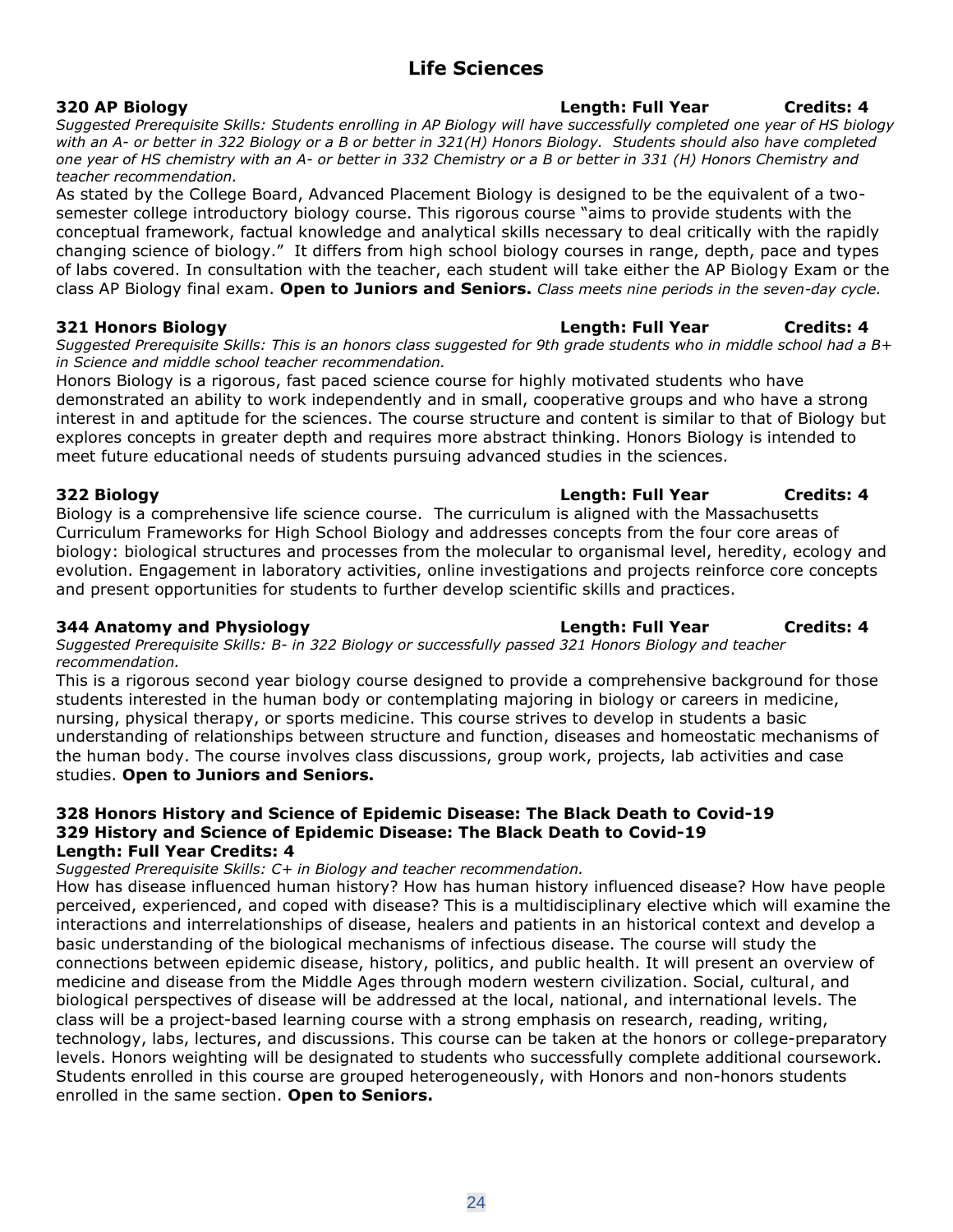## **Physical Sciences**

## **330 AP Chemistry Length: Full Year Credits: 4**

*Suggested Prerequisites: Students enrolling in AP Chemistry will have completed one year of high school chemistry* 

*with A- in 332 Chemistry and teacher approval or a B in 331 Honors Chemistry and teacher recommendation.* As stated by the College Board, Advanced Placement Chemistry is designed to be the equivalent of a twosemester college level general chemistry course. Advanced Placement Chemistry "stresses mastering the conceptual and quantitative aspects of chemistry, by enhancing students' qualitative understanding and visualization of the particulate nature of matter through the development of students' inquiry, analytical, and reasoning skills." In consultation with the teacher, each student will take either the Advanced Placement Chemistry Exam or the class Advanced Placement Chemistry final exam. **Open to Juniors and Seniors.** *Class meets nine periods in the seven-day cycle.*

*Suggested Prerequisite Skills: A in 322 Biology or B in 321 Honors Biology and teacher recommendation.* Honors Chemistry is for students with a strong academic background demonstrating successful mathematical skills while possessing both a scientific aptitude and interest in the sciences. This is an accelerated program with an emphasis on abstract chemistry concepts and the application of mathematics. Considerable problem-solving assignments are an integral part of the curriculum. The laboratory allows for in-depth study to help students master specific skills. This chemistry course is intended to meet the future educational needs of those students planning to pursue advanced studies in the sciences, medicine, or engineering. Topics for the Honors Chemistry course follow the Chemistry course sequence in greater detail. The curriculum extends into the topics of acid/base neutralization, reaction kinetics, reduction/oxidation, and thermochemistry. **Open to Sophomores.**

Chemistry offers college preparatory students a comprehensive exploration of core chemistry concepts. Topics studied include matter and change, periodicity, atomic theory, bonding theories, chemical quantities, reactivity, stoichiometry, solubility, gas laws and equilibrium. Engagement in laboratory activities, online investigations and projects reinforce core concepts and present opportunities for students to further develop scientific skills and practices. **Open to Sophomores and Juniors.**

## **339 AP Physics C: Mechanics and Electricity & Magnetism Length: Full Year Credits: 4**

*Suggested Prerequisites: A- in 342 Physics with teacher approval or a B in 341 Honors Physics and teacher recommendation.*

This combined Mechanics and Electricity & Magnetism course is a lab-based class that utilizes differential and integral calculus to teach students core concepts of Mechanics and Electricity & Magnetism. This class is the equivalent of two college level calculus-based physics courses AP Physics C explores kinematics; Newton's laws of motion; work, energy, and power; systems of particles and linear momentum; circular motion and rotation; oscillations and gravitation; electrostatics; conductors, capacitors, and dielectrics; electric circuits; magnetic fields; and electromagnetism. Physics C students are encouraged to take BOTH AP Physics C Exams (Electricity & Magnetism AND Mechanics) in May. **Open to Seniors as a secondyear physics course**. *Classes meet nine periods in the seven-day cycle.*

## **350 AP Physics 1 Length: Full Year Credits: 4**

*Suggested Prerequisite Skills for AP Physics 1: A in 342 Physics or A- in 321 Honors Chemistry and teacher recommendation*

This algebra-based physics course is recommended for highly motivated students, with an aptitude for the sciences and developed math skills. Students cultivate their understanding of Physics through inquirybased investigations as they explore topics such as Newtonian mechanics (including rotational motion); work, energy, and power; mechanical waves and sound; and introductory, simple circuits with an overall emphasis on real-life problem solving. Students will keep a laboratory notebook detailing each experiment that they design and implement and will be expected to delve deeply into problem-solving. Students who have taken Physics may take AP Physics 1 as a second-year physics option. Students are encouraged to take the AP Physics 1 exam in May. **Open to Juniors and Seniors.** *Class meets nine periods in the sevenday cycle.*

**331 Honors Chemistry Length: Full Year Credits: 4**

### **332 Chemistry Length: Full Year Credits: 4**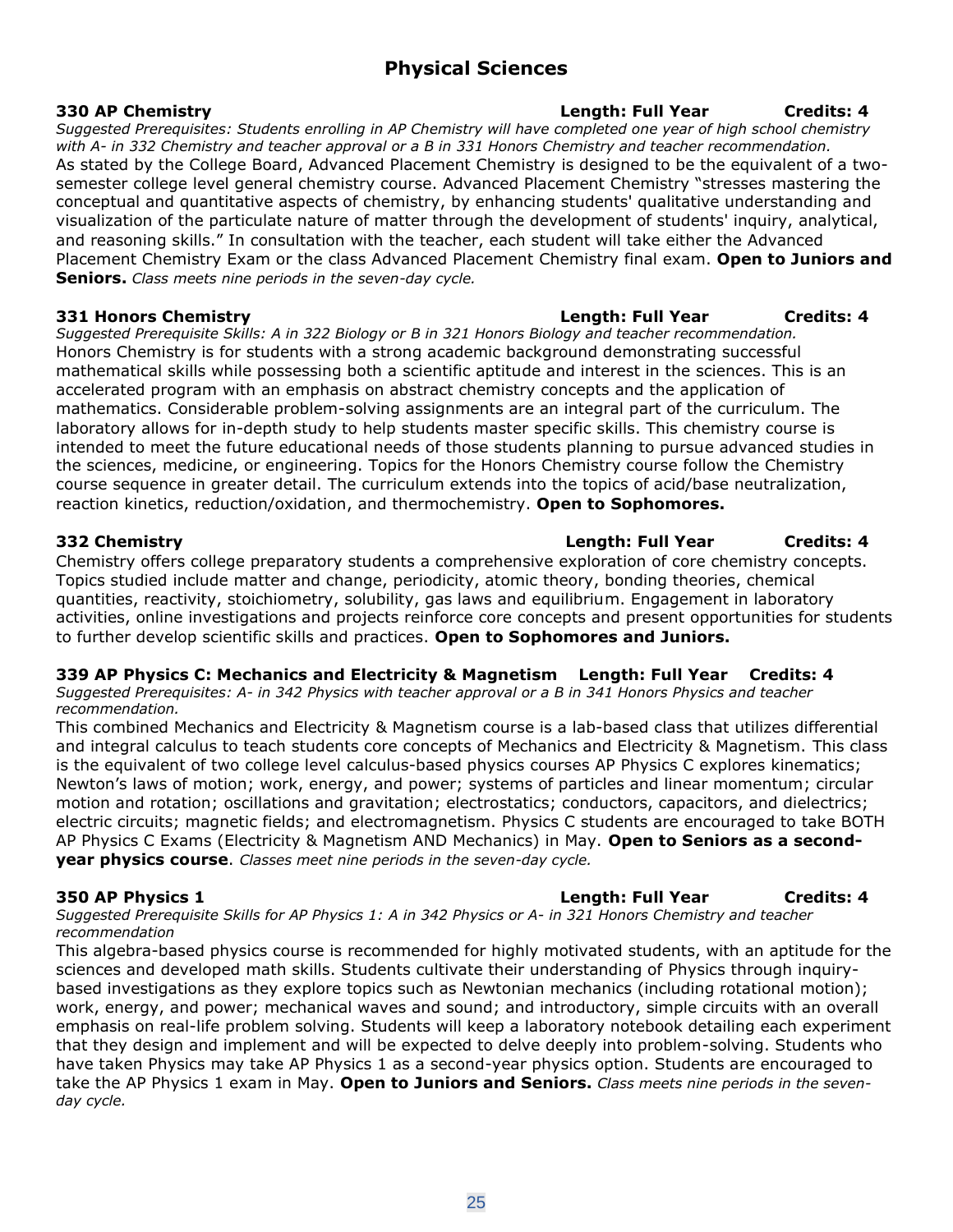## **341 Honors Physics Length: Full Year Credits: 4**

*Suggested Prerequisite Skills: A in 322 Chemistry; or B/better in 321 Honors Chemistry, and teacher recommendation*.

This algebra-based physics course is recommended for highly motivated students, with an aptitude for the sciences and developed math skills. Students cultivate their understanding of Physics through inquirybased investigations as they explore topics such as Newtonian mechanics (including rotational motion); work, energy, and power; mechanical waves and sound; and introductory, simple circuits with an overall emphasis on real-life problem solving. Students who are interested in taking calculus-based AP Physics C: Mechanics and Electricity & Magnetism are encouraged to take Honors Physics as their first-year Physics course. AP Physics 1 is not a second-year option for students who have taken Honors Physics. **Open to Juniors and Seniors.**

## **342 Physics Length: Full Year Credits: 4**

Physics offers college preparatory students a comprehensive exploration of core physics concepts. This course is recommended for students with an interest in the physical sciences, developed math skills and/or who may be interested in pursuing further studies in science and engineering. Topics studied include motion, forces, gravitation, waves, optics, electricity, and magnetism. An emphasis is placed on improving problem solving techniques and developing math skills. **Open to juniors and seniors.**

Conceptual Physics offers a conceptual approach to the study of physics and is recommended to college preparatory students who do not intend to pursue further study in science or engineering. Topics studied include motion, forces, gravitation, waves, optics, electricity, and magnetism. An emphasis is placed on conceptual understanding, without an advanced level of mathematical skills being required. **Open to Juniors and Seniors.**

Introduction to Physics is a laboratory science course open to college preparatory sophomores. It is designed to provide students with fundamental knowledge and skills in physics. Scientific principles and methodologies will be practiced through student involvement in laboratory investigations, inquiry and computer-based activities designed to enhance reasoning skills. Introduction to Physics will focus on such traditional topics as Energy, Matter, and Motion with an emphasis on recognition and modeling patterns in nature. This course provides a solid foundation for college preparatory students to enroll in chemistry or physics classes during their junior/senior years. **Open to Sophomores.**

## **Environmental Sciences**

## **369 AP Environmental Science Length: Full Year Credits: 4 368 Honors Environmental Science Length: Full Year Credits: 4**

*Suggested Prerequisite Skills: A- in 322 Biology or a B or better in 321 Honors Biology. AND A- or in 332 Chemistry or a B in 331 Honors Chemistry and teacher recommendation.*

As stated by the College Board, this course provides the equivalent of a one semester, introductory college course in environmental science. It provides students with the scientific principles, concepts, and methodologies necessary to understand the interrelationships of the natural world, to identify and analyze environmental problems both natural and man-made, to evaluate the risks while examining alternative solutions to resolve or prevent such problems. This is an interdisciplinary course that emphasizes the study of environmental issues from a scientific, sociological, and political perspective, thus unifying a wide range of topics from different areas of study. Advanced Placement and Honors weighting will be assigned based on the completion of varied forms of assessments, as students enrolled in this course are grouped heterogeneously, with Honors and AP students enrolled in the same section. **Open to Juniors and Seniors.** *Class meets nine periods in the seven-day cycle.*

## **343 Conceptual Physics Length: Full Year Credits: 4**

**335 Introduction to Physics Length: Full Year Credits: 4**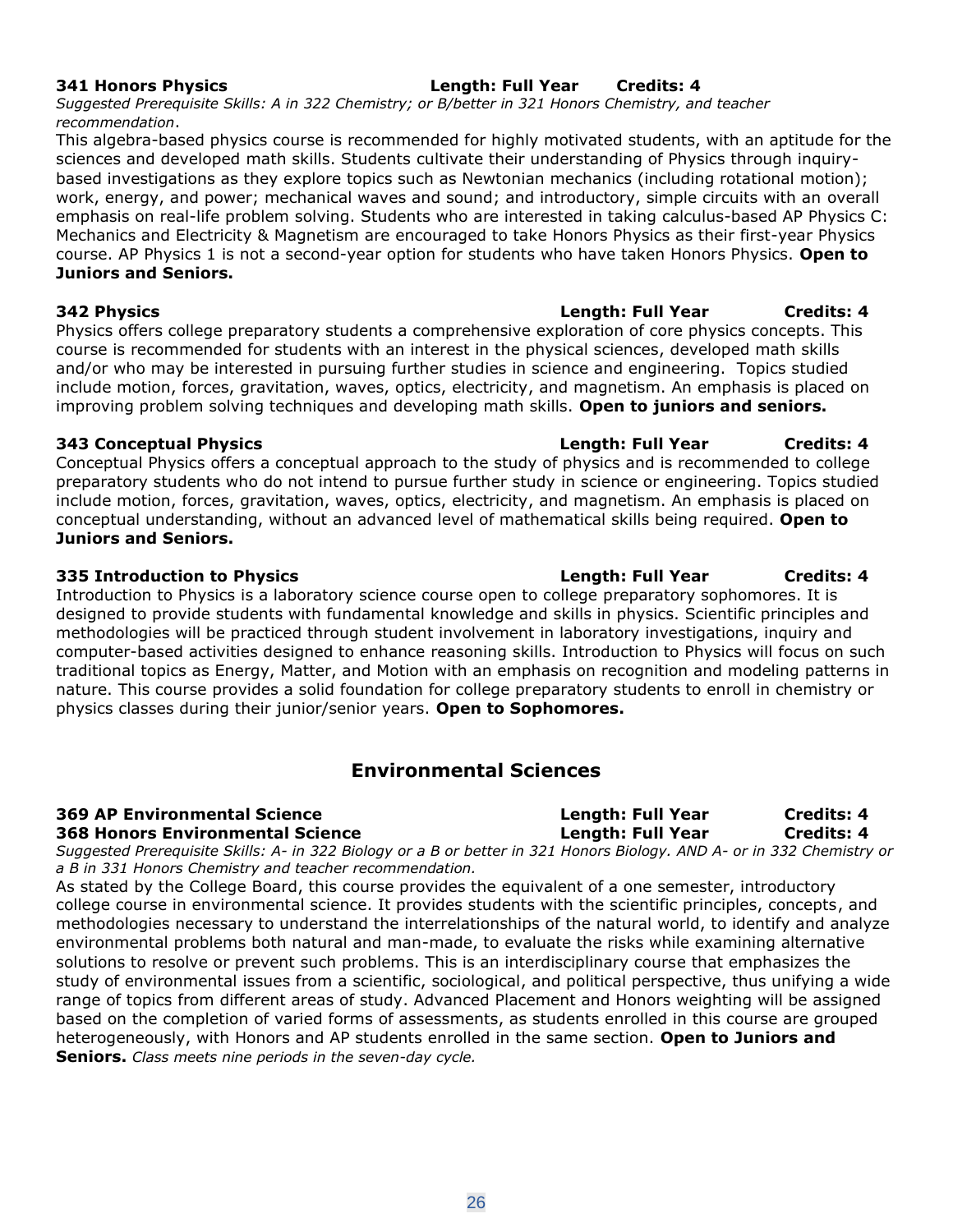## **370 Environmental Issues-Energy and Resources Length: Semester Credits: 2**

Environmental Issues uses an interdisciplinary approach to explore real-world issues in environmental science at local, state, national and global levels. Students will use experiments, projects, case studies, and current literature to study the ecological, societal, and economic impacts related to current environmental issues and develop the knowledge and skills needed to be informed citizens. Environmental challenges and opportunities needed to create a more sustainable society will be investigated. *Environmental Issues-Energy and Resources* will focus on such topics as Carbon Footprint, Renewable and Nonrenewable resources, Weather Events, Water resources and Global Climate Change. **Open to Juniors and Seniors.**

### **372 Environmental Issues-Ecology Length: Semester Credits: 2**

Environmental Issues uses an interdisciplinary approach to explore real-world issues in environmental science at local, state, national and global levels. Students will use experiments, projects, case studies, and current literature to study the ecological, societal, and economic impacts related to current environmental issues and develop the knowledge and skills needed to be informed citizens. Environmental challenges and opportunities needed to create a more sustainable society will be investigated. *Environmental Issues-Ecology* will focus on such topics as Biodiversity, Ecosystems, Rare and Invasive Species, Human Population Growth, Food Production and Conservation. **Open to Juniors and Seniors.**

## **Engineering**

### **381 Honors Introduction to Engineering Design (IED) Length: Full Year Credits: 4 382 Introduction to Engineering Design (IED) Length: Full Year Credits: 4**

Introduction to Engineering Design (IED) is a foundational course in the Pathways to Engineering Program. The course explores the visual side of engineering design through the design process and its application. Students use hands-on projects to learn how to use 3D modeling software, reverse engineer a product, and develop original designs. Students will document their work in an engineering notebook and use 3D printing and other construction methods to help bring their designs to life. This course can be taken at honors or college-preparatory level. Honors weighting will be designated to students who successfully complete additional coursework. Students enrolled in this course are grouped heterogeneously, with Honors and non-honors students enrolled in the same section.

### **384 Honors Principles of Engineering Length: Full Year Credits: 4 385 Principles of Engineering Length: Full Year Credits: 4**

*Suggested Prerequisite Skills: Students enrolling in Principles of Engineering will have successfully completed one year of high school geometry with an A- in Geometry or Honors Geometry and should be concurrently enrolled in Algebra II. OR Students enrolling in POE will have earned a B in Algebra II or Honors Algebra II.* 

Principles of Engineering (POE) is a survey course that exposes students to major concepts they will encounter in a post-secondary engineering course of study. Topics include mechanisms, energy, statics, materials, and kinematics. Students will develop problem-solving skills and apply their knowledge of research and design to create solutions to various challenges, document their work and communicate solutions. This course can be taken at an honors or college-preparatory level. Honors weighting will be designated to students who successfully complete additional coursework. Students enrolled in this course are grouped heterogeneously, with Honors and non-honors students enrolled in the same section. **Open to Sophomores, Juniors and Seniors.**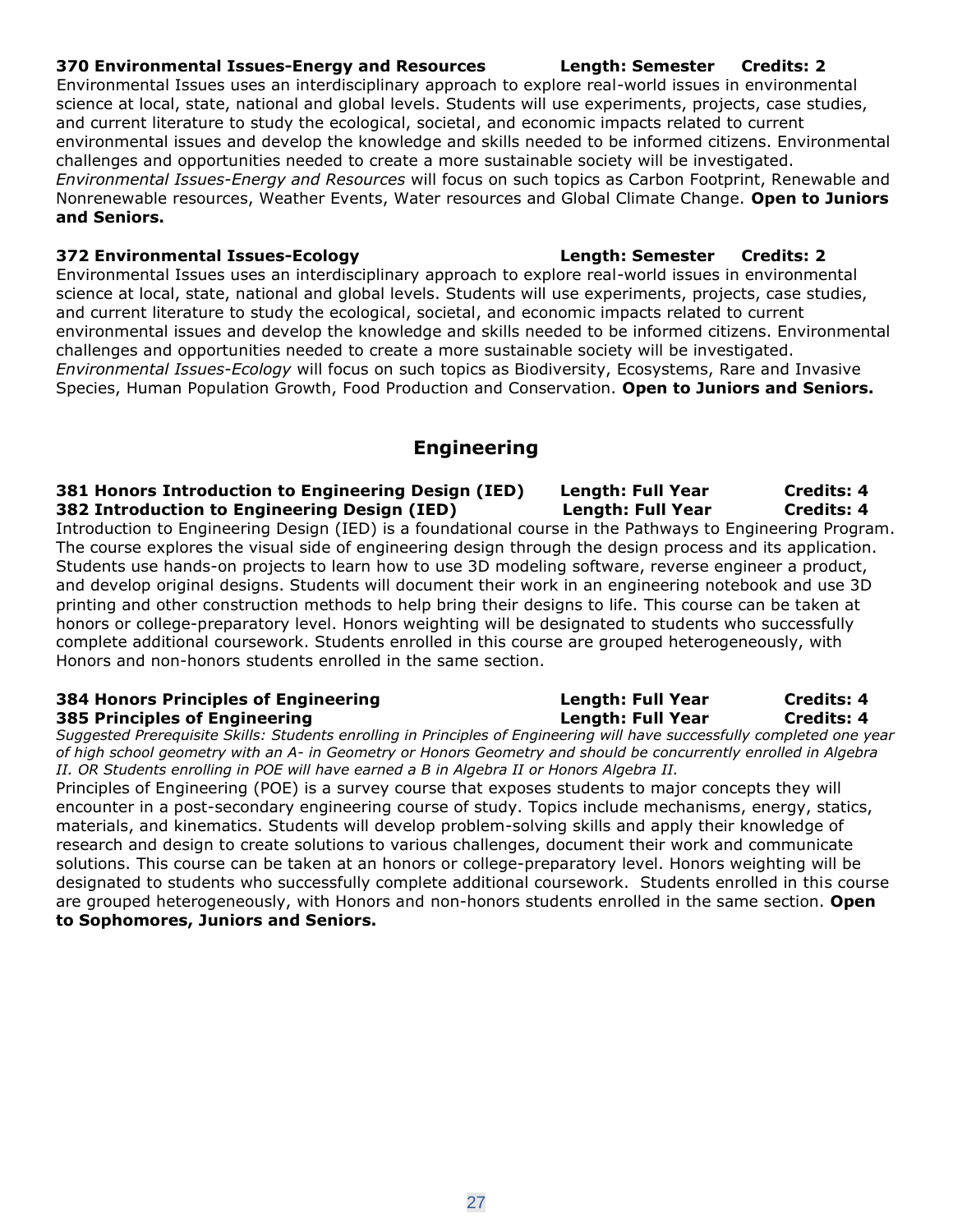## **WORLD LANGUAGE**

Learning a world language can be an exciting and rewarding experience for all students. Research indicates that English vocabulary, reading skills, oral and written communication skills, and self-image are significantly enhanced by the study of a world language. In addition, the understanding of other cultures and languages may lead to greater understanding among nations and peoples. For these reasons the RMHS World Language Department is proud to offer courses in French, Spanish and Latin which are open to all students. The aims of these courses are:

- 1. To master the skills of effective communication (listening, speaking, reading and writing).
- 2. To develop an appreciation for other cultures.

The modern language courses (French and Spanish) are conducted primarily in the target language and use a four-skill approach: students learn to listen, speak, read, and write in the world language. The use of films, recordings and the personal experiences of the teachers afford students realistic contact with the language and culture.

The offerings in Latin comprise four years of progressive study in the language and culture of the Romans. The basic aim of the four courses is the development of skills in reading and understanding Latin. The course sequence includes the study of the mythological, historical, and literary development of the Roman Empire and the influence of Latin language and thought on English.

Although a minimum of two years of a single world language is required for admission to the Massachusetts State Colleges, this is a minimum requirement. Most colleges give preference to students with extensive secondary school world language preparation. In addition, some knowledge of a world language is often helpful in work and career situations, whether or not a student is college-bound. For these reasons, the World Languages Department offers a four- or five-year course sequence and recommends that students continue their study for as long as possible.

A student's level of World Language study is not determined by their grade year at RMHS. A student's previous language experience and mastery will determine which level of language they study each year. Students may choose to change languages or elect to take more than one language, depending on their own interests and future goals. Many students come to RMHS having met the requirements for the first year of language study, and with a recommendation from their previous language teacher, may move directly into the second year of that language. Based on discussions with a guidance counselor and previous language teacher, students may proceed through the following course sequences for world language classes.

## **Required courses: Students must pass two years of language study at Reading Memorial High School.**

| Latin<br><b>Studies</b><br>1    | Latin<br><b>Studies</b><br>2   | Latin 2   | Latin 3H                | Latin 4H                |                              |
|---------------------------------|--------------------------------|-----------|-------------------------|-------------------------|------------------------------|
| Latin 1                         |                                |           |                         |                         |                              |
| French 1                        |                                | French 2  | French 3<br>French 3H   | French 4<br>French 4H   | French $5/5H$<br>AP French   |
| Spanish<br><b>Studies</b><br>J. | Spanish<br><b>Studies</b><br>2 | Spanish 2 | Spanish 3<br>Spanish 3H | Spanish 4<br>Spanish 4H | Spanish 5 / 5H<br>AP Spanish |
| Spanish 1                       |                                |           |                         |                         |                              |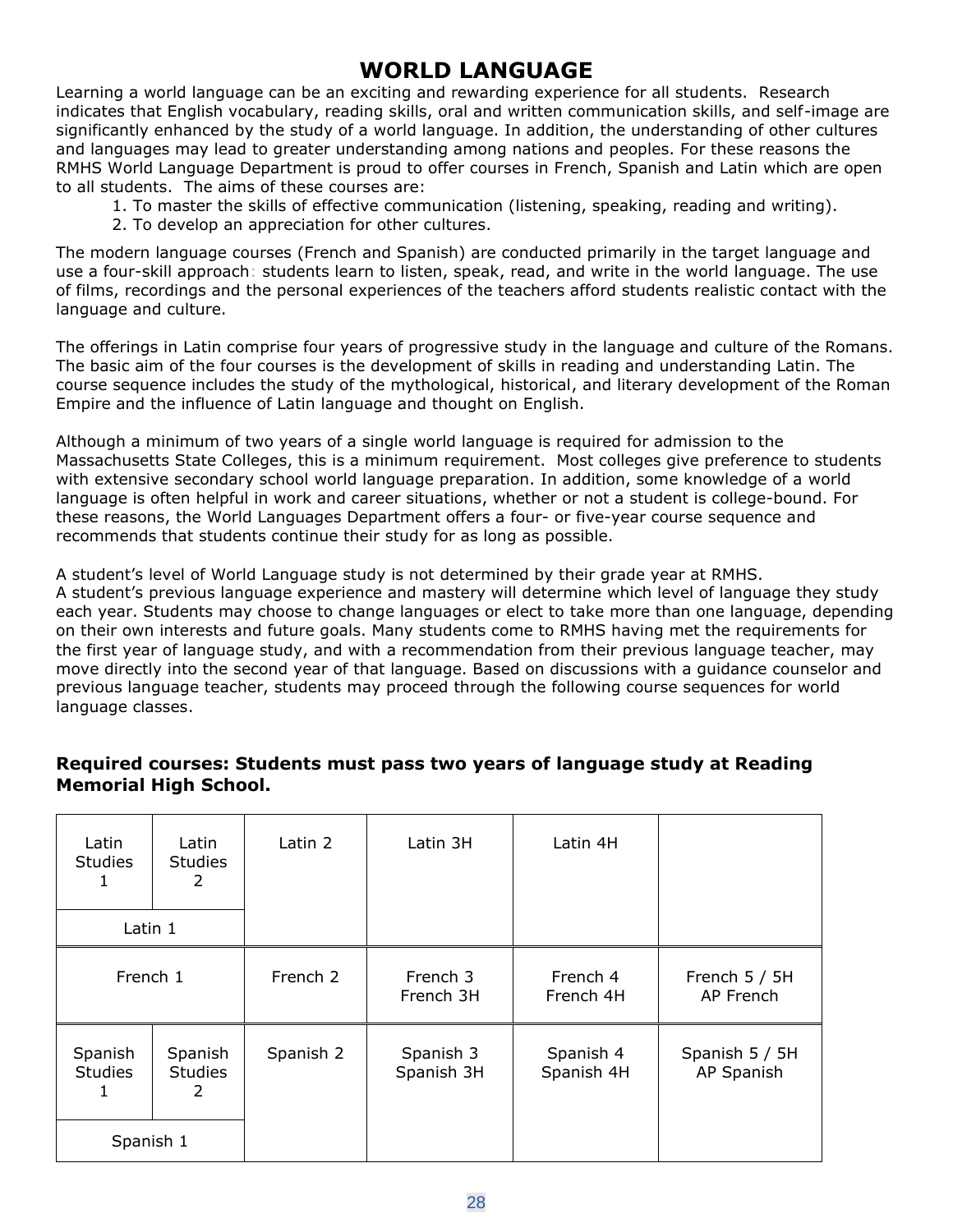### **409 Latin Studies 1 Length: Full Year Credits: 4**

Latin Studies 1, together with Latin Studies II, provides a two-year sequence that satisfies the school's world language graduation requirement. Students will learn the basics of Latin grammar and accumulate a substantial Latin vocabulary. Students learn to make strong connections between Latin roots and English derivatives. Latin Studies 1 emphasizes development of strong language learning skills with a focus on Latin literature and Roman culture + mythology. Students in Latin Studies 1 progress to reading simple Latin stories, acquiring and retaining vocabulary. Creative projects include exploration of Roman culture and mythology. With successful completion of this course, students will be at the Novice Mid level of the ACL Standards for Classical Language Learning and will be prepared to advance to Latin Studies 2 or Latin 1. Offered beginning in grade 9

### **410 Latin Studies 2 Length: Full Year Credits: 4**

*Suggested Prerequisite Skills: Completion of Latin Studies 1 with passing grade.*

Latin Studies 2 is the second half of a two-year world language sequence. Students will add to the foundation of Latin learning from Latin Studies 1. Students will consolidate grammar and previously learned vocabulary, and will strengthen Latin reading skills. Students will continue to build connections between Latin root words and English derivatives. Latin Studies 2 emphasizes increased development of language learning skills with a focus on reading authentic Latin stories based on Roman mythology and culture. Students in Latin Studies 2 will read increasingly complex language and make comparisons to the world and literature they know. With successful completion of this course, students will be at the Novice High level of the ACL Standards for Classical Language Learning and will be prepared to advance to Latin 2. Offered beginning in grade 10.

Fundamentals of Latin is an introductory course in Latin language and Roman culture for any interested students regardless of previous language experience. Students accumulate a substantial Latin vocabulary and learn the basics of Latin grammar while reading adapted Latin stories set in an ancient Roman context. Students learn English derivatives as a complement to their vocabulary study and learn to make connections between Latin roots and English words. Latin 1 emphasizes the development of strong reading comprehension skills in Latin. Students complete creative projects each quarter to demonstrate their knowledge of Roman culture, mythology, and Latin's influence on the English language. Students in Latin I progress to reading increasingly complex Latin stories and retaining vocabulary words and grammar in context. With successful completion of the course, students will be at the Novice High level of the ACL Standards for Classical Language Learning and will be prepared to advance to Latin 2.

## **412 Latin 2 Length: Full Year Credits: 4**

### *Suggested Prerequisite Skills: A C- or better in Latin 1*

Students in Latin 2 accumulate substantial Latin vocabulary, building upon what they have learned in Latin 1. Students extend their study of noun cases, pronouns, and adjective forms. They learn the active and passive conjugation of six verb tenses, and study participles and subjunctive forms. Students learn English derivatives as a complement to their vocabulary study and make connections between Latin roots and English words. Each chapter in the textbook continues the story about a Roman family (begun in Latin 1) and the course emphasizes the development of strong reading comprehension skills in the target language. Students complete creative and cooperative projects each quarter to demonstrate their knowledge of Roman culture, mythology, and Latin's influence on the English language. Students in Latin 2 can translate increasingly complex Latin stories and can demonstrate mastery of vocabulary and recognize grammar. With successful completion of Latin 2, students will be at the Intermediate Mid level of the ACL Standards for Classical Language Learning.

### **416 Honors Advanced Latin (A): Latin Literature Length: Full Year Credits: 4 (offered 2021-22)**

*Suggested Prerequisite Skills: Teacher recommendation and a C+ average in Latin 2 or Honors Advanced Latin: Latin Literature*

Latin 3 / 4 Honors is a combined class of juniors and seniors and is taught in a 2-year sequence. A different course of study is taught in alternating years (A curriculum, then B curriculum the following year). The A curriculum includes study of Latin literature, with a focus on themes of mythology and hospitality and readings by Ovid and Petronius. Students will learn new Latin vocabulary and expand their knowledge of grammatical structures. This course is meant for students who have successfully completed Latin 2 or Honors Advanced Latin (B) and wish to continue with advanced language study. With successful

## **411 Latin 1 Length: Full Year Credits: 4**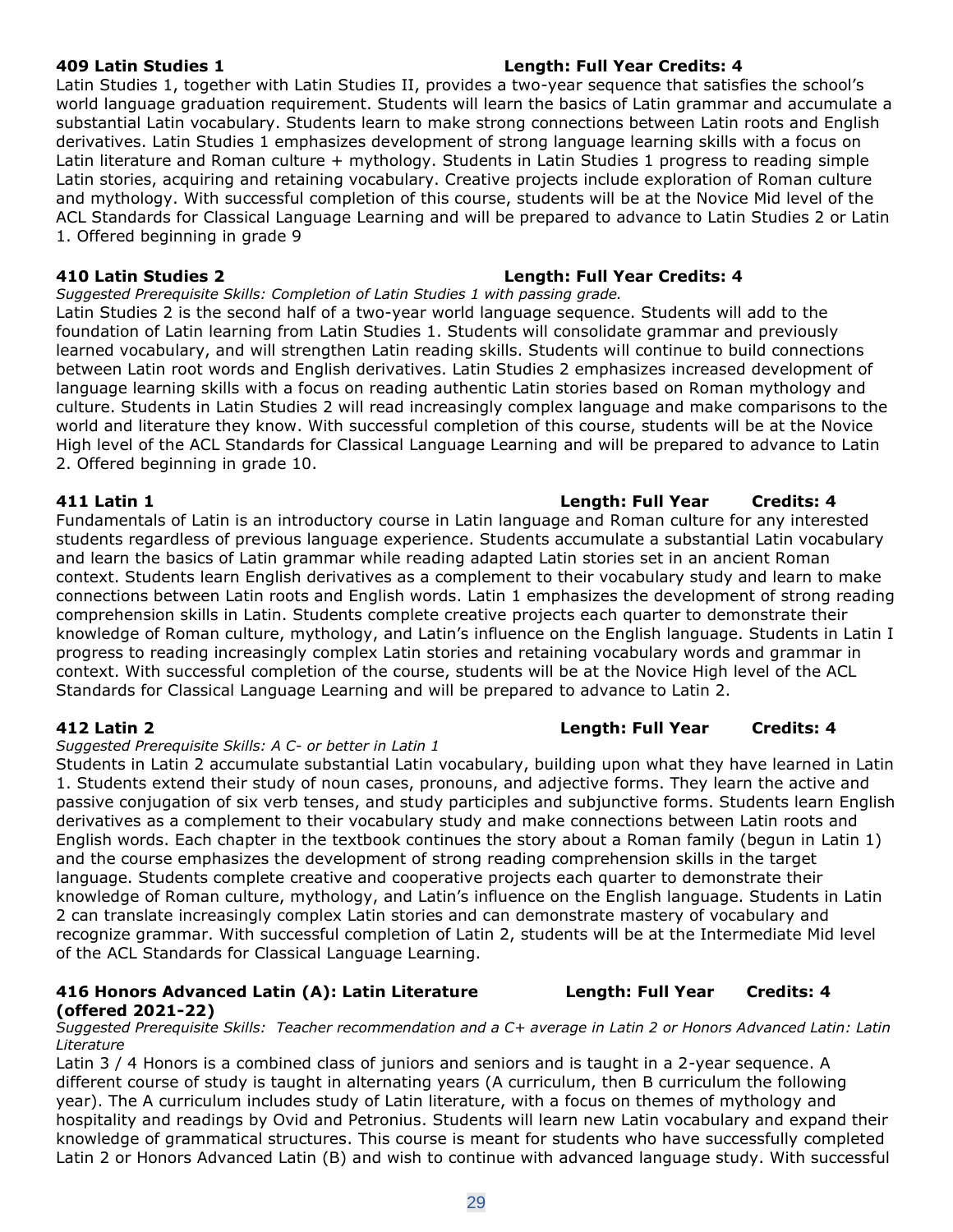completion of Latin 3H, students will be at the Intermediate High level of the Standards for Classical Language Learning. With successful completion of Latin 4 students will be at the Advanced Low level of the Standards for Classical Language Learning.

## **417 Honors Advanced Latin (B): Roman Authors Length: Full Year Credits: 4 (offered 2022-23)**

*Suggested Prerequisite Skills: Teacher recommendation and a C+ average in Latin 2 or Honors Advanced Latin: Latin Literature*

Latin 3 / 4 Honors is a combined class of juniors and seniors and is taught in a 2-year sequence. A different course of study is taught in alternating years (A curriculum, then B curriculum the following year) so that students do not repeat material. The B curriculum (offered in 2022-2023) examines Latin fables, journals, and poems, and features the writing of Aesop, Perpetua, and Catullus. Students will learn new Latin vocabulary and expand their knowledge of grammatical structures. A strong emphasis is placed on refining Latin reading skills and using literature as a foundation for exploring Roman culture and history. This course is meant for students who have successfully completed Latin 2 or Honors Advanced Latin (A) and wish to continue with advanced language study. With successful completion of Latin 3, students will be at the Intermediate High level of the Standards for Classical Language Learning. With successful completion of Latin 4 students will be at the Advanced Low level of the Standards for Classical Language Learning.

Fundamentals of French is an introductory course in French language and culture for students who experienced difficulty in grades 7 and 8, students who are repeating French 1 or those who have had no previous experience in the language. Its purpose is to present the basic structures and vocabulary of the language with particular emphasis on reading, writing, speaking and listening comprehension to prepare students to continue in French 2. With successful completion of the course, students will be at the Novice High level of the ACTFL Performance Standards and prepared to advance to French 2.

*Suggested Prerequisite Skills for HS students: Teacher recommendation and a C- average in French 1* This is a continuation of French 1 for students who have successfully mastered the vocabulary and structures presented in French 1 at the high school or two years of middle school French. Students are introduced to additional language structures. Students listen to authentic listening exercises of native speakers; develop writing skills through daily homework assignments and written/creative paragraphs; foster reading skills through short readings; increase speaking skills through classroom discussions, group and pair work. There is a specific emphasis on improving pronunciation and proficiency in French. This course is taught primarily in French for exposure to the language, and at times in English to clarify some of the more difficult concepts. Students in French 2 will demonstrate mastery of performance and receptive language skills with growing independent production of language both spoken and written. With successful completion of the course, students will be at the Intermediate Low level of the ACTFL Performance Standards and prepared to advance to French 3.

## **442 Honors French 3 Length: Full Year Credits: 4**

*Suggested Prerequisite Skills: Teacher recommendation and a B average in French 2*

French 3 Honors focuses on advanced application of the French language. Emphasis is on being able to communicate effectively in various thematic settings. The course is structured in thematic units ranging from personal descriptions to staying healthy, and travel. Students' listening skills are improved through daily exposure to level-appropriate French in regular classroom communication and the frequent use of audio/video. Grammar concepts are incorporated as needed throughout thematic units. This course is designed for students who wish to continue their language study and improve their speaking, reading, writing and listening skills in the target language. Students in Honors French 3 will demonstrate greater mastery of performance and receptive language skills with increased independent production of language both spoken and written. Students in Honors French 3 will demonstrate increased mastery of vocabulary and grammatical concepts with increasing complexity and receive nearly all instruction in French. With successful completion of the course, students will be at the Intermediate Mid level of the ACTFL Performance Standards.

## **443 French 3 Length: Full Year Credits: 4**

*Suggested Prerequisite Skills: Teacher recommendation and a C- average in French 2* 

### **437 French 1 Length: Full Year Credits: 4**

## **441 French 2 Length: Full Year Credits: 4**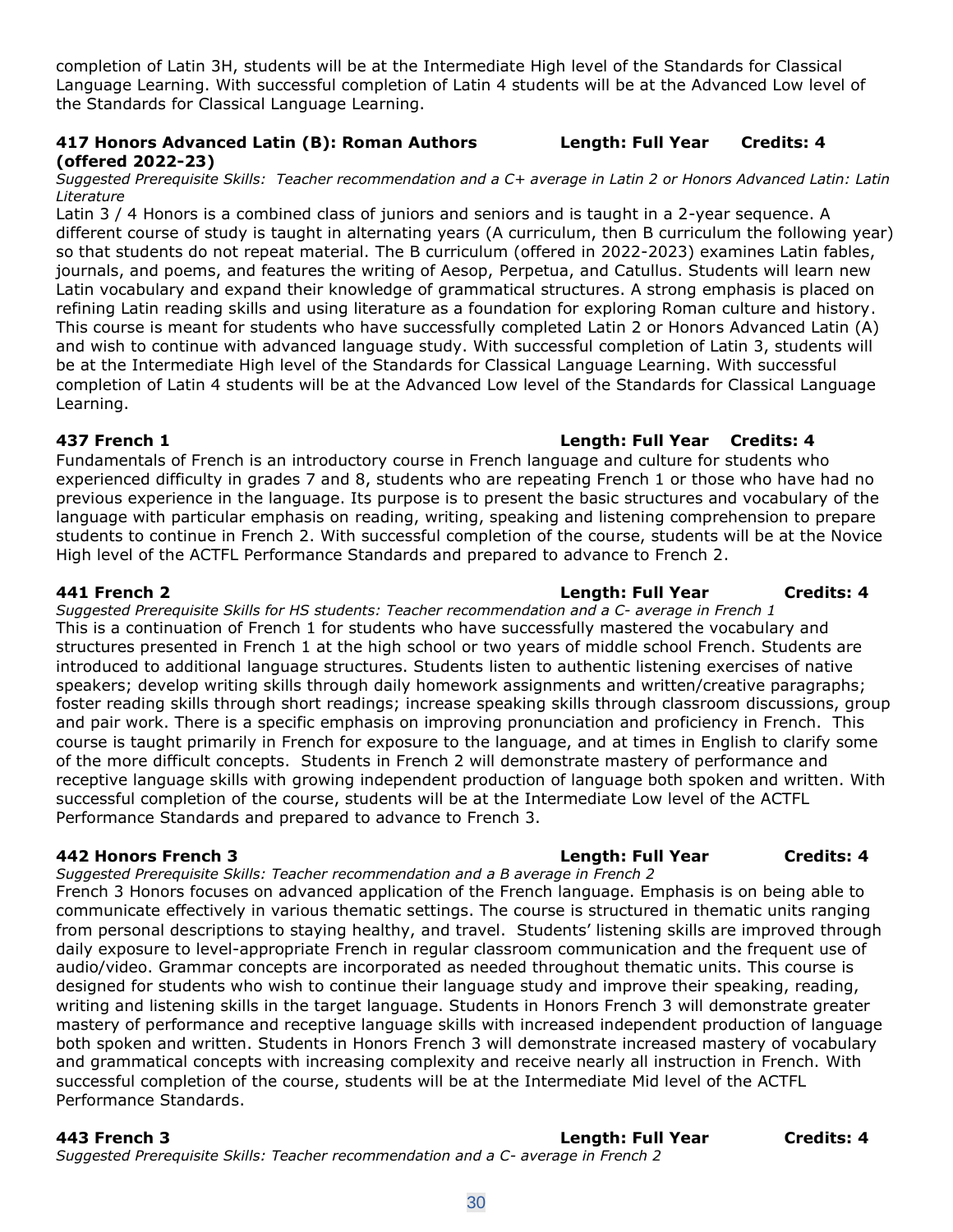French 3 focuses on practical application of the target language. Emphasis is on being able to communicate effectively in various thematic settings. The course is structured in thematic units ranging from personal descriptions to staying healthy, and travel. Students' listening skills are improved through daily exposure to level-appropriate French in regular classroom communication and the frequent use of audio/video. Grammar concepts are incorporated as needed throughout thematic units. This course is designed for students who wish to continue their language study and improve their speaking, reading, writing and listening skills in the target language. Students in French 3 will demonstrate greater mastery of performance and receptive language skills with increased independent production of language both spoken and written. With successful completion of the course, students will be at the Intermediate Low level of the ACTFL Performance Standards.

### **444 Honors French 4 Length: Full Year Credits: 4**

*Suggested Prerequisite Skills: Teacher recommendation and a B average in Honors French 3* Honors French 4 is an advanced course, taught primarily in French, that prepares students for AP French. The Honors French 4 class is designed to build on students' overall proficiency in basic language skills (listening, speaking, reading, and writing) through a survey of 19th and 20th century French literature. The primary course goal is to develop each student's communicative competence (self-expression skills) by using the readings of great French masters as a point of departure. Through each text studied, the student will increase his/her reading, vocabulary, and grammatical skills. Authentic materials will be used to promote development of listening skills. The class is conducted in French. Students are expected to discuss and analyze readings from a cultural and historical perspective. Compositions will be assigned regularly. A variety of authentic resources proficiency-based tasks allow students to continue to build toward language mastery. With successful completion of the course, students will be at the Intermediate High level of the ACTFL Performance Standards and will be prepared to advance to AP French Language and Culture or French Honors 5.

### **445 French 4 Length: Full Year Credits: 4** *Suggested Prerequisite Skills: C in Honors French 3 or B in French 3 and teacher recommendation* **446 French 5 Length: Full Year Credits: 4 448 French 5H Length: Full Year Credits: 4**

*Suggested Prerequisite Skills: C in French 4 and teacher recommendation*

French 4/5 course is an elective combined class and is designed to build on students' overall proficiency in basic language skills (listening, speaking, reading, and writing) through a survey of 19th and 20th century French literature. A different course of study is taught in alternating years so that students do not repeat material. The primary course goal is to develop each student's communicative competence (self-expression skills) by using the readings of great French masters as a point of departure. Through each text studied, the student will increase his/her reading, vocabulary, and grammatical skills. Authentic materials will be used to promote development of listening skills. The class is conducted in French. Students are expected to discuss and analyze readings from a cultural and historical perspective. Compositions will be assigned regularly. A variety of authentic resources and proficiency-based tasks allow students to continue to increase mastery. This course is meant for students who have successfully completed French 3 or French 3H, and have a desire to continue language study, with a greater focus on communication, culture, and production of language. French 5 can be taken at the honors or college-preparatory levels; honors weighting can be earned based on the completion of varied forms of assessments, as students enrolled in this course are grouped heterogeneously. With successful completion of the course, students will be at the Intermediate Mid level of the ACTFL Performance Standards.

### **447 AP French Language and Culture Length: Full Year Credits: 4**

*Suggested Prerequisite Skills. Minimum grade of B+ upon completion of Honors French 4, departmental recommendation, and an evaluation process which will include an oral proficiency interview.*

The AP French Language and Culture is a rigorous course equivalent to a college course. The course is conducted exclusively in French and students are expected to communicate in French as well. This course prepares the students for the AP exam administered by the College Board every year in May; and students who take the AP exam may qualify for credit and/or advanced placement in college. The AP French Language and Culture course emphasizes communication by applying interpersonal, interpretive, and presentational skills to real-life situations. The AP French Language and Culture course engages students in an exploration of culture in both contemporary and historical contexts through books, films, literature, articles etc. Mastery of grammar, syntax, and idiomatic expressions will be emphasized. The class covers a variety of societal and cultural issues that are important to our global community with an emphasis on making cultural connections between the students' community and those of the French speaking world.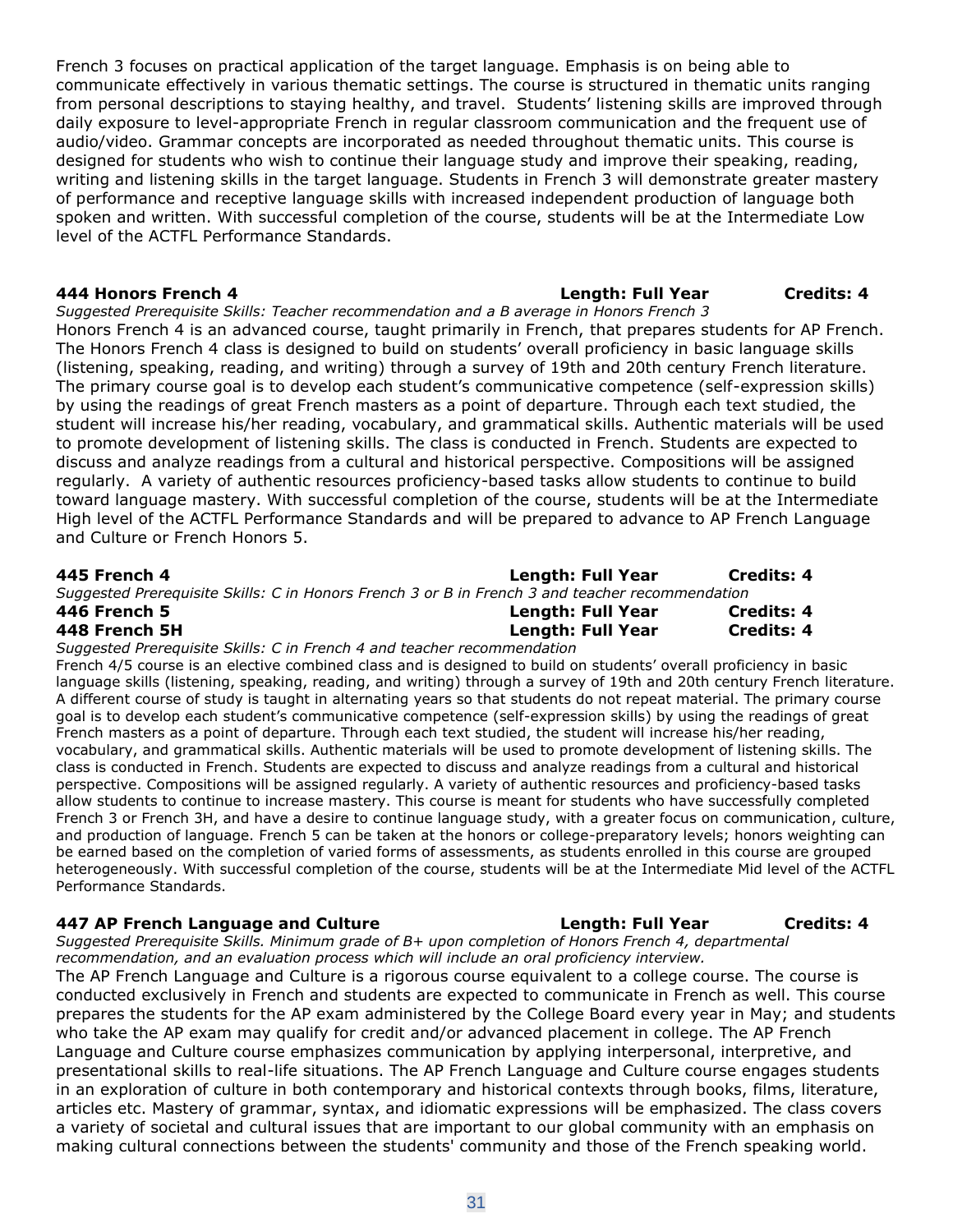With successful completion of the course, students will be at the Advanced Low proficiency level of the ACTFL Performance Standards.

## **470 Spanish Studies 1 Length: Full Year Credits: 4**

Spanish Studies 1, together with Spanish Studies II, provides a two-year sequence that satisfies the school's world language graduation requirement for students who have had no previous experience in language learning and will benefit from a slower pace for acquiring language. The purpose of this course is to present the basic structures and vocabulary of the language with particular emphasis on writing, speaking and listening comprehension to to begin the path to Spanish proficiency. Spanish Studies 1 emphasizes development of language learning skills with a focus on strategies for language acquisition. With successful completion of this course, students will be at the Novice Mid level of the ACTFL Performance Standards and will be prepared to advance to Spanish Studies 2 or Spanish 1. Offered beginning in grade 9

## **471 Spanish Studies 2 Length: Full Year Credits: 4**

Suggested Prerequisite Skills: Completion of Spanish Studies 1 with passing grade. Spanish Studies 2 is the second half of a two-year world language learning sequence. Students will build on the prior Spanish learning and vocabulary acquisition from Spanish Studies 1. Spanish Studies 2 emphasizes reading, writing, speaking and listening comprehension to continue on the path to Spanish proficiency. With successful completion

## **450 Spanish 1 Length: Full Year Credits: 4**

Fundamentals of Spanish is an introductory course in Spanish language and culture for students who experienced difficulty in grades 7 and 8, students who are repeating Spanish 1 or those who have had no previous experience in the language. Its purpose is to present the basic structures and vocabulary of the language with particular emphasis on writing, speaking and listening comprehension to prepare students to continue in Spanish 2. With successful completion of the course, students will be at the Novice High level of the ACTFL Performance Standards and prepared to advance to Spanish 2.

**451 Spanish 2 Length: Full Year Credits: 4** *Suggested Prerequisite Skills for high school students: Teacher recommendation and a C- average in Spanish 1 Suggested Prerequisite Skills for middle school students: Teacher recommendation, placement writing sample, and a C+ average*

This is a continuation of Spanish 1 for students who have successfully mastered the vocabulary and structures presented in Spanish 1 at the high school or two years of middle school Spanish. Students are introduced to additional language structures. Students listen to authentic listening exercises of native speakers; develop writing skills through daily homework assignments and written/creative paragraphs; foster reading skills through short readings; increase speaking skills through classroom discussions, group and pair work. Students will read articles and stories which increase the students' cultural knowledge and literacy in Spanish. There is a specific emphasis on improving pronunciation and proficiency in Spanish. This course is taught primarily in Spanish for exposure to the language, and at times in English to clarify some of the more difficult concepts. Students in Honors Spanish 2 will demonstrate greater mastery of performance and receptive language skills with increased independent production of language both spoken and written. With successful completion of the course, students will be at the Intermediate Low level of the ACTFL Performance Standards and prepared to advance to Spanish 3.

## **453 Honors Spanish 3 Length: Full Year Credits: 4**

*Suggested Prerequisite Skills: Teacher recommendation and a B- average in Spanish 2* 

Spanish Honors focuses on practical application of the target language. Emphasis is on being able to communicate effectively in various thematic settings. It is structured in thematic units ranging from personal descriptions to travel and sightseeing. Students' listening skills are improved through daily exposure to level-appropriate Spanish in regular classroom communication and the frequent use of audio/video. Grammar concepts are incorporated as needed throughout thematic units. This course is designed for students who wish to continue their language study and improve their speaking, reading, writing and listening skills in the target language. Students in Honors Spanish 3 will demonstrate greater mastery of performance and receptive language skills with increased independent production of language both spoken and written. With successful completion of the course, students will be at the Intermediate Mid level of the ACTFL Performance Standards.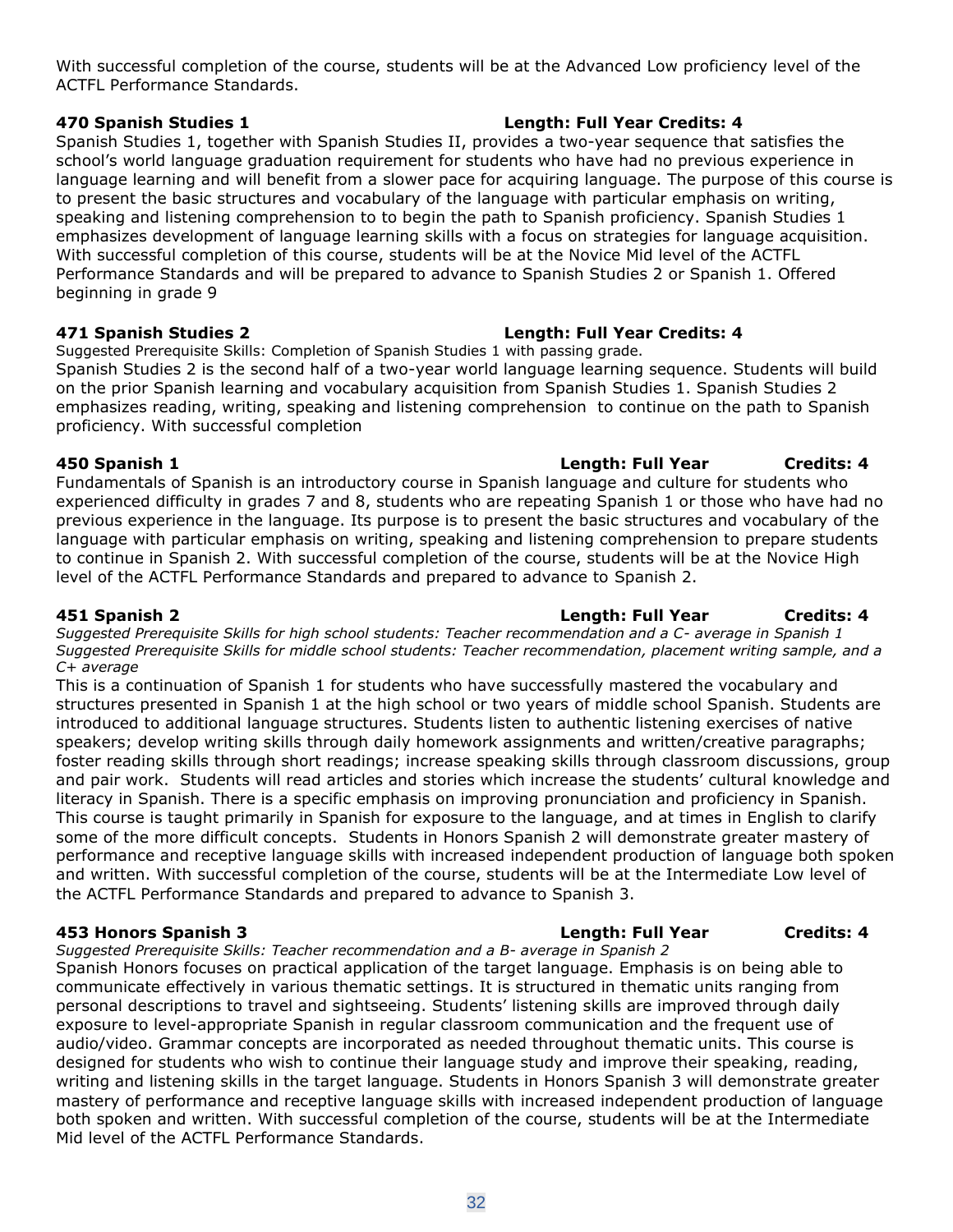## **454 Spanish 3 Length: Full Year Credits: 4**

*Suggested Prerequisite Skills: Teacher recommendation and a C- average in Spanish 2 Honors or Spanish 2* Spanish 3 focuses on practical application of the target language. Emphasis is on being able to communicate effectively in various thematic settings. It is structured in thematic units ranging from personal descriptions to travel and sightseeing. Students' listening skills are improved through daily exposure to level-appropriate Spanish in regular classroom communication and the frequent use of audio/video. Grammar concepts are incorporated as needed throughout thematic units. This course is designed for students who wish to continue their language study and improve their speaking, reading, writing and listening skills in the target language. Students in Spanish 3 will demonstrate greater mastery of performance and receptive language skills with increased independent production of language both spoken and written. With successful completion of the course, students will be at the Intermediate Low level of the ACTFL Performance Standards.

### **455 Honors Spanish 4 Length: Full Year Credits: 4**

*Suggested Prerequisite Skills: Teacher recommendation and a B average in Spanish 3 Honors or teacher recommendation and a B average in Spanish 4* 

Spanish 4 Honors is an advanced course, taught primarily in Spanish, that prepares students for AP Spanish. A complete review of all grammatical structures and language application are included by way of historical texts, literature, current events, and popular entertainment. Students read, listen to, comprehend, discuss, speak and write about authentic texts, the history of the Spanish-speaking world, movies/documentaries/TV series, and news clips of current events. Writing assignments include creative essays, character analysis, and comparing and contrasting themes studied. Students are able to express their ideas in comprehensible Spanish and can participate in planned discussions and spontaneous conversation in the target language. With successful completion of the course, students will be at the Intermediate High level of the ACTFL Performance Standards and will be prepared to advance to AP Spanish.

### **457 Spanish 4 Length: Full Year Credits: 4 458 Spanish 5 Length: Full Year Credits: 4 456 Spanish 5H Length: Full Year Credits: 4**

*Suggested Prerequisite Skills: Teacher recommendation and a C+ average in Spanish 3 Honors or Spanish 4/Honors* Spanish 4/5 is an elective combined class of juniors and seniors and is taught in a 2-year sequence. A different course of study is taught in alternating years (A curriculum, then B curriculum the following year) so that students do not repeat content. The A curriculum (offered in 2021-2022) will include study of an authentic Spanish television series, new vocabulary through thematic units, and a review of grammatical structures. The B curriculum (offered in 2022-2023) will include a study of films in various Hispanic cultural and historical contexts, new vocabulary through thematic units, and a review of grammatical structures. A heavy emphasis will be placed on oral participation and communication in the target language. Students will use Spanish to investigate, explain, and analyze what they hear, read and view concerning a variety of topics. Students will improve their reading comprehension by reading authentic news, articles, poems, and other texts. They will enhance their speaking and writing proficiency through a variety of classroom activities such as tertulias (full-class discussions conducted entirely in Spanish), oral presentations, videos, and essays. This course is meant for students who have successfully completed Spanish 3 or Spanish 3H, and have a desire to continue language study, with a greater focus on communication, culture, and production of language. Spanish 5 can be taken at the honors or collegepreparatory levels; honors weighting can be earned based on the completion of varied forms of assessments, as students enrolled in this course are grouped heterogeneously. With successful completion of the course, students will be at the Intermediate Mid level of the ACTFL Performance Standards.

## **459 AP Spanish Language and Culture Length: Full Year Credits: 4**

*Suggested Prerequisite Skills. Minimum grade of B+ upon completion of Honors Spanish 4, departmental recommendation, and an evaluation process which will include an oral proficiency interview.*

The AP Spanish Language and Culture is a rigorous course equivalent to a college course. The course is conducted exclusively in Spanish and students are expected to communicate in Spanish as well. This course prepares the students for the AP exam administered by the College Board every year in May; and students who take the AP exam may qualify for credit and/or advanced placement in college. The AP Spanish Language and Culture course emphasizes communication by applying interpersonal, interpretive,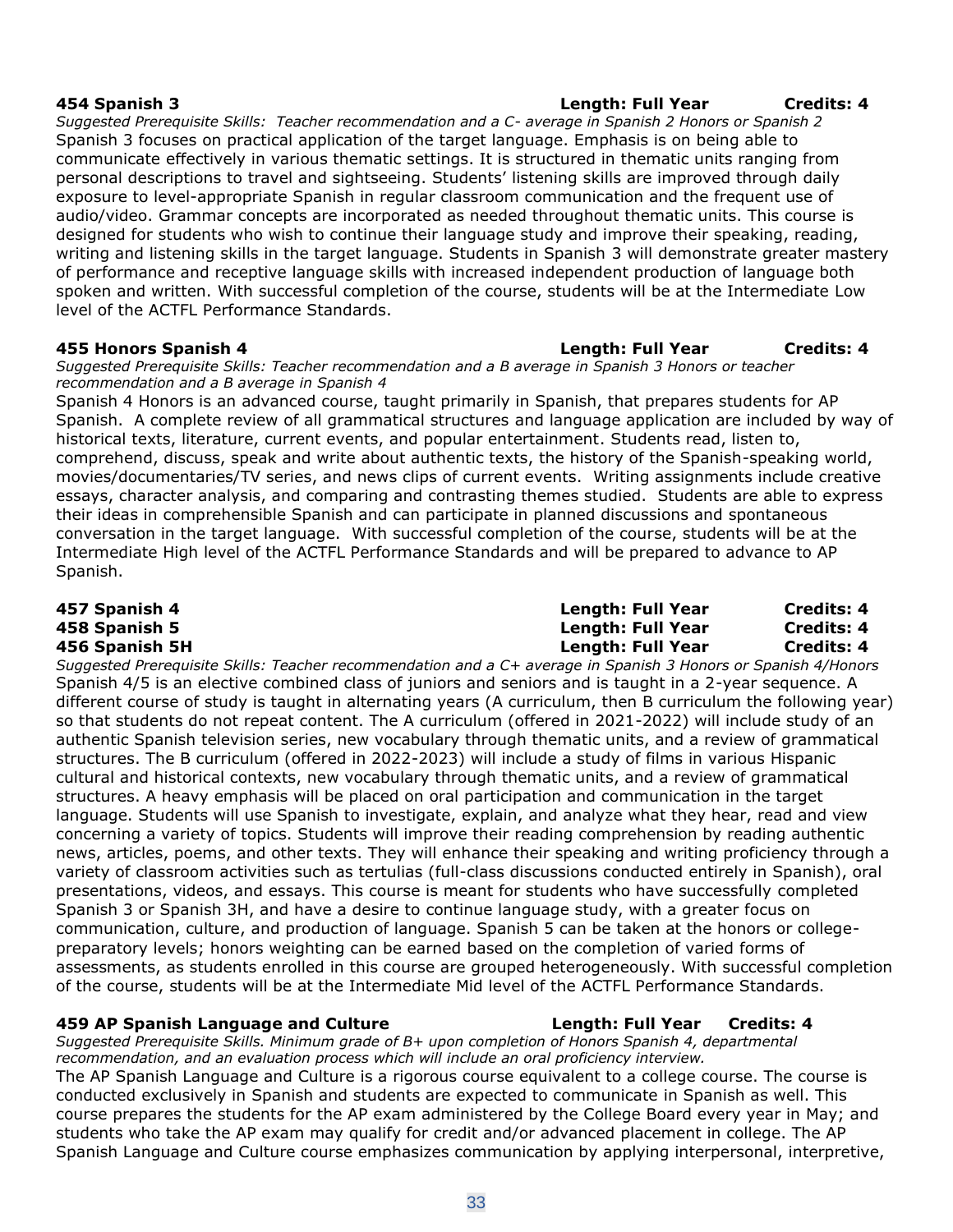and presentational skills to real-life situations. The AP Spanish Language and Culture course engages students in an exploration of culture in both contemporary and historical contexts through books, films, literature, articles etc. Mastery of grammar, syntax, and idiomatic expressions will be emphasized. The class covers a variety of societal and cultural issues that are important to our global community with an emphasis on making cultural connections between the students' community and those of the Spanish speaking world. With successful completion of the course, students will be at the Advanced Low proficiency level of the ACTFL Performance Standards.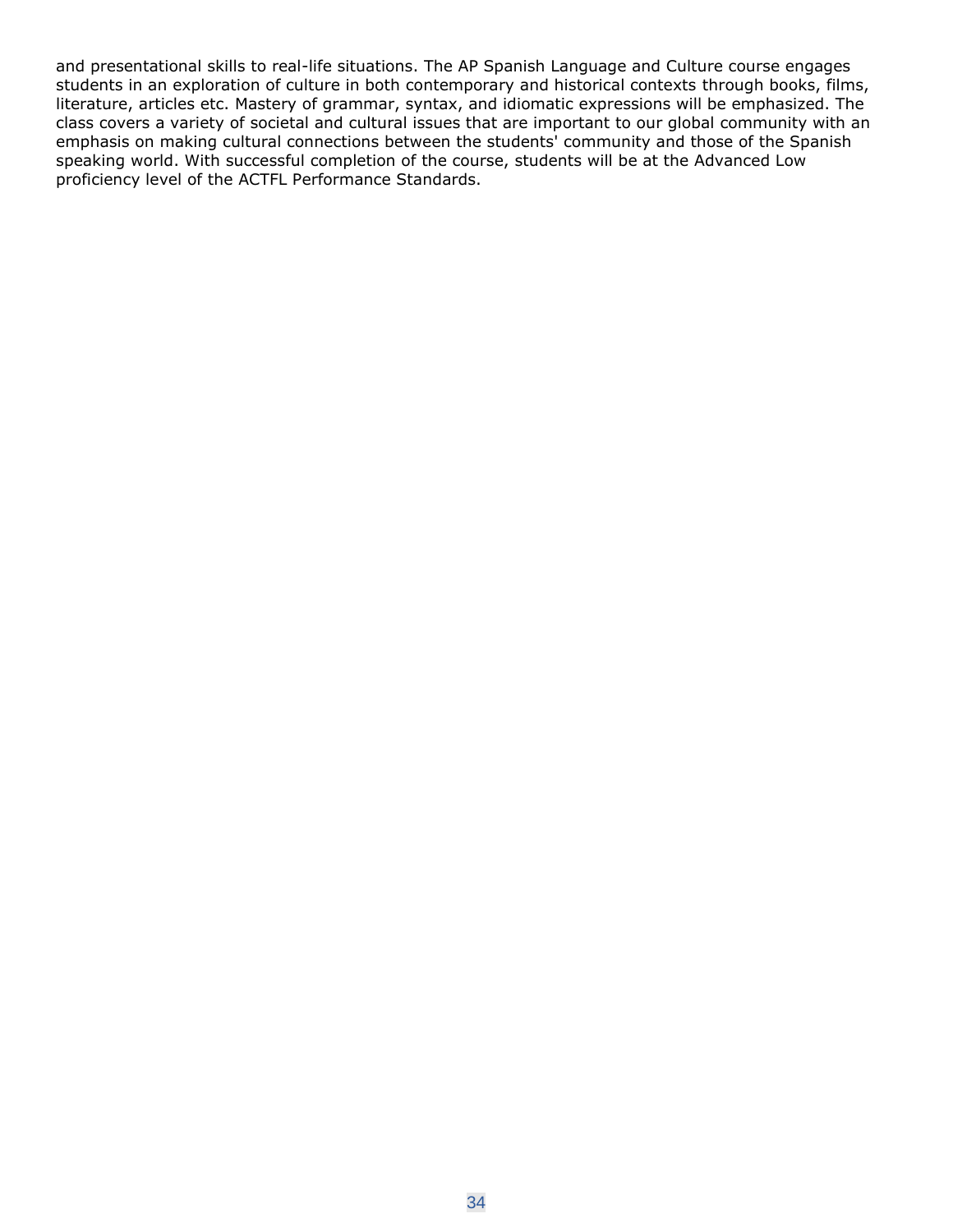## **BUSINESS AND TECHNOLOGY**

The courses offered in the business and technology department are designed to provide all students the 21<sup>st</sup> century skills necessary for college and for career. In every course there is an emphasis on problem solving, collaboration, and research skills.

Our business courses are accessible to all students and can provide a substantial foundation for those students interested in pursuing a college degree in the related subjects.

Starting in the fall of 2022, we will be broadening our Computer Science offerings. All students may choose to enroll in Introduction to Computer Science or Java Programming. For freshmen and sophomores, these courses will be prerequisites for AP Computer Science courses. Juniors and seniors may still choose to take AP Computer Science A without a prerequisite so that they may follow their original plan of study. We anticipate that AP Computer Science Principles will be offered in the future for students who want to continue their study of the subject but are not interested in AP Computer Science A because of its focus on programming. If enrollment requests exceed available capacity for any course, then priority will be given to students based on grade and graduation needs.

Students are required to take and pass at least two semesters classes (or four credits) in Business and Technology, the equivalent of a full year of study. All courses shown below can be taken to fulfill the Business and Technology graduation requirement.

|                                    | 9 <sup>th</sup> Grade               | 10 <sup>th</sup> Grade                     | 11 <sup>th</sup> Grade           | 12 <sup>th</sup> Grade           |
|------------------------------------|-------------------------------------|--------------------------------------------|----------------------------------|----------------------------------|
| <b>Semester</b><br><b>Courses</b>  | Intro to Business                   | Intro to Business                          | <b>Financial Literacy</b>        | Retail Banking                   |
|                                    | <b>Financial Literacy</b>           | Financial Literacy                         | Introduction to<br>Marketing     | Financial Literacy               |
|                                    | Introduction to<br>Computer Science | Intro to Financial<br>Accounting           | Introduction to<br>Economics     | Introduction to<br>Marketing     |
|                                    | Java Programming                    | Introduction to<br><b>Computer Science</b> | Entrepreneurship                 | Introduction to<br>Economics     |
|                                    |                                     | Java Programming                           | Intro to Financial<br>Accounting | Entrepreneurship                 |
|                                    |                                     |                                            |                                  | Intro to Financial<br>Accounting |
| <b>Full Year</b><br><b>Courses</b> |                                     | Retail Banking                             | AP Comp Sci A                    | AP Comp Sci A                    |
|                                    |                                     |                                            | <b>AP Statistics</b>             | <b>AP Statistics</b>             |
|                                    |                                     |                                            | Retail Banking                   | Work Study                       |

### **511 Introduction to Financial Accounting Length: Semester Credits: 2**

This "hands-on" semester course is extremely useful for anyone who plans on working in business, pursuing a college business administration degree, starting their own business, or simply wants a good foundation for business opportunities, employment, and post-secondary studies in all areas of business. Using computerized training software, students will learn and apply basic accounting industry principles and practices in operating a business by recording, summarizing, and reporting on financial transactions resulting from the operation of a business. Students will have exposure to business ethics, business structures, cultural diversity, technology, and real-world accounting situations including forensic accounting. Guest speakers will provide insight into the field of accounting including the many career opportunities and advancement in this profession. **Open to sophomores, juniors and seniors.**

## **521 Introduction to Business Length: Semester Credits: 2**

This semester course examines the principles of accounting, finance, marketing, management, and economics. Current events in the business world will be studied through projects, documentaries, lectures, discussions, guest speakers, and classroom debates. Students will have the opportunity to build communication, collaboration and problem-solving skills. **Open to freshmen and sophomores.**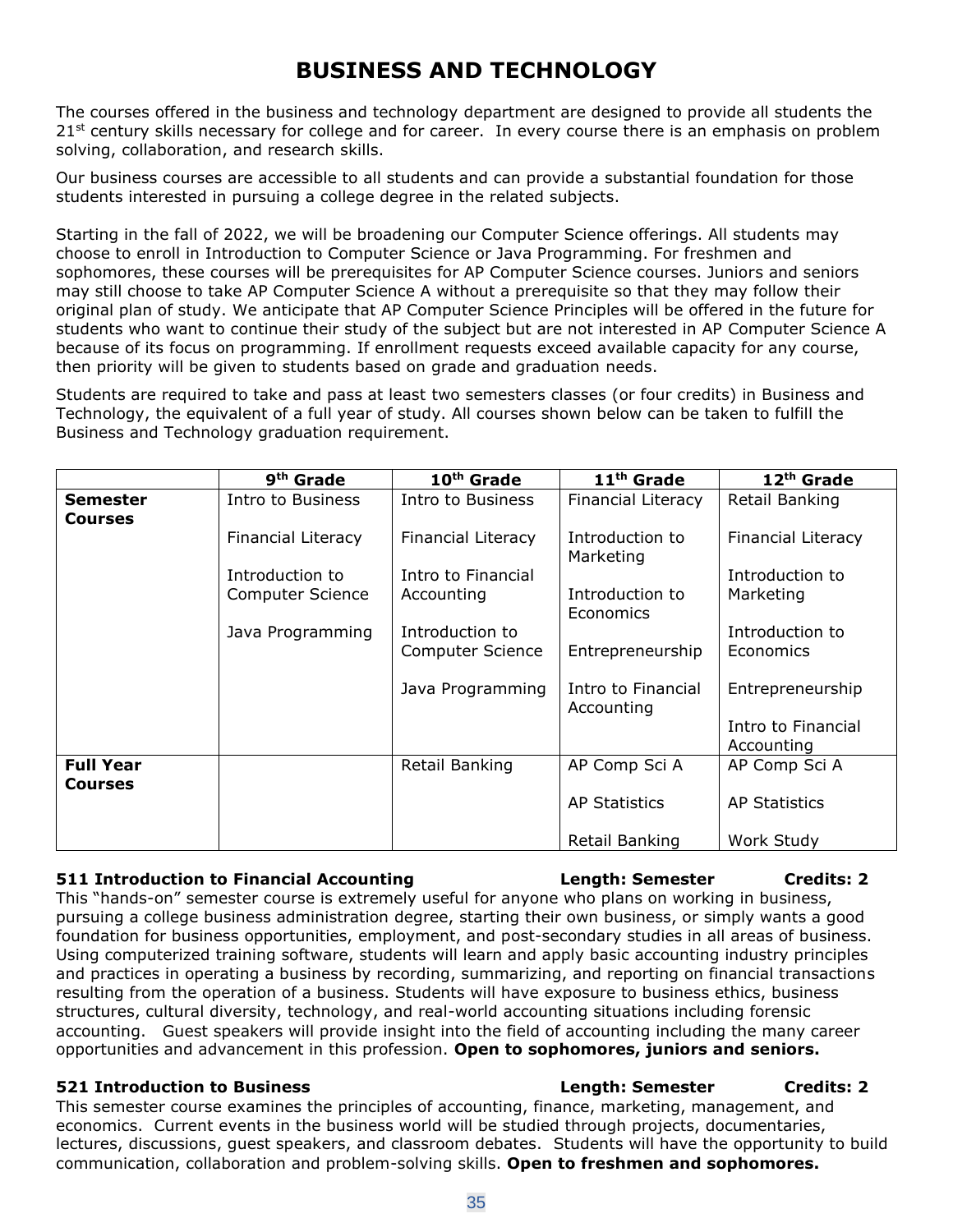*Prerequisite: Introduction to Business*

In this semester course students will be introduced to marketing concepts and strategies, conduct market research, participate in real world projects and discuss legal and ethical issues. Case studies and current events will be examined using sports, entertainment, social media, and internet marketing. Understanding marketing principles is fundamental to further study in a variety of disciplines including accounting, entrepreneurship, finance, and management. **Open to Juniors and Seniors.**

## **535 Financial Literacy Length: Semester Credits: 2**

This is primarily a project-based course exploring topics in financial literacy which will help students build their knowledge in making informed and wise consumer decisions. Topics include career planning, budgeting, renting an apartment, buying a car, banking, investments, credit, and protecting your finances from fraud and scams.

## **545 Introduction to Economics Length: Semester Credits: 2**

### *Prerequisite: Introduction to Business*

This semester course examines the basic and advanced principles of microeconomics and macroeconomics. Basic economic concepts, key economic models, the nature of supply and demand, fiscal policy, and monetary policy will be major components of this course. Current events, economic challenges, and the performance of the United States economy will be analyzed through projects, documentaries, and classroom debates. This course will also examine the strong and relevant connections between economics, political science, history, and business. **Open to Juniors and Seniors.**

Students are trained as tellers at Reading Cooperative Bank's full-service educational branch at RMHS. The course is designed for students interested in developing a working/hands on knowledge of retail banking, financial literacy, and the banking system in the United States. Over the course, student will gain practical experience interacting with the public by processing various bank transactions with emphasis on responsibility, confidentiality, security, accountability, and accuracy while developing business, team building, and problem-solving skills. **Open to Sophomores, Juniors, and** 

**Seniors during the Fall semester. Open to Sophomores and Juniors during the Spring semester**.

## **555 Entrepreneurship Length: Semester Credits: 2**

## *Prerequisite: Introduction to Business*

This course is designed to teach participants leadership and entrepreneurial skills and to help participants learn about the planning, preparation, and commitment to owning and operating a business. The focus of the course will be on gaining a basic understanding of the start-up complexities, selecting a business, preparing key elements in a business plan, and learning how to manage an ongoing concern. Students will experience a hands-on process for starting, operating, and liquidating a "real" business. Coverage will include various legal formations, marketing, sales, customer service, finance, risk protection, staffing, record keeping, and legal, ethical, and social obligations. Students will also gain knowledge of business ownership by presentations from real business owners (guest speakers) and field trips. **Open to Juniors and Seniors.**

## **570 Introduction to Computer Science Length: Semester Credits: 2**

This is a survey course of computer science topics. The target student is one who is not sure about CS but is interested in finding out. The course will cover blogging, network organization, HTML, website publishing, short introductions to programming in Scratch, and in Python, and robotics programming. The course will also include lessons in binary and hexadecimal number systems. There is no prerequisite for this course. After mastering this material, the student will be prepared to take AP Computer Science Principles or Java Programming.

### **572 Java Programming Length: Semester Credits: 2**

This is an introductory course in programming. Students will learn by writing and executing programs using the Java programming language. This is the language used for the AP CS A course. The course will cover variables, arithmetic operations, conditionals, loops, arrays, methods, and classes. Students will use an API (free software) to write and execute their programs. The course will also cover Discrete Math

## **524 Introduction to Marketing Length: Semester Credits: 2**

**551 Retail Banking I and II Length: Full Year Credits: 4 552 Retail Banking I Length: Semester Credits: 2**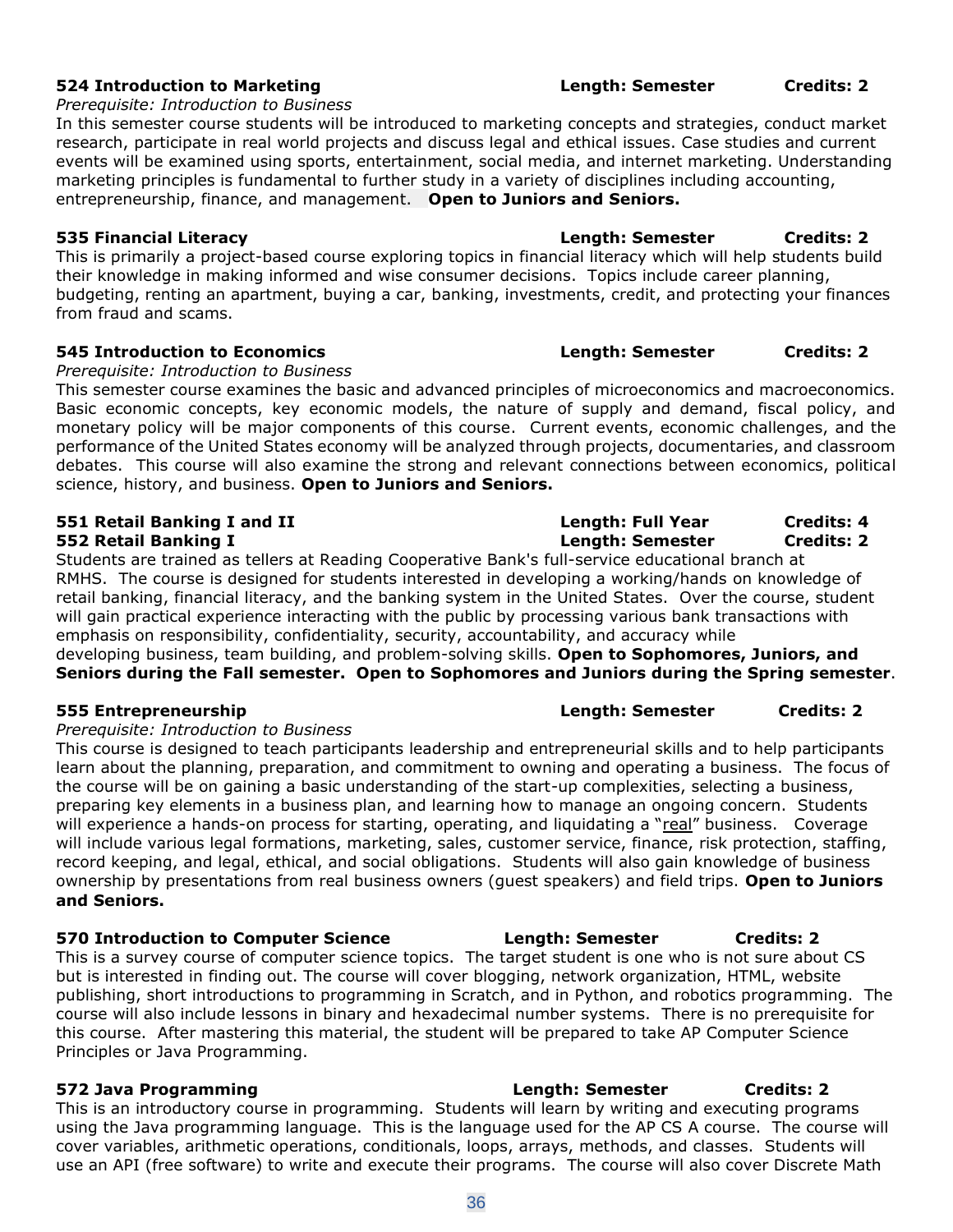topics including Binary and Hexadecimal number systems, matrices, graphs, Boolean Algebra, digital logic, and recursive functions. Open to sophomores, juniors, and seniors because a solid mastery of Algebra I is a prerequisite. No programming experience is necessary. This course will serve as preparation for the AP Computer Science A course.

### **580 AP Computer Science A Length: Full Year Credits: 4**

*Prerequisites: B+ in Algebra II with teacher approval or a B in H Algebra II*

*For members of the Classes of 2025 and 2026, Java Programming will also be a prerequisite.* Students cultivate their understanding of coding through analyzing, writing, and testing code as they explore concepts like modularity, variables, and control structures. *This course is endorsed by the College Board, giving students the opportunity to take the AP Computer Science A exam for college credit.* **Open to juniors and seniors.**

This course introduces students to the major concepts and tools for collecting, analyzing, and drawing conclusions from data. Students are exposed to four broad conceptual themes: 1) Exploring Data: Describing patterns and departures from patterns 2) Sampling and Experimentation: Planning and conducting a study 3) Anticipating Patterns: Exploring random phenomena using probability and simulation 4) Statistical Inference: Estimating population parameters and testing hypotheses. Students are encouraged to take the AP Statistics exam in May to qualify for credit and/or advanced placement in college. Students must be recommended to pursue AP-level work by their teacher. Recommendations will be based on the current grade and the teacher's professional judgment.

### **598 Work Study Length: Semester Credits: 2 599 Work Study Length: Full Year Credits: 4**

The Career/Community Service Internship is a volunteer or paid work experience program giving students a chance to gain real-world experience in a career or community service area of interest, apply what they have learned in the classroom, assume adult responsibilities, and develop outstanding work habits at volunteer or paid internship sites located in the community. Prospective participants must have the permission of a parent/guardian, an approved internship that is continuous throughout the entire semester, volunteer or work a minimum of 10 hours per week, a good school record, and a good attitude toward the demands of site supervisors. **Open to Seniors.**

**251 AP Statistics Length: Full Year Credits: 4**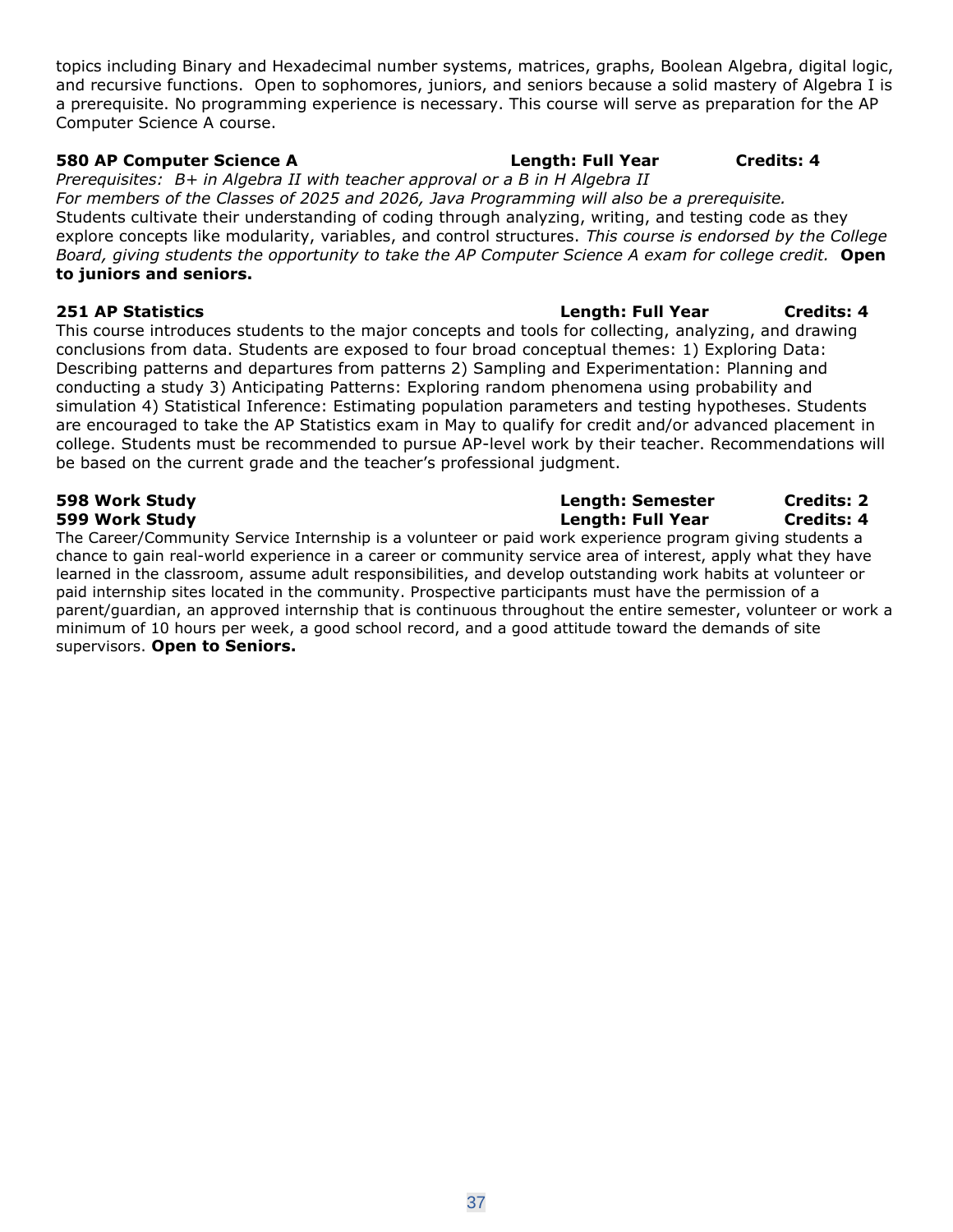## **FINE AND PERFORMING ARTS**

The arts are a fundamental expression of what it means to be human. All societies throughout the world display rich cultures embodied through their arts and artifacts.

The arts are a powerful voice of creative expression for all our students. Through the arts we are able to express our personal thoughts and feelings, our experiences within our communities, and our relationships to the larger world of which we are an integral part.

The arts are also an opportunity for students to examine, understand, and respond with their own process and works of art. Art not only communicates expression, but also our social and emotional well-being.

Our art courses provide students with a critical understanding and appreciation for the arts as well as providing the opportunity to develop their own voice through creative expression.

At Reading Memorial High School, there are numerous course options for students who wish to participate in the arts, including such diverse entry-level classes as Foundations of Art, Sculpture, Acting I, and Basic Guitar, among others. Students are required to take and pass at least two courses (four credits) in the fine and/or performing arts (visual arts, drama, and music). In addition, there are higher-level courses for dedicated students and those considering the arts as a career. Students may also choose to participate in many of the co-curricular offerings after school.

|                     | 9                         | 10                          | 11                                                                   | 12                                      |
|---------------------|---------------------------|-----------------------------|----------------------------------------------------------------------|-----------------------------------------|
|                     | <b>Foundations of Art</b> | <b>Foundations of Art</b>   | Foundations of Art                                                   | Foundations of Art                      |
|                     | Sculpture                 | Sculpture                   | Sculpture                                                            | Sculpture                               |
|                     | Animation                 | Animation                   | Animation                                                            | Animation                               |
| <b>Introductory</b> | Graphic Design            | Digital Photography         | Digital Photography                                                  | Digital Photography                     |
|                     |                           | Ceramics                    | Ceramics                                                             | Ceramics                                |
|                     |                           | Graphic Design              | Graphic Design                                                       | Graphic Design                          |
|                     | Drawing &<br>Illustration |                             | Drawing & Illustration Drawing & Illustration Drawing & Illustration |                                         |
| Intermediate        | Painting                  | Painting                    | Painting                                                             | Painting                                |
|                     |                           | Figure & Portrait<br>Studio | Figure & Portrait<br>Studio                                          | Figure & Portrait Studio                |
|                     |                           |                             | Studio Art/Pre-AP                                                    | Studio Art/Pre-AP                       |
| <b>Advanced</b>     |                           |                             | AP Photography (2-D)<br>Art and Design)                              | AP Photography (2-D)<br>Art and Design) |
|                     |                           |                             |                                                                      | AP Studio Art (3-D &<br>Drawing)        |

## **VISUAL ARTS**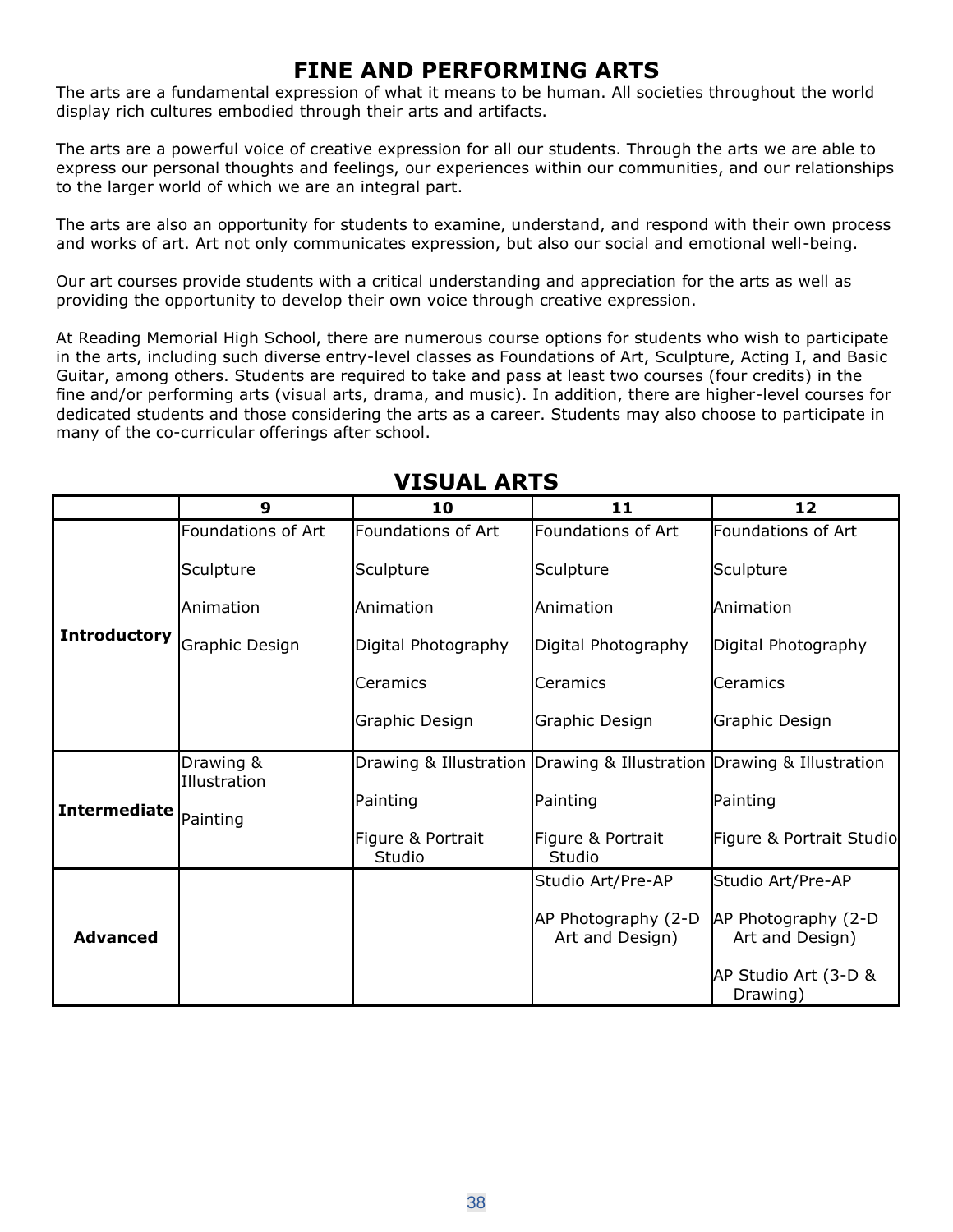## **Introductory Courses:**

*These courses are open to all students, without prerequisite requirements.*

This beginning art course is designed to introduce students to a variety of media and techniques. Emphasis is placed on drawing from observation and developing visual literacy. Students will learn the basic principles of art including in-depth study of color, value, texture, line, shape, and form. Students will look at and discuss the works of important historical and contemporary artists to inform art projects. Students who wish to go on to take intermediate art classes, such as Painting, Drawing & Illustration, and Figure & Portrait Studio, must first take Foundations of Art. **Open to students in all grades.**

## **837 Sculpture Length: Semester Credits: 2**

This is a great course for students who love to make objects. Materials used include: paper, clay, wood, wire, and mixed media. Methods include: hand-building with clay, use of the scroll saw to create a modular sculpture as well as the fabrication of a wire armature to create a three-dimensional hybrid! With each project introduced, you will learn about historical and contemporary artists using the same sculptural methods and materials explored in class. **Open to students in all grades.**

In this course, students will be introduced to a variety of techniques while creating inventive and experimental animations. Students will use both digital and analogue techniques and focus on creating work using methods including stop motion, hand-drawn (using digital drawing tablets), and other approaches. Students will be introduced to industry-standard Adobe CC software, including Photoshop, Animate, After Effects, and Premiere. Projects include character development and storyboarding in preparation for a final animation. **Open to students in all grades.**

This course will serve as a one-semester introduction to the area of graphic design. Through hands-on experience, students will learn the basic skills used in the preparation and production of simplified printed items. Students will concentrate on professional communication projects ranging from concept development through print. The class is aimed at developing and strengthening the skills that lead to conceptual design solutions. The focus will be on the thought process behind good design and on problem solving in a "real world" context with emphasis on solutions that are appropriate to the client and the audience. Adobe Illustrator and Adobe Photoshop are used as primary tools in completing a variety of design challenges. **Open to students in all grades.**

This course will serve as a one-semester introduction to the world of digital photography. It is designed to develop skills in pixel-based photographic design and printing. We will use Adobe Photoshop as the primary image-editing tool. This course will take students from the basic principles of digital photography and introduce them to new ideas and photographic information. Students will not only fine-tune their photography skills, they will explore the study of personal expression and development of creative style. Whether interested in a fine art, graphic design, or web design/development, students taking this course will gain a mastery of digital photography and thus creative control of the medium. **Open to Sophomores, Juniors, and Seniors.**

This course is a great introduction to clay forming techniques including pinching, coiling, and building with slabs. Students will make both functional clay objects such as cups, bowls, pitchers, and other vessels, as well as sculptural objects. Students will learn how to effectively incorporate pattern and color on each piece using slip and various glazing techniques. Each project will introduce an artist as well as a technique, providing students with a global understanding of clay and its role in various cultures throughout history. **Open to Sophomores, Juniors, and Seniors.**

## 39

## **831 Foundations of Art Length: Semester Credits: 2**

## **844 Graphic Design Length: Semester Credits: 2**

## **843 Digital Photography Length: Semester Credits: 2**

## **847 Ceramics Length: Semester Credits: 2**

## **842 Animation Length: Semester Credits: 2**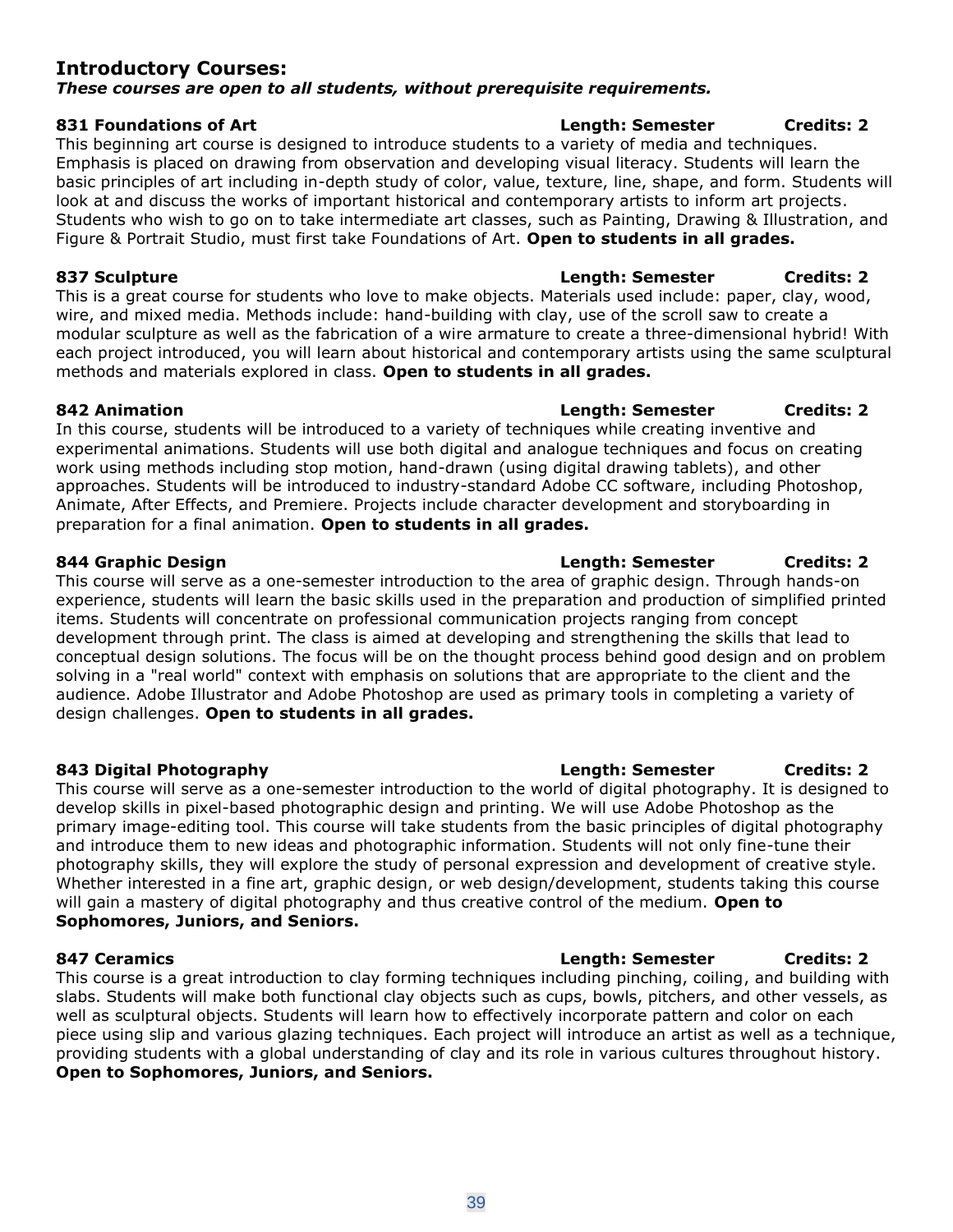## **Intermediate Courses:**  *These courses are open to students who have taken Foundations of Art.*

*Prerequisites: Foundations of Art.*

This hands-on course offers a great introduction to work being done today in the field of illustration. We will explore illustration as narrative art or storytelling; illustration in graphic novels; and artist books including tunnel and star books. We will also look at the work of contemporary illustrators to inspire and inform projects. Illustration techniques introduced will include drawing using pencil, pen and ink, as well as watercolor and mixed media techniques. **Spring semester only.**

## **851 Figure & Portrait Studio Length: Semester Credits: 2**

*Prerequisites: Foundations of Art.* This course is designed to improve the student's ability to draw the human figure. Through the observation and study of models, skeletons, and photographs students will begin to develop their skills and understand the rules of human proportion. With increased technical skills, students will apply their knowledge towards more expressive and realistic portraits and figure drawings. Assignments will be done in a variety of media including pencil, charcoal, ink washes, and pastel. **Fall semester only.**

*Prerequisites: Foundations of Art.*

Students will learn various techniques in painting from observation using watercolor and acrylic paint. Students will also study alternative processes of painting including mixed media and altered books. Through painting, students will explore various subjects and learn about painting styles throughout history.

## **Advanced Courses:**

*These courses are open to advanced students who have taken two or more high school art classes.*

## **854 Studio Art/Pre-AP Length: Full Year Credits: 4**

**855 Studio Art/Pre-AP Length: Semester Credits: 2** *Prerequisites: Two or more high school art classes, including at least one of the following: Figure & Portrait Studio, Painting, and/or Drawing & Illustration.*

This course is for highly motivated students who are seriously interested in the study of art and are considering taking the AP Studio course in Drawing or 3-D Design the following year. The curriculum is designed to begin portfolio development and to strengthen skills in the following areas: drawing from observation and imagination, use of a variety of media including pencil, charcoal, pastel, watercolor, acrylic, mixed media, collage, and 3-Dimensional media. **Open to Juniors and Seniors. Rising seniors will have summer assignments which will aid in portfolios. Due to the limited number of spaces, art faculty permission is required.**

## **845 AP Photography (AP 2-D Art & Design) Length: Full Year Credits: 4**

*Prerequisites: Two or more high school art classes, including Digital Photography.* This is a demanding full-year course for experienced, highly motivated, and dedicated photography students looking to develop a 2-D photographic portfolio and earn college credit. Students in this class will submit an Advanced Placement 2-D Art & Design Portfolio consisting of 15 Sustained Investigation images (thematically unified photographs that interpret the elements of design from a personal perspective for the concentration section of the portfolio) and 5 Selected Works. Students will work at a college level and are expected to work in class and at home to complete the required pieces for the portfolio. Students are not required to have their own digital SLR for this class. If cameras are to be purchased, please consult with the teacher beforehand. **Open to Juniors and Seniors. Due to the limited number of spaces, art faculty permission is required.**

## **848 Drawing & Illustration Length: Semester Credits: 2**

## **853 Painting Length: Semester Credits: 2**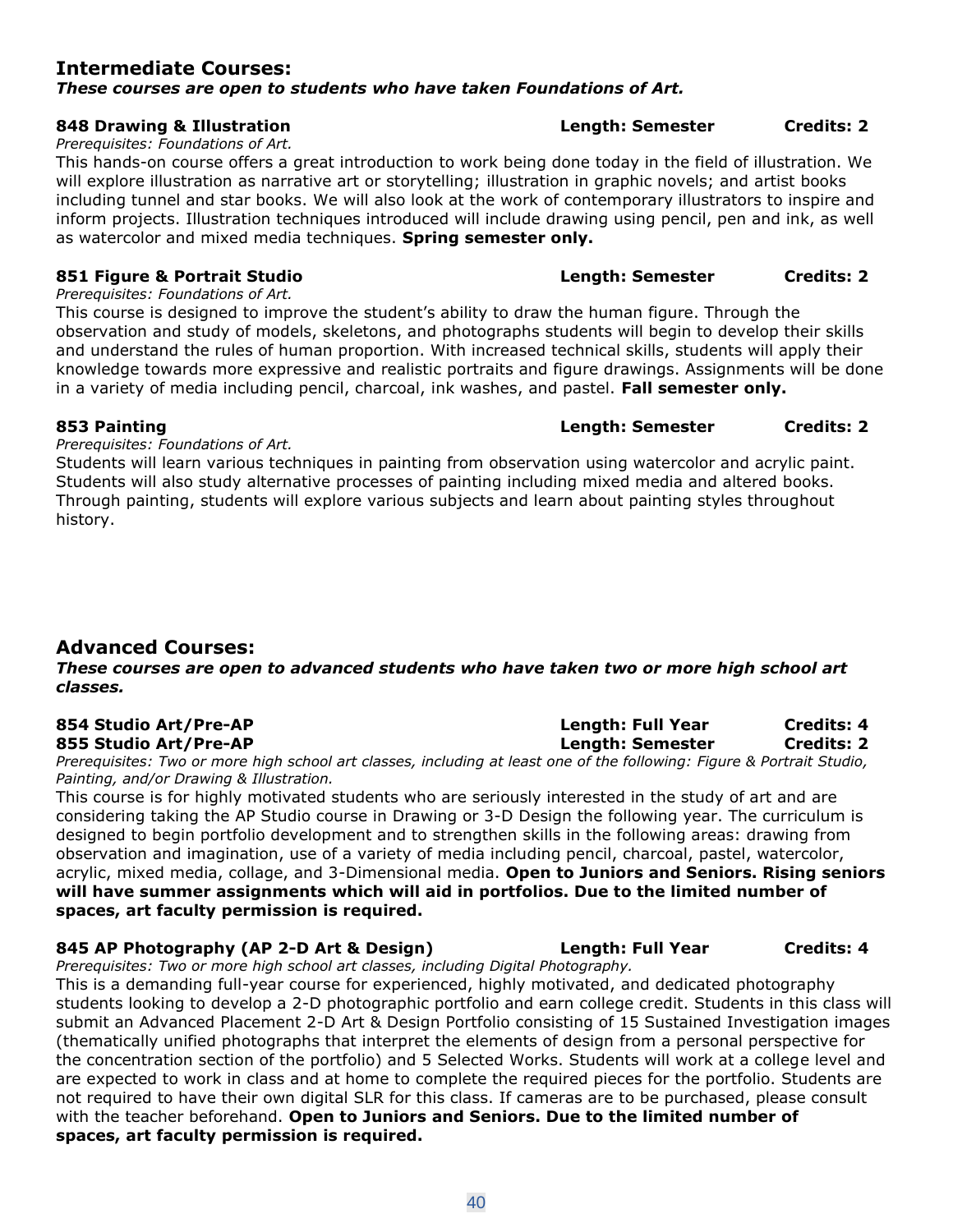### **856 AP Studio Art (3-D & Drawing) Length: Full Year Credits: 4**

*Prerequisites: Three or more high school art classes, including intermediate coursework such as Sculpture, Ceramics, Figure & Portrait Studio, Painting, and/or Drawing & Illustration. Students are also highly encouraged to take Studio Art/Pre-AP for at least one semester during their junior year.*

AP Studio Art is for highly motivated students who are seriously interested in the study of art and involves significant commitment. It is highly recommended that AP Studio Art students have taken as many art courses at the high school level as possible. Students will need to work outside the classroom as well as in class. The AP Studio Art curriculum is available on line at www.apcentral.collegeboard.com and will be strictly adhered to. The teacher will assist students in photographing work for portfolios to apply to colleges and to submit to the College Board for potential AP credit. *Students who take AP Studio Art are required to complete four art projects during the summer prior to enrollment.* They will be part of the first quarter grade. **Open to Seniors only. Enrollment in this course is based on portfolio review by the art faculty.**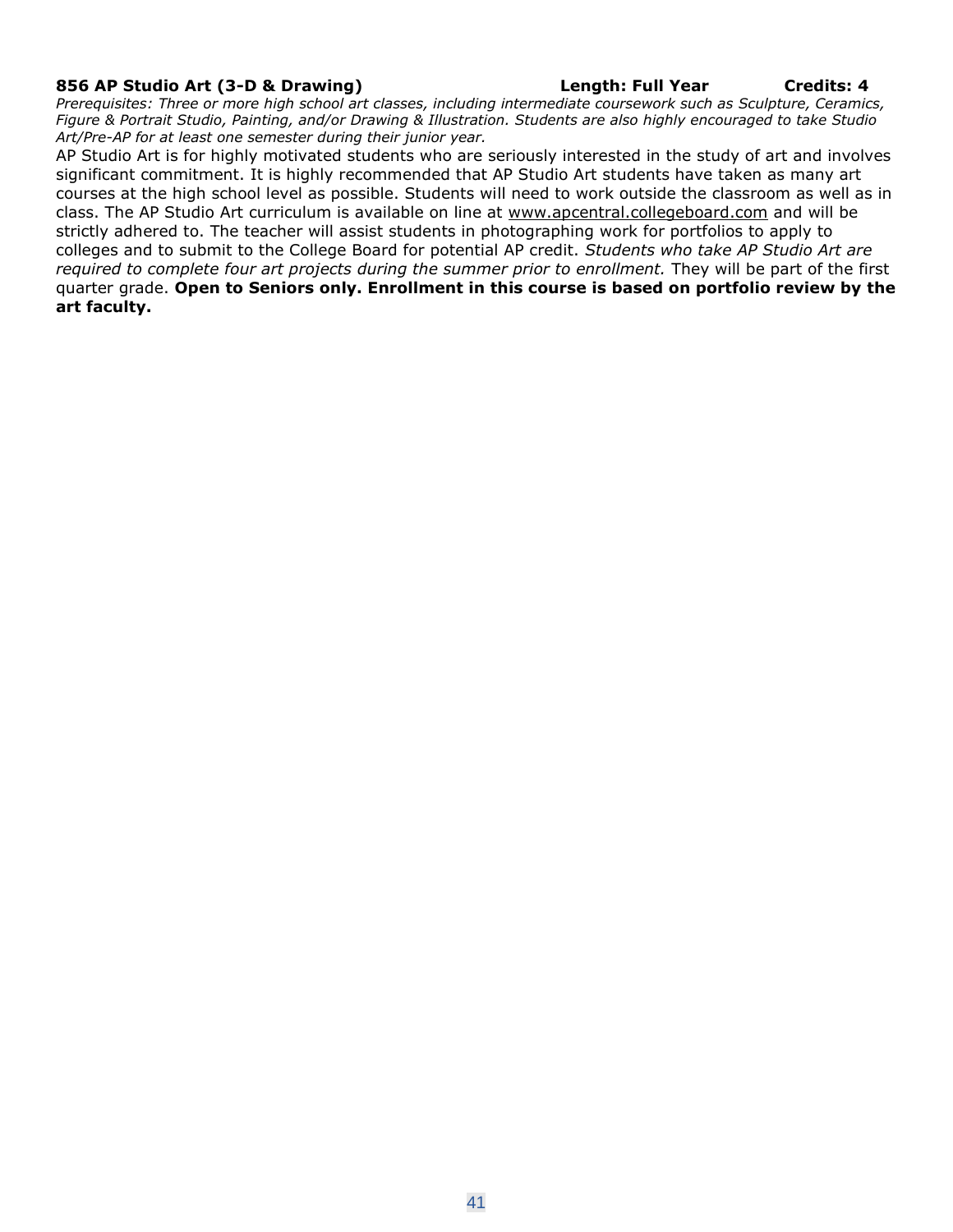## **THEATRE**

|                     | 9                        | $10 - 12$                |
|---------------------|--------------------------|--------------------------|
| <b>Introductory</b> | Acting I                 | Acting I                 |
|                     | <b>Technical Theater</b> | <b>Technical Theater</b> |
|                     | <b>Musical Theater</b>   | <b>Musical Theater</b>   |
| <b>Advanced</b>     |                          | Acting II                |

## **819 Acting I Length: Semester Credits: 2**

In this course students will be introduced to basic performance techniques. Improvisation, pantomime, public speaking, acting, theatre terminology, theatrical convention, blocking, and character interpretation are all topics that will be explored by students. The word drama comes from an ancient Greek word meaning "to do" or "to act." Students selecting this course should be prepared *to do* by acting, speaking, creating, and moving. *Doing* is what drama and theatre are all about. *All students will perform in an evening showcase at the end of the semester. This date will be given to you on the first day of class.*  **Open to students in all grades.**

*Prerequisites: Grade of B+ or higher in 822 Acting I.*

This course is for students who have already taken 822 Acting I. Students will perform monologues as well as scenes and plays representing important periods throughout theatre history. Directing and play writing will also be explored as students prepare theatrical pieces for performance. *All students will perform in an evening showcase at the end of the semester. This date will be given to you on the first day of class.* **Open to Sophomores, Juniors and Seniors. Spring semester only.**

## **817 Technical Theatre Length: Semester Credits: 2**

Theatre has a language all its own, as does any specialized field. Students taking this course will be introduced to key ideas and theatre vocabulary found in the traditional ways of producing theatrical shows and films. In this course, students will learn how to design sets and costumes while also learning techniques that bring design to the stage; including scenic painting, special effects and make-up, and a scale model based on a theatre production. *Students interested in taking technical theatre should have a basic knowledge of stagecraft and design.* **Open to students in all grades.**

This course will focus on the history of musical theater and the development of associated performance skills through the observation of professional productions, personal preparation and background research, and in-class performances. Students will explore the development of musical theatre over the twentieth and twenty-first centuries, from its roots in vaudeville, musical revues, and the musical comedies of the 1920s and 1930s, to the emergence of the modern musical. Students will listen to and watch performances and shows from each period, including *Oklahoma, Sweeney Todd*, and *Billy Elliot*. Students will also study the performance style of each period, using acting, singing, and movement skills and techniques to comfortably perform solos, duets, and small group scenes in class. **Open to students in all grades. Fall semester only.**

## **823 Musical Theatre Length: Semester Credits: 2**

## **822 Acting II Length: Semester Credits: 2**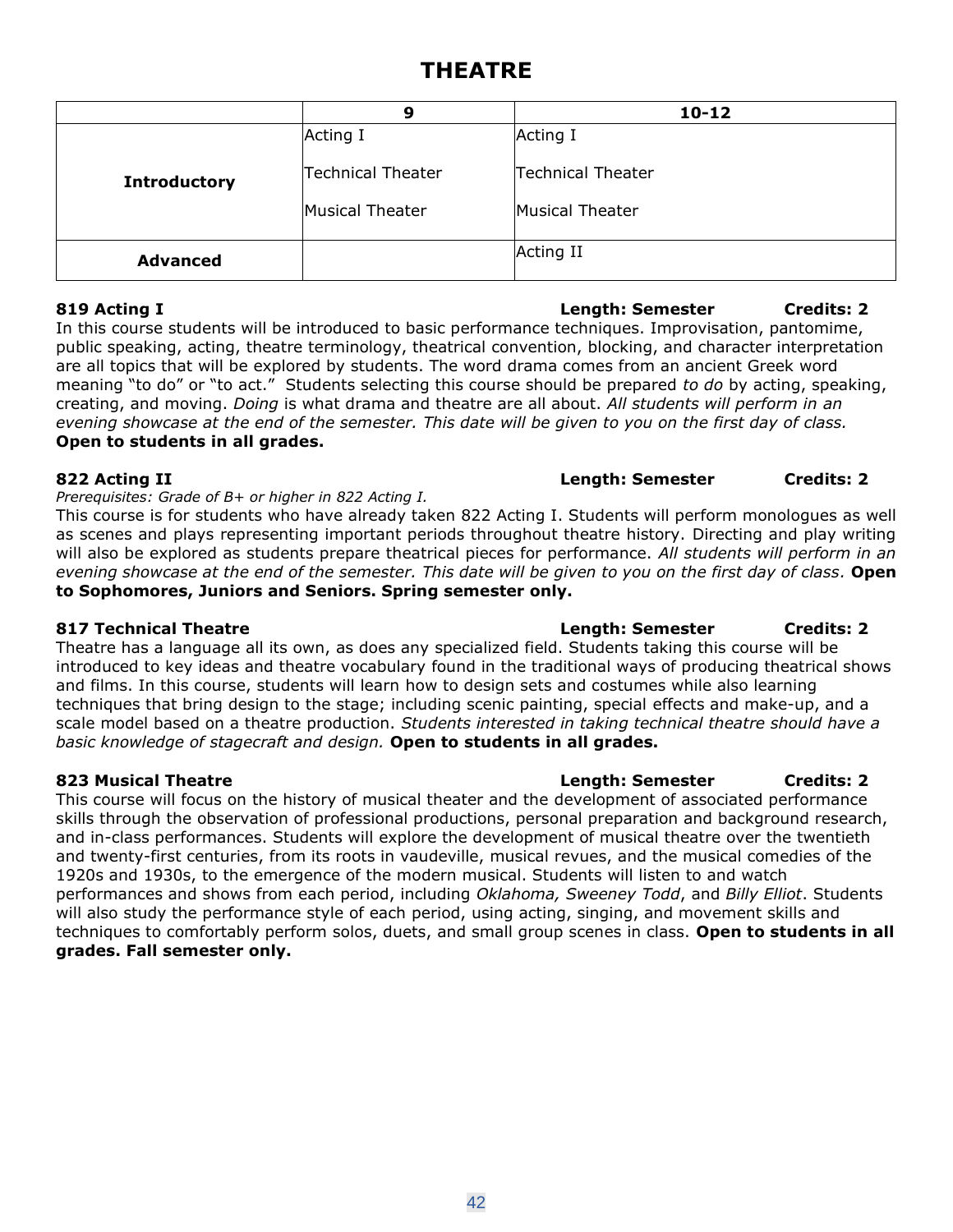## **MUSIC**

Music courses at Reading Memorial High School are divided into three areas—academic music, curricular music performance ensembles during the school day (for credit), and co-curricular music performance ensembles after school (not for credit). Academic music courses (such as Basic Guitar or Intro to Piano) may involve in-class performances for the teacher or other students but are otherwise like any other academic course. Regular homework, term projects, quizzes and tests, class participation, and regular class attendance will be required. Students should approach academic music classes as they would any other academic course.

Music performance ensembles are focused on playing an instrument or singing and require several evening concerts over the course of the year. Where an audition is required, it will be noted under the course description. If a student has trouble in fitting an ensemble into their schedule, they should reach out to their guidance counselor and the choral and/or band director to discuss options. For more information on extracurricular ensemble, such as Marching Band and Harmonium, please reach out to the choral and/or band director.

|                                                    | 9                               | $10 - 12$                       |  |
|----------------------------------------------------|---------------------------------|---------------------------------|--|
|                                                    | <b>Basic Guitar</b>             | <b>Basic Guitar</b>             |  |
| <b>Academic Music</b>                              | Introduction to Piano (Piano I) | Basic Guitar II                 |  |
|                                                    | Music History of Rock & Roll    | Introduction to Piano (Piano I) |  |
|                                                    | Introduction to Digital Media   | Piano II                        |  |
|                                                    |                                 | Music History of Rock and Roll  |  |
|                                                    |                                 | Introduction to Digital Media   |  |
|                                                    |                                 | <b>Music Theory</b>             |  |
|                                                    |                                 | Music Theory II                 |  |
| <b>Music Performance Ensembles</b><br>(For Credit) | Mixed Choir                     | Mixed Choir                     |  |
|                                                    | Select Choir                    | Select Choir                    |  |
|                                                    | Symphonic Band                  | Symphonic Band                  |  |
|                                                    | Jazz Ensemble                   | Jazz Ensemble                   |  |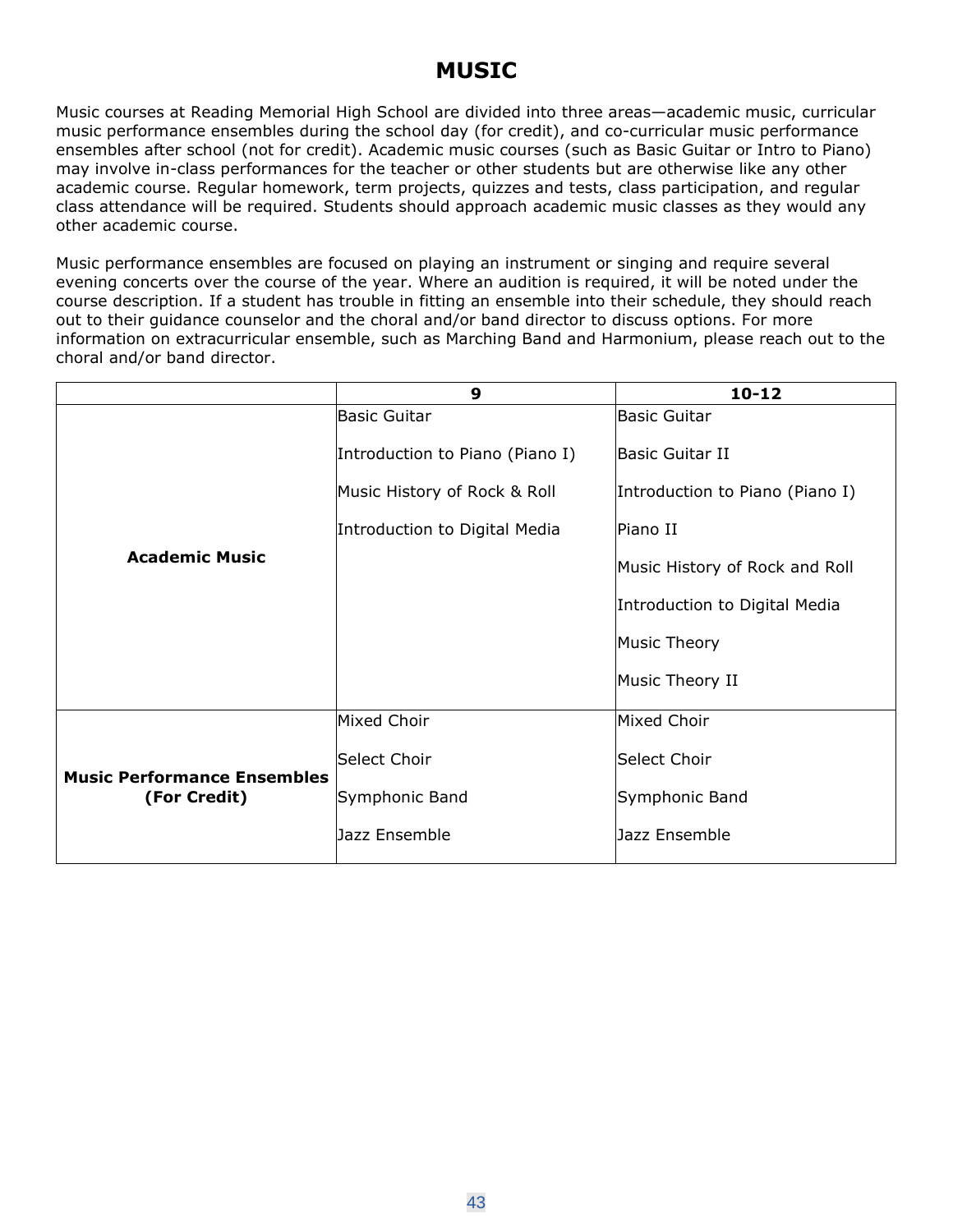## **Academic Music Courses:**

**875 Basic Guitar Length: Semester Credits: 2** If you want to make music and don't want to sing or play a band instrument, this is the course for you. You will learn how to play guitar. This course is for students who have no guitar experience and will explore the use of technology for guitar and the basics of musicianship. The class will be instructed on reading music and chords (major, minor, sevenths, and sixth), strumming with a pick, finger picking, etc. **Open to students in all grades. All students must provide their own acoustic or folk guitar (electric guitars may not be used). Fall semester only.**

### **876 Guitar II Length: Semester Credits: 2**

*Prerequisites: Grade of B+ or higher in 875 Basic Guitar.* This course will continue the study of guitar basics begun in 876 Basic Guitar. Emphasis will be placed on individual note notation, barre chords, power chords, and ensemble playing. **Open to Sophomores, Juniors, and Seniors. Fall semester only.**

This course is designed to expose students to the written language of music. At this level, no prior music experience is required. Students will be exposed to basic music notation, time signatures, key signatures, and different clefs. Students will also develop listening skills and aural training (i.e. hear what is written) to be able to identify basic rhythms, melodies, intervals, and chords. Related concepts, such as musical terms, will be introduced to build upon the students' vocabulary. **Open to Sophomores, Juniors, and Seniors.**

## **879 Music Theory II Length: Semester Credits: 2**

*Prerequisites: Grade of B+ or higher in 877 Music Theory.*

This course is designed for students who already understand the basic written language of music. More complex aspects of the musical language will be introduced, such as time signatures, minor scales, transposition, two-part harmony, and basic triads and choral harmonies. Aural skills and ear training will be further developed through rhythmic and melodic examples, as well as the introduction of sight-singing. Related concepts will be introduced to build upon the students' vocabulary. **Open to Sophomores, Juniors, and Seniors.**

This class is for the *beginner* piano student. If you already know how to play the piano or are taking lessons with a private teacher, this course is not for you. Students will learn to play piano in a group setting and each student will have access to his/her own keyboard. Upon completion of this course, students will have a strong grasp of keyboard technique and will have acquired a basic knowledge of music theory. Taking this class will be particularly helpful to vocalists and instrumentalists. **Open to students in all grades.**

## **880 Piano II Length: Semester Credits: 2**

*Prerequisites: Grade of B+ or higher in 878 Introduction to Piano or approval from teacher.* This course is for students who have already taken 878 Introduction to Piano or for students who have studied outside of school and are playing at an intermediate level. Students will continue their piano studies, progressing to a more advanced level of playing. **Open to Sophomores, Juniors, and Seniors.** 

Take this trip through history (from the early 1900ss to present day) using rock and roll as your tour guide. You will experience the early years of rock and roll, discovering its origin and how it has evolved over time. Students will listen to (and dissect) rock and roll music from each era, finding out why this music means so much to the youth of each generation. **Open to students in all grades.**

## **887** Introduction to Digital Media **Length: Semester** Credits: 2

This course is designed for the student who is new to music technology and has an interest in composing and creating music. The focus of this course is on MIDI basics hands-on exploration, skill development of electronic instruments, notation and sequencing, and using various types of music software. **Open to students in all grades.**

### **877 Music Theory Length: Semester Credits: 2**

## **878 Introduction to Piano (Piano I) Length: Semester Credits: 2**

## **881 Music History of Rock and Roll Length: Semester Credits: 2**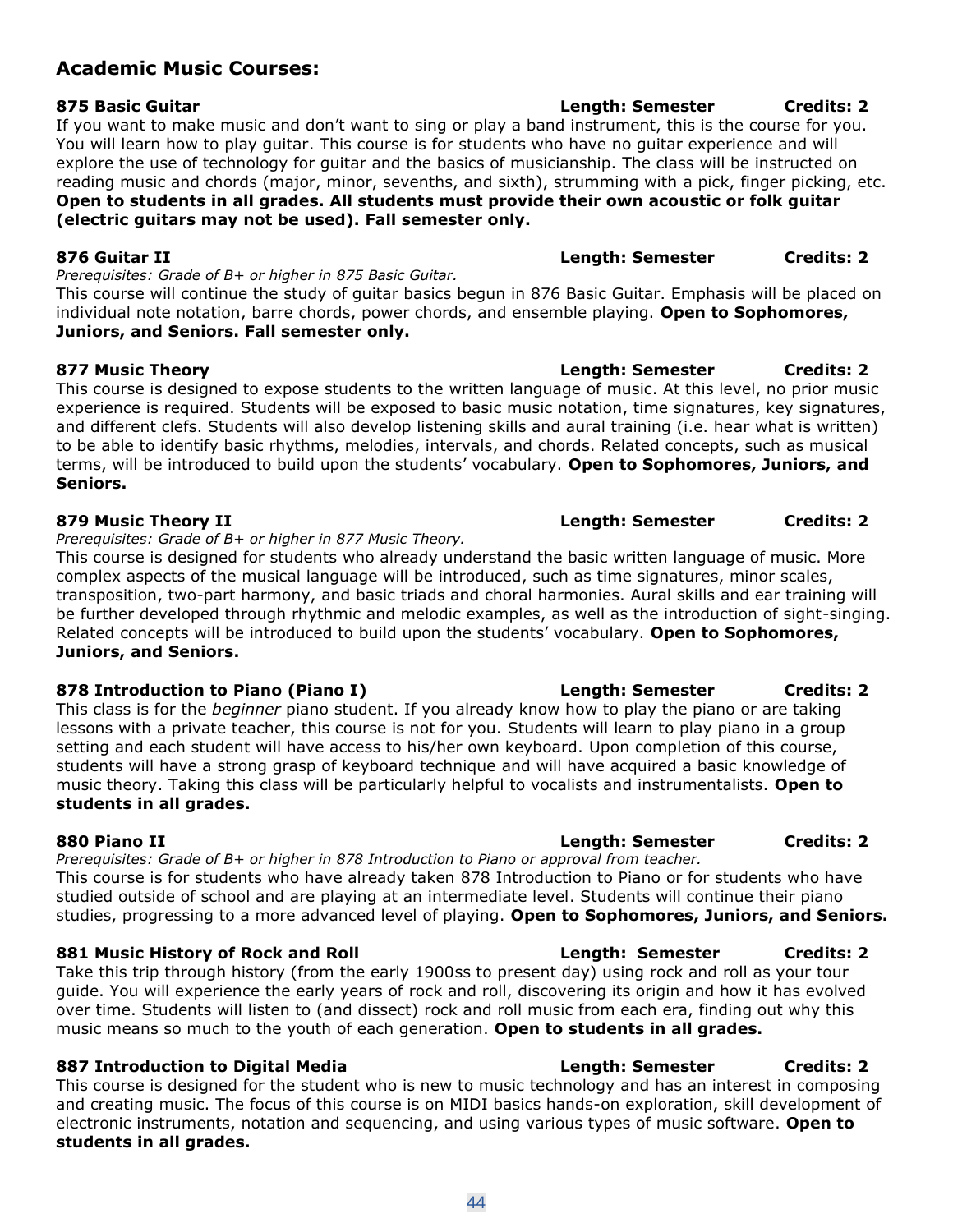## **Music Performance Ensembles (For Credit):**

## **874 Mixed Choir Length: Full Year Credits: 2**

*Prerequisites: Rental or purchase of formal concert attire (financial assistance is available).*

Mixed Choir is a full-year, every-other-day choral ensemble open to all students (soprano, alto, tenor, and bass). Prior experience singing in a choir is beneficial, but not necessary. The group performs a wide variety of intermediate-level SATB choral music, including classical, world music, American folk songs, spirituals, musical theater, popular music, and works by contemporary composers. Particular emphasis is placed on improving students' music literacy, sight-singing ability, vocal production, and ensemble skills. Mixed Choir performs at major concerts, including Winter Songfest, ArtsFest, and Spring into Song. **Open to students in all grades. You must have approval from the choral director to take this course for only one semester.**

## **871 Select Choir Length: Full Year Credits: 2**

*Prerequisites: Rental or purchase of formal concert attire (financial assistance is available).* Select Choir is a full-year, every-other-day choral ensemble open to all students (soprano, alto, tenor, and bass). All students wishing to be in Select Choir must audition in March for the following school year. As the name implies, Select Choir is an auditioned group of accomplished choral musicians that performs advanced SATB divisi music. Members also perform musical theater and popular music as part of two small ensembles: Fermata Nowhere and the Crescendudes. As a member, you will be expected to hold yourself to a high level of work ethic, skill, and independence. Select Choir performs frequently during the school year, including major concerts, fundraisers, school events, festivals, competitions, and other activities where suitable. **Open to students in all grades. Audition required. You must have approval from the choral director to take this course for only one semester.**

Symphonic Band is a full-year, every-other-day course open to all students. This group is a performance ensemble consisting of woodwinds, brass, and percussion instrumentalists who have reached the intermediate level in technique and musicianship. Students develop knowledge and skills in ensemble balance, tone production, sight reading, musical terms, and historical information as they pertain to the music that is prepared and performed in a caring, supportive atmosphere. This group meets during the school day and is an opportunity to participate in an instrumental ensemble with fewer performing obligations. In addition to regular school-day rehearsals, students will also rehearse one evening a month (schedule to be announced in September). **You must have approval from the band director to take this course for only one semester.**

**872 Jazz Ensemble Length: Full Year Credits: 4** All students wishing to be in Jazz Ensemble must audition in March for the following school year. Jazz Ensemble will perform at concerts, assemblies, competitions, festivals, trips when applicable, civic functions, and other activities where suitable. Students will also be expected to use technology to improve basic musicianship skills and improvisational skills. In addition to class time students will also rehearse on Wednesday evenings from 6:00-8:30 PM and Saturday mornings from 8:30 AM – 1:00 PM (post-Marching Band season), and during February vacation (Tuesday, Wednesday, and Saturday). Students will be charged a user fee due to the co-curricular portion of this class. **Open to students in all grades. Auditioned required. You must have approval from the band director to take this course for only one semester or every other day.**

**884 Symphonic Band Length: Full Year Credits: 2**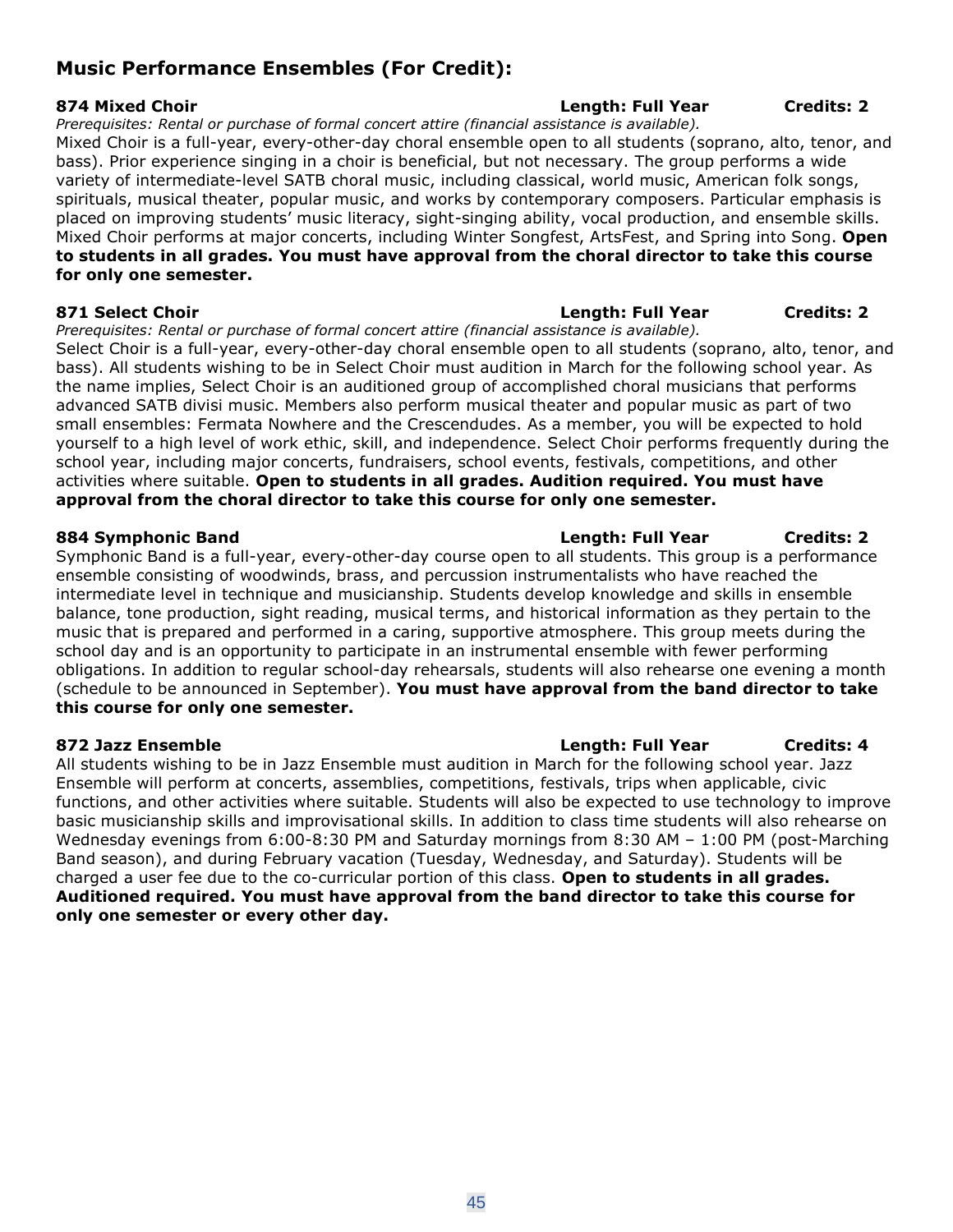## **RCTV at RMHS**

RCTV sponsors several media arts courses at the high school. These hands-on, project-based courses offer students in all grades an opportunity to explore TV and film production using up-to-date video cameras and technology.

|                     | $9th$ - 12 <sup>th</sup> Grade                               |
|---------------------|--------------------------------------------------------------|
| <b>Introductory</b> | 730 TV Production<br>731 Film Production<br>732 Broadcasting |

## **730 TV Production Length: Semester Credits: 2**

This course is an introduction to the basic principles of television production. The class includes operation of video cameras, shot composition, lighting, staging, and non-linear digital editing. **Students taking this class will also be expected to complete a Crew Call\*.** 

## **731 Film Production Length: Semester Credits: 2**

This course is an introduction to the fundamentals of film production. Students will learn hands-on film creation skills including pre-production, aesthetics, sound, visual effects, and technical production. **Students taking this class will also be expected to complete a Crew Call\*.**

In this course, students will learn the basics of TV broadcasting, including on-camera and behind-thescenes technical proficiency and journalistic skills. Students will work on a weekly broadcast such as "Inside RMHS" (news magazine show) to produce content and segments on an ongoing basis. **Students taking this class will also be expected to complete a Crew Call\*.**

*\*Crew call description: you will be filming something outside of school, such as a sports game, school event, or RCTV event to practice filming a live event that will later be used as programming at RCTV.* 

## **732 Broadcasting Length: Semester Credits: 2**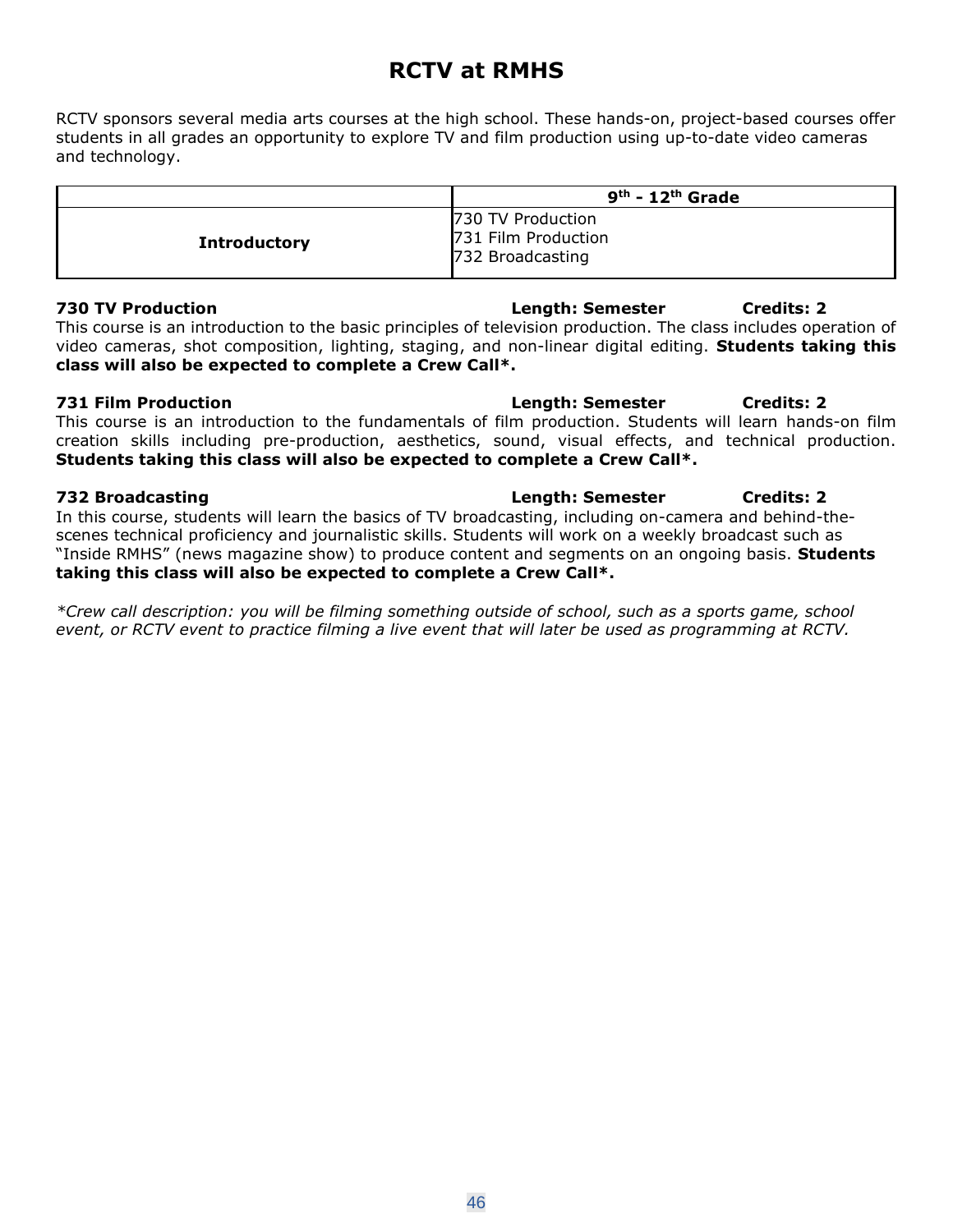## **WELLNESS EDUCATION**

The Reading Memorial High School physical education curriculum aligns with both the National Association for Sport and Physical Education standards and the Massachusetts Comprehensive Health Curriculum Frameworks. Students are required to successfully complete one physical education course every year as a requirement for graduation. Each course is designed to challenge students mentally, physically, and socially. Students will develop positive relationships, communicate honestly and respectfully, work cooperatively, value and express themselves creatively, and challenge themselves to reach high expectations and goals while acting with respect, integrity, and compassion. Each course provides students with an opportunity to grow individually in a physically challenging environment. Students will learn and be able to develop the knowledge and skills needed to be physically active and fit for a lifetime.

|                                                       | 9 <sup>th</sup> Grade  | 10 <sup>th</sup> Grade | 11 <sup>th</sup> Grade<br><b>Options</b>  | 12 <sup>th</sup> Grade<br><b>Options</b> |
|-------------------------------------------------------|------------------------|------------------------|-------------------------------------------|------------------------------------------|
| <b>Health Education</b><br>(Graduation Requirement)   | Intro to Health        |                        | <b>Health Issues</b>                      |                                          |
|                                                       |                        |                        | Peer Leadership                           |                                          |
|                                                       |                        |                        | The Power of<br><b>Nutritional Choice</b> |                                          |
| <b>Wellness Education</b><br>(Graduation Requirement) | Freshman/<br>Sophomore | Freshman/<br>Sophomore | Junior/ Senior<br>Wellness                | Junior/ Senior<br>Wellness               |
|                                                       | Wellness               | Wellness               |                                           |                                          |
|                                                       | Unified                | Unified                | Unified Physical<br><b>Education</b>      | Unified Physical<br><b>Education</b>     |
|                                                       | Physical<br>Education  | Physical<br>Education  |                                           |                                          |
| <b>Health and Wellness</b>                            |                        |                        | Child                                     | Child                                    |
| <b>Education (Full Year Elective)</b>                 |                        |                        | Development                               | Development                              |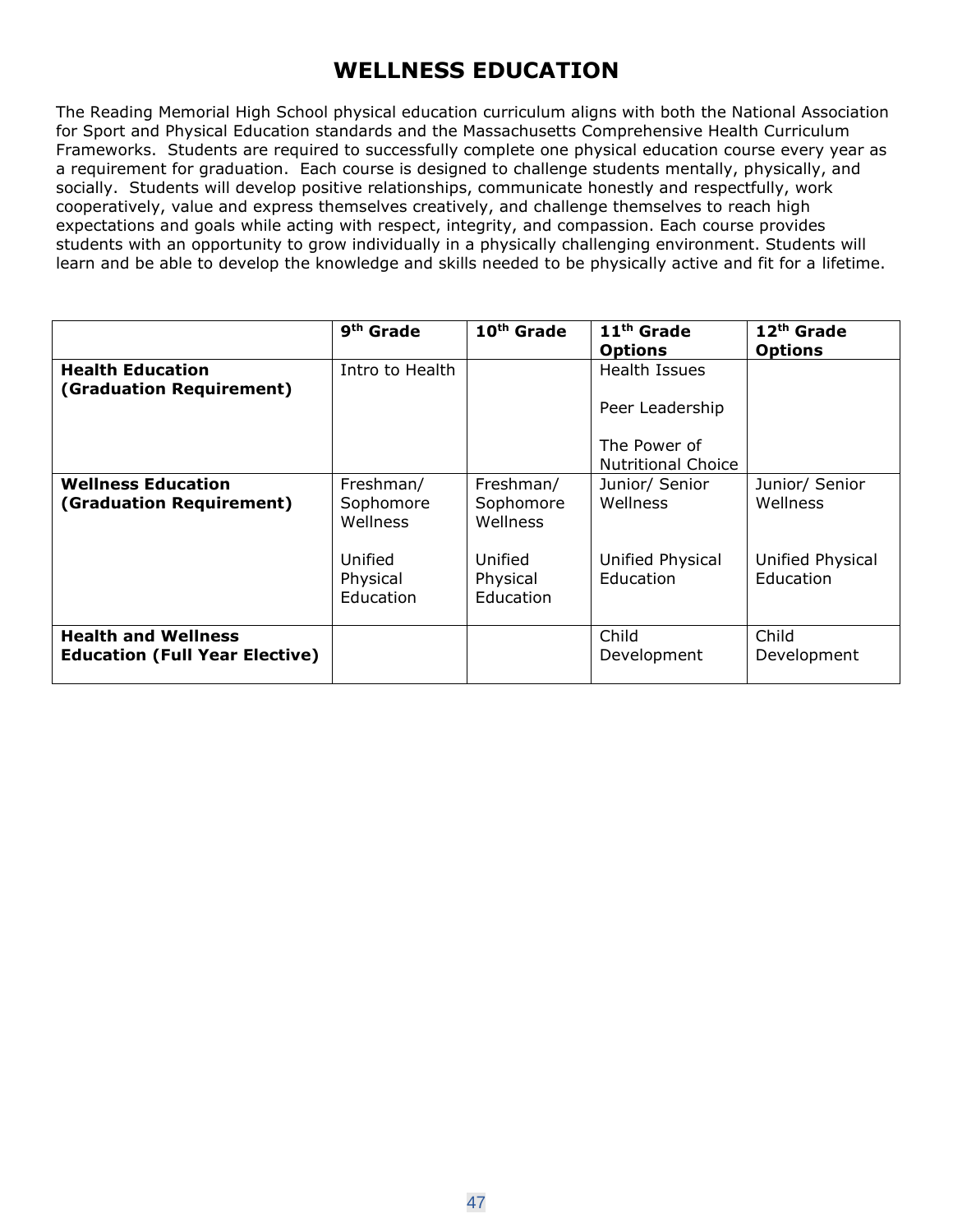### **917 Freshman/Sophomore Wellness Length: Semester Credits: 1**

This course is designed to introduce students to the benefits, methods and safety precautions relative to musculoskeletal growth and development. Very basic anatomy and physiology of muscles and their response to training will be covered. Students will learn to assess, achieve, and maintain an appropriate level of muscular fitness. Using properly applied progressive resistance training; students will learn the correct form and technique when training with selected machines and free weights. Through this course, students will be able to further assess and develop their personal health related fitness plan from their middle school experience The Adventure Programming unit of instruction, encourages students to work together in a cooperative manner to accomplish a common goal. It is designed to increase selfconfidence, develop communication skills, enhance mutual support for each other, gain better appreciation of individual differences, gain trust in oneself and others, and foster better cooperation in a group. Traditional physical education experiences, emerging student choice for wellness activities, and CPR certification will also be provided for students during this course. **Fall semester only.** *Classes meet three days in the seven-day cycle.* 

This program is based upon the concept that prior wellness education experiences will allow students to make effective decisions regarding which activities they choose to engage in given specific options. Activities will include: invasion games (ultimate frisbee, team handball), target games (golf, archery and bocce), net and racquet games (badminton, pickle ball, volleyball) rock climbing and advanced adventure activities, aerobic/fitness activities (dance-dance revolution, cardio machines, yoga, Pilates, kick boxing), fencing, strength training in the RMHS Fitness Center, and more. **Spring semester only.** *Classes meet three days in the seven-day cycle.* 

### **932 Unified Physical Education Length: Semester Credits: 1**

Unified physical education is an elective course designed for students interested in working with students who have special needs. Throughout the course, students will work one-on-one with students who have cognitive and physical disabilities in an active setting. The physical education curriculum will be taught by the physical education teacher and will be assisted by the upper classman students working one-on-one with students with special needs as a support to help guide them through the following lifetime activities: cooperative games, locomotor skills and patterns, striking, throwing, short and long handed implements, and fitness. Students in this course will learn how to provide a positive movement learning experience to students with special needs; increase their knowledge on different abilities; learn strategies to support students in the development of movement skills in the areas of gross motor patterns, manipulative skills, striking skills, and fitness; and help foster a positive learning and social environment for students with special needs. **Open to Freshman-Senior PE Students for PE Credit with Approval by Health and Wellness Department. Fall Semester only for Freshman and Sophomore students. Spring semester only for Junior and Senior students.** *Classes meet three days in the seven-day cycle.*

### **931 Junior/Senior Wellness Length: Semester Credits: 1**

48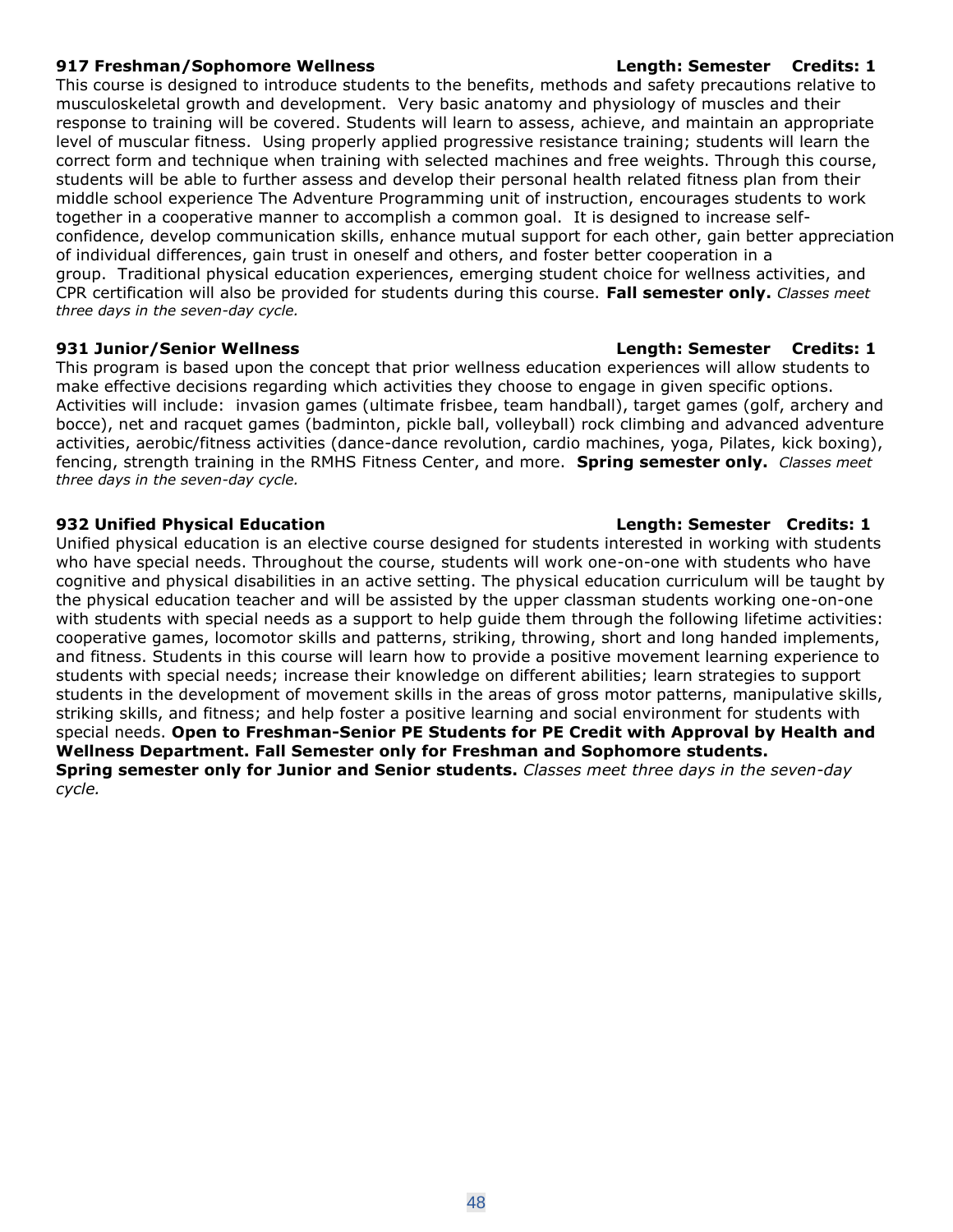## **HEALTH EDUCATION**

The RMHS health education curriculum aligns with both the National Health Education Standards and the Massachusetts Comprehensive Health Curriculum Frameworks. Two courses are required for graduation. The Intro to Health course is designed for freshmen year students and Health Issues, Peer Leadership, and the Power of Nutritional Choice are designed for students in their junior year. Junior year students must choose either Health Issues, Peer Leadership, or the Power of Nutritional Choice, as their required health course. Through the successful completion of these required health education courses, students will be able to demonstrate real world applications of the knowledge and skills needed to lead healthy, resilient lifestyles. Students will also learn how to make informed decisions regarding the health and well-being of themselves and others. One full year elective course, Child Development, is currently offered. Child Development is a junior/senior year-long elective. Within each course students will be expected to cultivate positive relationships, communicate honestly and respectfully, work cooperatively, value and express creatively, and challenge themselves to reach high expectations and goals.

This course, required of all freshman students, is a continuation of the skills-based health model that was initiated in elementary and middle schools. This research-based curriculum is nationally renowned and has proven in studies to have effectively reduced student at risk behaviors related to the use of alcohol, tobacco and other drugs. In addition, strategies are employed that will assist decision making with regard to human sexuality, and relationships with family and friends. The Intro to Health program will also help students to plan positive behaviors as they relate to the physical and intellectual aspects of wellness. **Spring semester only.** *Classes meet three days in the seven-day cycle.* 

## **930 Health Issues Length: Semester Credits: 1**

This course is required for all students during their junior year and builds upon earlier health education programs at a time when new issues facing high school students and young adults require thoughtful decision making. Health Issues provides relevant age-appropriate information with emphasis on discussion and skills-based learning. Topics include but are not limited to: substance use and abuse, personal safety and relationships, stress reduction and human sexuality. This course will readily assist our students now and in the future. **Fall semester only.** *Classes meet three days in the seven-day cycle.* 

## **918 Peer Leadership Length: Semester Credits: 1**

Peer Leaders will focus on positive methods of responding to 21<sup>st</sup> Century challenges and pressures of adolescence. Skill building work guided by the National Health Education Standards and Skills will be the core of the course along with embedded content in the areas of stress management, alcohol, tobacco, and other drugs, and sexuality and reproduction. Peer Leaders will have an opportunity to work with high school peers and with middle school students, sharing experiences that will enhance self-esteem, healthy decision making, and resisting negative peer pressure.

**Fall semester only.** *Classes meet three days in the seven-day cycle.*

## **919 The Power of Nutritional Choice Length: Semester Credits: 1**

Do you wonder how to ``Fuel the Teen Machine?" Students interested in becoming empowered with the tools necessary to make healthy lifestyle decisions will benefit from this course. You will find the answers to: How do you gain nutritional balance to maintain the energy for family, school, friends, and…life? How do you detect myth from fact in choosing the components of your diet (what you eat and your lifestyle, not what you exclude)? How do you use current resources to create your personal plan to perform at your optimal level? Skill building work guided by the National Health Education Standards and Skills will be the core of the course along with embedded content in the areas of stress management, alcohol, tobacco, and other drugs, nutrition, and sports nutrition. The POWER OF HEALTHY NUTRITIONAL CHOICE is yours! **Fall semester only.** *Classes meet three days in the seven-day cycle.*

## **155 Child Development and Early Childhood Education Length: Full Year Credits: 4**

This elective course is designed to introduce students to the development of children between the ages of birth and age seven. Students will study child developmental theory, gaining an understanding of the emotional, social, physical and cognitive changes that take place during a child's early years. They will be introduced to theme development, behavior management, lesson plan development and observation/assessment skills. **Open to Juniors and Seniors.**

## **915 Intro to Health Length: Semester Credits: 1**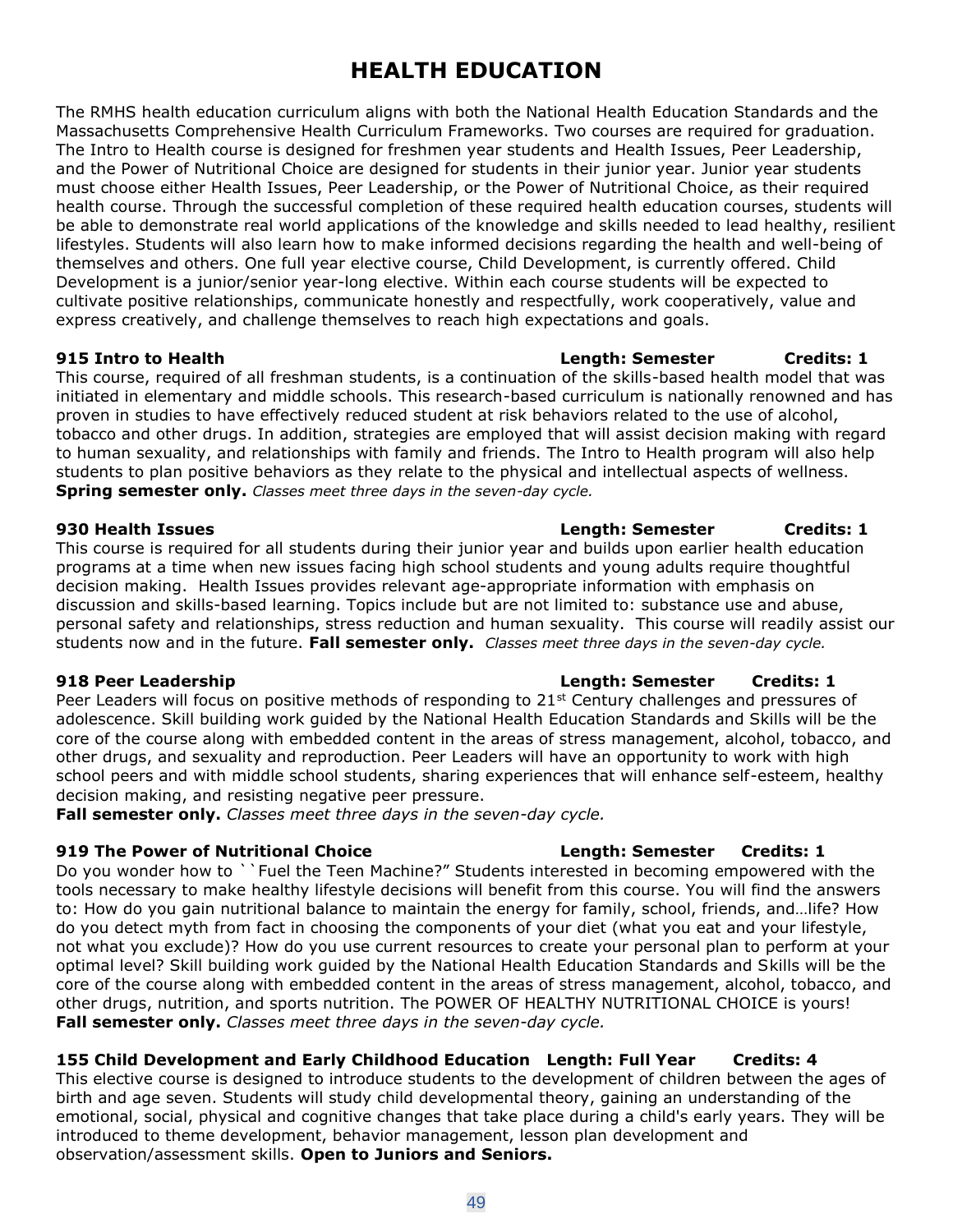## **SPECIAL EDUCATION**

The RMHS Special Education Department believes that all students can learn; our goal is to meet the educational needs of students with disabilities. While recognizing and understanding the unique learning style of each student, the RMHS educational community promotes student independence and selfadvocacy and strives for the educational success of every student. The learning process is supported by the implementation of the educational goals, objectives and strategies outlined in the students' IEP, which will enable the students to realize and access their potential.

The Special Education Department at RMHS supports students in the least restrictive educational environment and works cooperatively with students and their families. It is important that ongoing communication is established which supports students' and their parents so that all members of the TEAM work as partners in supporting students' educational process.

The RMHS Special Education Department works closely with both middle schools to plan for the transitional needs of the incoming ninth graders. It is our mission to provide a continuum of support, which enables students to learn more effectively, to understand their learning style and to become successful and competent adults.

The Special Education staff work cooperatively with regular education teachers to individualize and supplement the curriculum to meet the needs of students. In general, classroom materials are used to develop skills in reading comprehension, written expression, mathematics and study skills such as notetaking, outlining, research, and test preparation. Additionally, supported classes are available which allows special and regular education staff to share instructional techniques and strategies and to coordinate services for individual students.

Team meetings are held with parents, students, and staff to review assessment information and academic progress in the current program placement. As part of this process, the team will discuss and decide upon the most appropriate support for the student based upon his/her individual needs with a goal of assisting the student in making effective progress. Individualized Educational Programs (IEP'S) specify programming that supports the student in the least restrictive environment.

At RMHS, a wide range of services may be available to students. Involvement with any Special Education service must be determined by the TEAM and be included in the IEP.